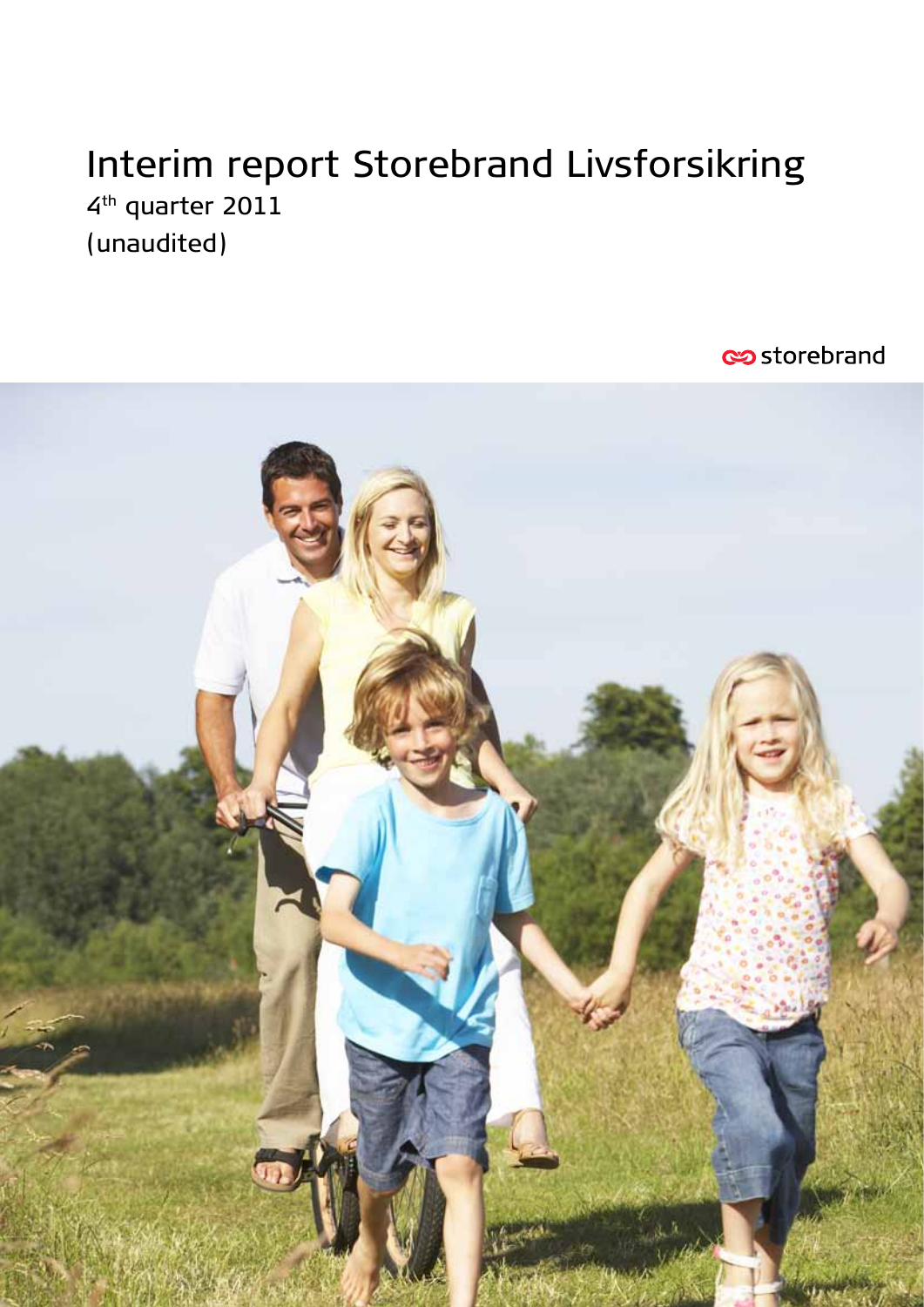### Interim report for Storebrand Livsforsikring Group – Q4 2011

Storebrand Livsforsikring AS is a wholly owned subsidiary of the listed company Storebrand ASA. For information about the Storebrand Group's Q4 result please refer to the Storebrand Group's interim report for the Q4 of 2011.

The official financial statements of the Storebrand Group are prepared in accordance with the International Financial Reporting Standards (IFRS), while the official consolidated financial statements of Storebrand Livsforsikring AS are prepared in accordance with the Annual Accounts Regulations for Insurance Companies.

The tables below summarises the information in the consolidated financial statements for Storebrand Livsforsikring AS based on IFRS principles.

#### **Macroeconomic situation**

The year 2011 was marked by turbulent financial markets. At the start of 2012 there is still a great deal of turbulence in the financial markets and the potential impact of international financial developments is still great. Several Southern European countries are struggling with high debt levels. Growth estimates for Europe are low, and there is a great deal of uncertainty in the market related to the European authorities' management of the difficult economic situation. Economic growth in Storebrand's home markets, Norway and Sweden, will also be weakened due to the downturn internationally.

The interest rates on ten-year government bonds fell a great deal in the second half of 2011 and are historically low in both Norway and Sweden. In the longer term this represents a challenging situation for an insurance company that has to cover an annual interest guarantee. At the same time, Storebrand feels there are still good investment opportunities in the market with expected returns that exceed the average interest guarantee of 3.4 per cent.

In spite of the weak macroeconomic situation in the eurozone and the ripple effects of this on the Nordic countries, continued growth is still expected within Storebrand's core markets. Wage inflation in Norway is strong and expected to be around 3.5 per cent in 2012. Growth in the life and pensions market will be affected by the shift in demand from defined-benefit pensions with an interest rate guarantee to defined-contribution products without an interest rate guarantee. Low growth in assets under management is expected for defined-benefit products, while the growth in defined-contribution pensions will be maintained.

#### **Proposal to amend the Norwegian Tax Code**

On 1 January 2012 the Ministry of Finance invited interested parties to submit comments on a proposal to restrict the exemption method for shares held in the customer portfolios in life insurance and pension companies. As a result of how the proposal has been formulated, however, Storebrand's tax loss carry forward can be maintained and shield the company for the payment of tax for a period of time.

In the long-term the proposal to restrict the exemption method will have a negative impact on earnings in the life insurance

business and the value of the insurance contracts (embedded value). The proposed change will have a corresponding positive impact since it will reduce the potential tax expense associated with falling equity prices. The impact will be dependent on the equity percentage, performance of the equity market and use of the tax loss carry forward.

#### **Solvency II**

The Banking Law Commission's report on paid-up policies and capital requirements, Norwegian Public Report (NOU) 2012:3 was submitted to the Ministry of Finance on 17 January 2012. In NOU 2012:3 the Banking Law Commission proposes amendments that may contribute to a better adaptation of paid-up policies to the capital requirements in accordance with Solvency II. The main elements in the proposal submitted by the Banking Law Commission entail a conversion of paid-up policies to paid-up policies with investment options, without a guarantee. In addition, companies may also be allowed to convert multiple small policies into individual pension agreements without a guarantee and to shorten the payment period for small paid-up policies.

Changes to the Norwegian regulatory framework are required to ensure that there is a good, stable occupational pension system for companies and their employees under Solvency II. Storebrand is positive towards the proposed measures, but points out that they are not sufficient to resolve the challenges related to the introduction of Solvency II under the current Norwegian regulations.

The Banking Law Commission will pursue work on new regulations for insurance-based occupational pension schemes adapted to the pension reform, altered market conditions and new capital adequacy requirements. It has been announced that the report on this work will be released in May/June 2012. Storebrand is monitoring these regulative processes closely and has a constructive dialogue with the authorities with regard to these questions.

### **Future reserves for a higher expected life expectancy**

The Financial Supervisory Authority has requested that the Norwegian Financial Services Association complete its work on the new mortality tables. The Financial Supervisory Authority will assess the need for additional longevity reserves for the life insurance companies.

#### **Risk**

Storebrand is exposed to several types of risk through its business areas. The development of interest rates and the real estate and equity markets are regarded as the most important risk factors that may affect the group's result, in addition to trends in life expectancy and sickness benefits. The level of investment return is important with respect to being able to deliver a return that exceeds the interest guarantee in the products over time. Risk management is a prioritised core area in the group. After the financial crisis in 2008, Storebrand has actively built up buffer capital in order to cope with the type of market instability that is currently being experienced.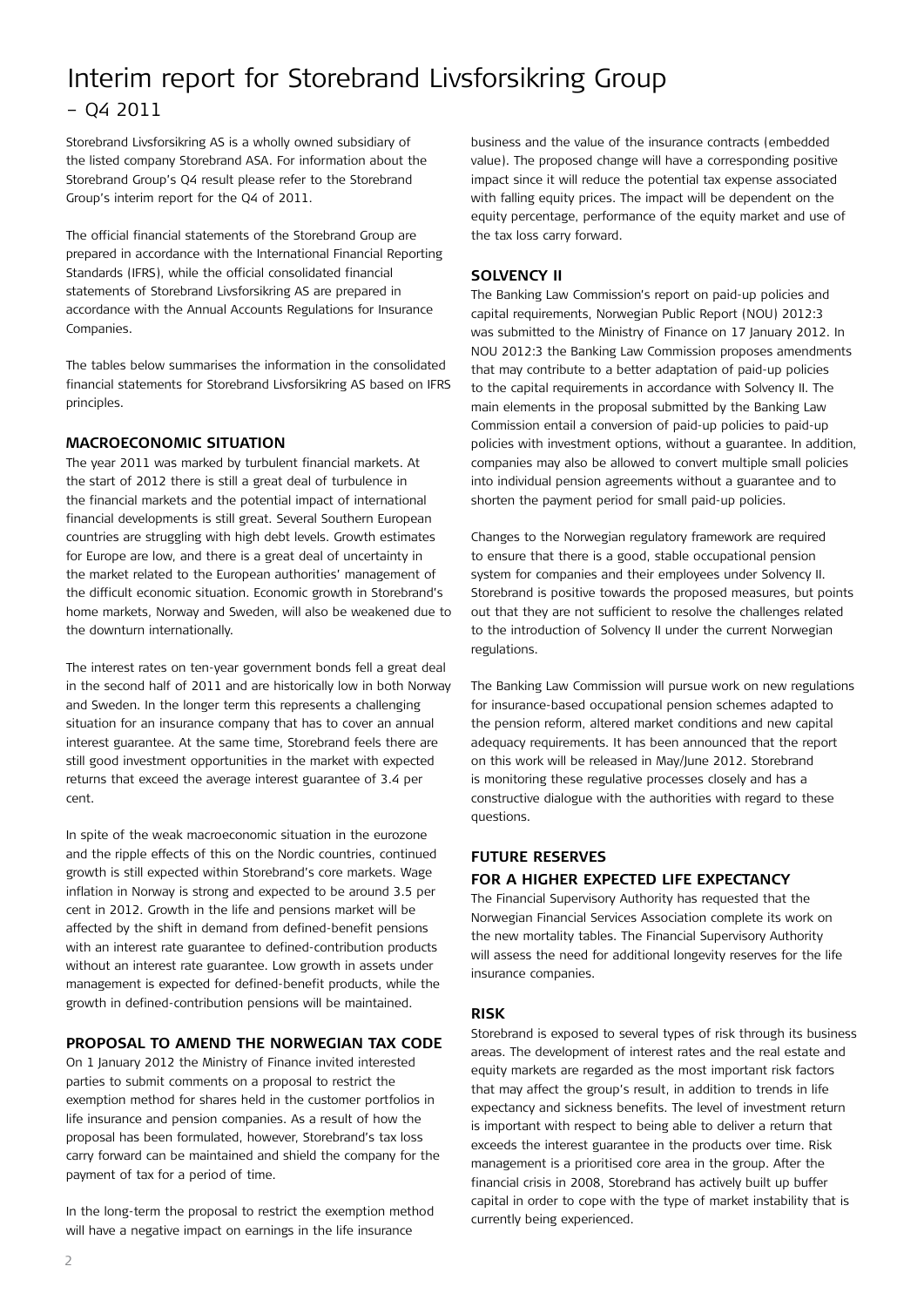#### **Tax expense**

Storebrand had an income tax expense of NOK 789 million in 4Q and NOK 730 million for 2011. The tax loss carry forward has been reduced as a result of the fall in the equity market. There has also been a change in the temporary tax differences, which

have entailed overall that a deferred tax of NOK 804 million has been set aside at the end of 2011. The basis for the temporary differences is related to the increase in investment properties that are structured as separate companies in the customer portfolios, see note 3.

#### **RESULT**

The presentation of Storebrand Livsforsikring and SPP is exclusive internal transactions.

Result Storebrand Livsforsikring Group according to IFRS principles

|                                | 4Q     |       | $1.1 - 31.12$ |        |
|--------------------------------|--------|-------|---------------|--------|
| NOK million                    | 2011   | 2010  | 2011          | 2010   |
| Storebrand Life Insurance      | 139    | 273   | 481           | 783    |
| Insurance                      | 54     | 40    | 223           | 148    |
| SPP                            | $-14$  | 202   | 291           | 410    |
| Asset Management               | 13     | 15    | 89            | 90     |
| Profit before amortisation     | 193    | 530   | 1,083         | 1,430  |
| Amortisation intangible assets | $-89$  | $-91$ | $-361$        | $-351$ |
| Pre-tax profit/loss            | 104    | 439   | 722           | 1,079  |
| Tax                            | $-789$ | 430   | $-730$        | 388    |
| Profit/loss                    | $-685$ | 869   | -8            | 1,467  |

The next pages referes to the development in results for Storebrand Life Insurance, SPP and Insurance. Amounts in brackets show the result for 2010.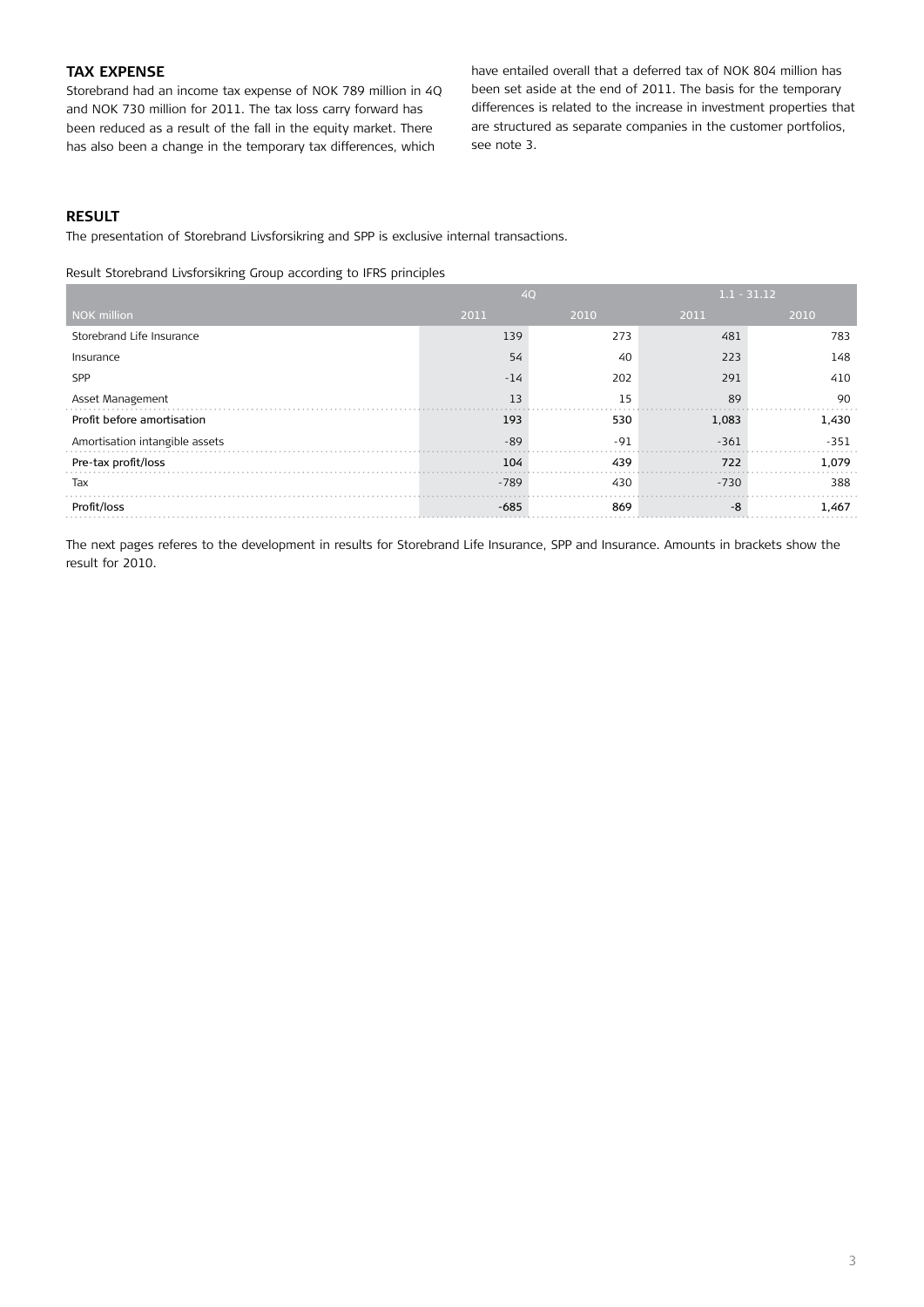- **• Strong return relative to competitors enables the building up of buffers and longevity reserves**
- **Stable development of administration and risk results during the quarter**
- 12 per cent growth in premium income for defined-contribution pensions in 2011

*The business area Storebrand Life Insurance1) offers a wide range of products within occupational pensions, private pension savings and life insurance to companies, public sector entities and private individuals.* 

#### **Result**

Financial performance Storebrand Life Insurance including BenCo\*

|                                                | 40    |      | Full year |       |
|------------------------------------------------|-------|------|-----------|-------|
| <b>NOK</b> million                             | 2011  | 2010 | 2011      | 2010  |
| Administration result                          | 21    | 17   | 101       | 58    |
| Risk result                                    | 36    | $-2$ | 117       | 152   |
| Financial result <sup>2)</sup>                 | $-38$ | 115  | $-226$    | 58    |
| Price of interest guarantee and<br>profit risk | 125   | 142  | 520       | 557   |
| Other                                          | $-5$  | 1    | $-32$     | $-43$ |
| Pre-tax profit/loss                            | 139   | 273  | 481       | 783   |

*\* See page 5 for more information.*

#### Administration result

Administration income was negatively affected during the quarter by the fall in the equity markets in 2Q and 3Q. This decline reduced the assets under management for defined-contribution pensions. The implemented efficiency measures and focus on costs contributed to an improvement in the administration result for the full year 2011.

#### Risk result

The risk result for the year is lower than in 2010. This is attributed to the fact that the disability reserves were strengthened in 2011. The reserves were strengthened primarily during the first three quarters of the year, and this helps explain why the risk result in 4Q is better than in the corresponding quarter in 2010. A total of NOK 21 million was set aside in the risk equalisation fund in 4Q and NOK 167 million was set aside for the full year.

#### Financial result

The quarter was marked by great deal of turbulence in the financial markets. Long-term rates fell significantly during the quarter, while the uncertainty associated with the financial markets resulted in wider credit spreads. Lower interest rates have a positive effect on returns in the short-term, while wider credit spreads have a negative effect on returns. The equity markets rose during the quarter, but they fell in Norway and internationally for the year as a whole.

#### Return on investment portfolios with an interest rate guarantee

#### Market return defined contribution pensions

|                    | 40   |      |         | Full year |
|--------------------|------|------|---------|-----------|
| Profile            | 2011 | 2010 | 2011    | 2010      |
| Careful profile    | 2.7% | 2.5% | 2.8%    | 6.7%      |
| Balanced profile   | 4.9% | 5.8% | $-1.2%$ | 10.3%     |
| Aggressive profile | 6.6% | 9.0% | $-5.3%$ | 13.4%     |

The booked return for customer portfolios, with the exception of a group of individual and collective pension portfolios with a multiyear interest rate guarantee, was sufficient to cover the average interest rate guarantee and provide undistributed profits for customers of NOK 0.5 billion. The average annual interest rate guarantee for the various customer portfolios is between 3.1 per cent and 3.7 per cent. The guarantee levels for new business have been reduced to 2.5 per cent as a result of the low interest rate level.

In a letter of December 2011 the Financial Supervisory Authority of Norway has requested that the life insurance companies give priority to strengthening the premium reserves to counteract an assumed higher life expectancy. As a result of this Storebrand Life Insurance set aside NOK 1.1 billion in 2011 to strengthen the premium reserve for collective pension insurance and paid-up policies.

In addition to this, Storebrand has an ongoing plan to increase reserves related to assumptions of lower mortality in the future for individual pension insurance and paid-up policies. In accordance with this plan, NOK 92 million was set aside in 4Q and NOK 323 million for the full year 2011. The total negative result impact for the owner of building up reserves for individual pension insurance was NOK 180 million in 2011.

The remaining reported need to increase reserves at the end of 2011 is estimated to be around NOK 170 million for individual pension insurance. The reserves will be increased by the end of 2012 according to plan. This build-up of reserves can be covered by positive booked return. If the annual booked return for the individual portfolio is higher than 5.8 per cent, the build-up of reserves will take place at no direct cost to the owner.

|                  |        | 4Q 2011       |               | 40 2010       |               | Full year 2011 |        | Full year 2010 |
|------------------|--------|---------------|---------------|---------------|---------------|----------------|--------|----------------|
|                  | Market | <b>Booked</b> | <b>Market</b> | <b>Booked</b> | <b>Market</b> | <b>Booked</b>  | Market | <b>Booked</b>  |
| Portolio         | return | return        | return        | return        | return        | return         | return | return         |
| Total Group (DB) | 1.8%   | 1.9%          | 2.2%          | 1.5%          | 3.0%          | 4.8%           | 6.4%   | 4.6%           |
| Paid-up policies | 1.5%   | 1.5%          | 1.9%          | 1.7%          | 3.8%          | 4.7%           | 6.0%   | 4.9%           |
| Individual       | 1.6%   | 1.6%          | 2.1%          | 2.6%          | 3.2%          | 3.6%           | 6.0%   | 6.0%           |

<sup>1)</sup> Includes the companies in the Storebrand Life Insurance Group, except Storebrand Eiendom Group, Storebrand Realinvesteringer AS and Storebrand Holding AB, and *personal risk and employee cover in Storebrand Livsforsikring AS.*

*2) Investment result and profit sharing.*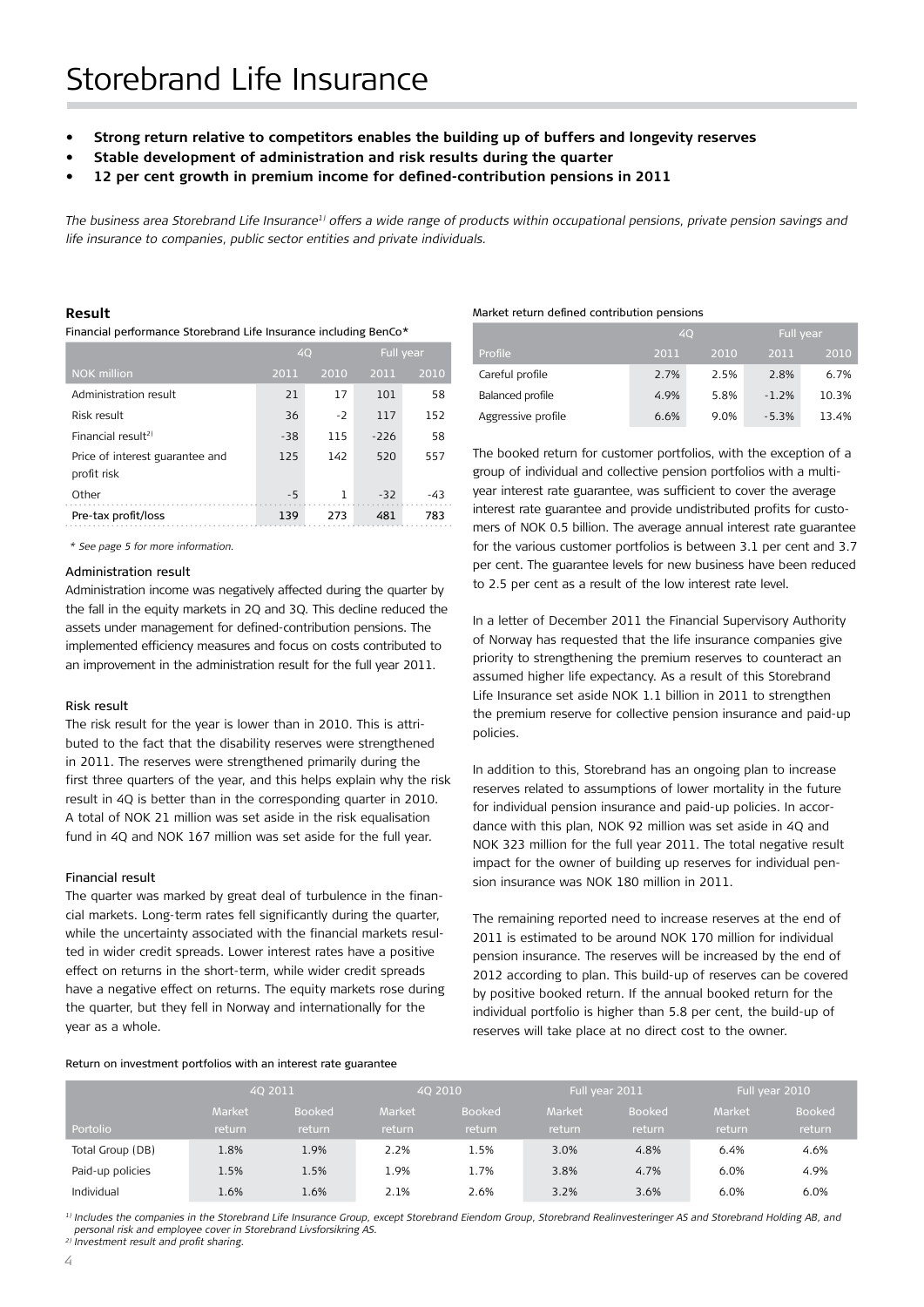Profitability in the business is satisfactory despite the weak valueadjusted return due to the previous build-up of buffer capital and good risk management. Storebrand Life Insurance is normally funded by a combination of equity and subordinated loans. The proportion of subordinated loans is around 30 per cent and amounted to NOK 6.6 billion at the end of 2011. The interest costs on subordinated loans will amount to a net amount of around NOK 130 million per quarter for the next 12 months. The company portfolio experienced a gross return of 1.3 per cent (1.7 per cent) in 4Q and 5.1 per cent for the year 2011. The return was negatively affected by wider credit spreads in the banking sector. The company portfolio reported a net result of minus NOK 41 million (minus NOK 36 million) for the quarter and minus NOK 120 million (minus NOK 55 million) for the full year.

#### Price of interest rate guarantee and profit risk

NOK 125 million was recognised as income from upfront pricing of the interest rate guarantee and profit from risk for group defined benefit in 4Q, which was a reduction of NOK 17 million compared with the same period last year. NOK 520 million was recognised as income for the full year 2011, which is a reduction of NOK 37 million from the corresponding period last year. The reduction for the year is attributed to communicated and implemented price changes, in addition to net business transferred out.

#### **Intragroup transaction – BenCo**

An intragroup transaction was carried out in the group whereby SPP Livförsäkring AB's ownership interest in BenCo Holding (parent company of Euroben and Nordben) was sold to Storebrand Livsforsikring AS. The purpose of the transaction was to create a simpler ownership structure for BenCo in the group by combining the shared ownership between SPP and Storebrand Life Insurance in Storebrand Life Insurance. In addition, the transaction contributed to strengthening the capital and solvency situation in the SPP Group. Storebrand Life Insurance now owns 90 per cent of the shares in BenCo. The remaining shares are owned by Mandatum and Varma. BenCo is now reported as part of Storebrand Life Insurance and has been incorporated into the historic figures.

#### **Balance sheet**

The equity allocation for customer portfolios with an interest rate guarantee was in 2011 reduced in favour of an increase in bonds held at amortised cost.

#### Equity proportion customer portfolios with an interest guarantee

| Portfolio          | 31.12.11 | 30.06.11 | 31.12.10 |
|--------------------|----------|----------|----------|
| Aggressive profile | 21%      | 20%      | 25%      |
| Standard profile   | 17%      | 15%      | 18%      |
| Careful profile    | 9%       | 9%       | 9%       |
| Paid-up policies   | 7%       | 9%       | 11%      |
| Individual         | 13%      | 13%      | 12%      |

In the company portfolio the allocation to bonds held at amortised cost increased and the money market exposure was reduced correspondingly.

Asset profile



Assets under management in 4Q and for the full year increased by around NOK 3 billion. Assets under management totalled NOK 213 billion at the end of 2011. This increase has been driven by a positive return, but the net transfer out of customer assets has a negative effect.



Additional statutory reserves in % of customer funds with guarantee Market value adjustment reserve in % of customer funds with guarantee

Solvency margin Storebrand Life Group  $\frac{1}{2}$ 

The Storebrand Life Insurance Group's capital adequacy was reduced by 0.8 percentage points and ended up at 13.8 at the end of 2011. The Storebrand Life Insurance Group's solvency margin was reduced by 4 percentage points during the quarter and totalled 161 per cent at the end of 2011. The capital adequacy and solvency margin during the quarter were affected, among others, by the estimated tax expense. It is not expected any payable tax. The net allocations to additional statutory reserves also had a positive effect on the solvency margin.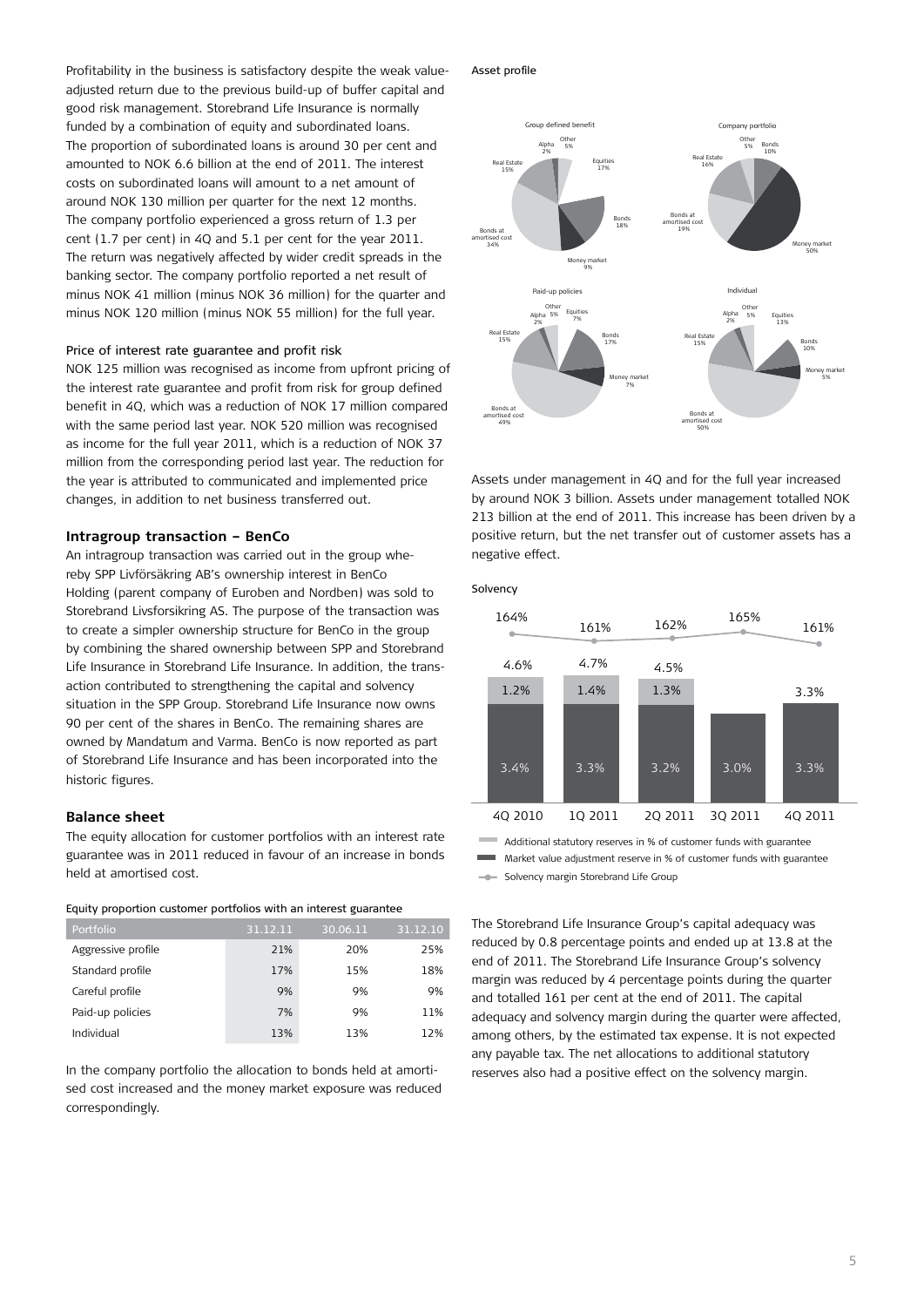The additional statutory reserves increased by NOK 0.6 billion in 4Q and totalled NOK 5.4 billion at the end of 2011. In 4Q calculated deductions from the additional statutory reserves of NOK 0.2 billion to cover the interest rate guarantee for customers were reversed. In addition, NOK 0.4 billion was allocated to the additional statutory reserves.

Due to the change in interest rates, the excess value of bonds held at amortised cost was reduced by NOK 0.6 billion in 4Q and totalled NOK 1.8 billion at the end of 2011. The excess value of bonds held at amortised cost is not included in the financial statements. Solidity capital<sup>1)</sup> decreased by NOK 0.2 billion in 4Q, as a result of the income tax expense, among others, and totalled NOK 40.1 billion at the end of 2011. The solidity capital was reduced by NOK 2.6 billion in 2011.

#### **Market**

#### Premium income2)

|                                             | 40    |       |        | Full year |
|---------------------------------------------|-------|-------|--------|-----------|
| <b>NOK million</b>                          | 2011  | 2010  | 2011   | 2010      |
| DB (fee based)                              | 1,485 | 1,062 | 9.147  | 8.154     |
| DC (unit linked based)                      | 947   | 776   | 3,812  | 3,409     |
| Total occupational pension                  | 2,432 | 1,838 | 12,959 | 11,563    |
| Paid-up policies                            | 15    | 20    | 116    | 98        |
| Traditional individual life and<br>pensions | 140   | 158   | 584    | 761       |
| Unit linked (retail)                        | 173   | 552   | 929    | 1,993     |
| Total individual pension and<br>savings     | 328   | 730   | 1,629  | 2.852     |
| Benco                                       | 160   | 186   | 700    | 759       |
| Total                                       | 2,920 | 2.754 | 15,288 | 15.174    |

In general the premium income from group defined benefit pensions will gradually be reduced due to the transition to defined contribution pensions. The increase in 2011 was due to factors such as wage inflation. The growth in premium income for defined-contribution schemes for companies has been good. The change in premium income for defined-contribution pensions in 4Q compared with last year has been affected by a change in the invoicing from annual to monthly. New subscriptions are no longer being sold for traditional individual life and pensions, and this has decreased premium income compared with the previous year. The decline in premium income for unit linked is attributed to the fact that the sale of "guarantee accounts" from last year was not maintained to the same extent this year.

#### Sales

In 2010, three local authorities decided to transfer their pension schemes from Storebrand with accounting effect from 1 January 2011. The net booked transfer to Storebrand was minus NOK 641 million (NOK 298 million) for 4Q and minus NOK 4,690 million (NOK 1,859 million) for the full year.

The occupational pension market in the private sector has been marked by a strong transition from defined benefit pensions to defined contribution pensions, and this trend is expected to continue in 2012. The change in the regulatory framework for defined benefit pensions and the expectation of higher contribution rates will reinforce this trend, and Storebrand is working on the development of product and service solutions that are adapted to the new regulatory framework and customer needs.

Total sales for 2011 were lower than expected. The sale of fund products in particular has been lower than expected, which is attributed to the performance of the equity market.

Storebrand has implemented a new, offensive strategy for the retail market and has a number of measures under implementation to support this new focus throughout 2011. Storebrand has an clear focus on offering favourable products and solutions for employees of our corporate customers, and this market showed a positive performance throughout 2011. The goal is to improve customer satisfaction, increase the number of customers and customers with multiple product links.

New premiums (APE3) totalling NOK 107 million (NOK 243 million) were signed in Q4 and NOK 658 million (NOK 1,476 million) were signed in 2011. The decline is attributed primarily to a lower APE for group defined benefit pensions and defined contribution pensions, but also unit linked to some extent.

New premiums (APE):

- • Guaranteed products: NOK 25 million (NOK 124 million) for the quarter and NOK 325 million (NOK 778 million) for the full year 2011.
- Unit linked insurance: NOK 75 million (NOK 114 million) for the quarter and NOK 299 million (NOK 499 million) for the full year 2011.
- BenCo: NOK 7 million (NOK 5 million) for the quarter and NOK 34 million (NOK 37 million) for the full year 2011.

*<sup>1)</sup> The term solidity capital encompasses equity, subordinated loan capital, the market value adjustment reserve, conditional bonuses, excess value/deficit related to bonds at amortised cost and accrued profit.* 

*<sup>2)</sup> Excluding transfer of premium reserves.*

*<sup>3)</sup> Annual Premium Equivalent: Running premiums + 10 per cent of single premiums.*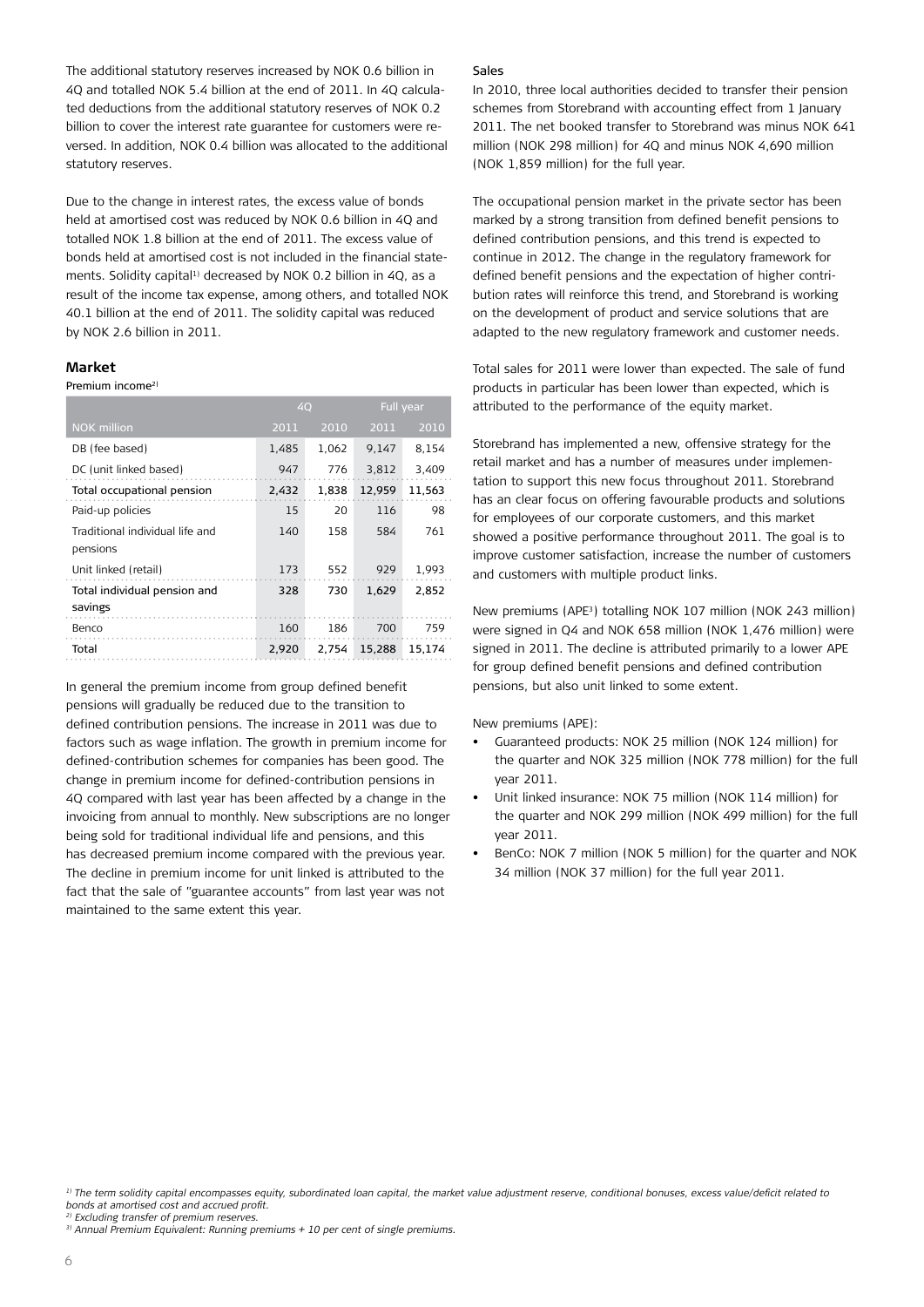## SPP

- Administration result increased by 30 per cent throughout the year, but weakened in 4Q due to cost **provisions of NOK 27 million**
- **• Weakened financial result**
- Premium income from unit linked insurance increased by 7 per cent in 2011

*The business area SPP1) offers pension and insurance solutions, as well as advice to companies in the competitive segment of the occupational pensions market. The company also offers private pension savings, as well as sickness and health insurance.* 

#### **Result**

Financial performance SPP2)

|                                | 40     |       | Full year |        |
|--------------------------------|--------|-------|-----------|--------|
| <b>NOK</b> million             | 2011   | 2010  | 2011      | 2010   |
| Administration result          | 5      | 8     | 99        | 76     |
| Risk result                    | 130    | 43    | 289       | 290    |
| Financial result               | $-182$ | 135   | $-226$    | 11     |
| Other                          | 33     | 16    | 129       | 34     |
| Result before amortisation     | $-14$  | 202   | 291       | 410    |
| Amortisation intangible assets | $-89$  | $-90$ | $-358$    | $-348$ |
| Pre-tax profit/loss            | $-100$ | 112   | $-67$     | 63     |

#### Administration result

The administration result amounted to NOK 5 million (NOK 8 million) for 4Q and NOK 99 million (NOK 76 million) for 2011. Income increased by 73) per cent in 2011 due to growth in assets under management and a higher percentage of fee-based income. The increase in costs was 53) per cent in 2011 and is attributed primarily to higher commission expenses because of increased sales. The operating expenses for the quarter were weakened by provisions of NOK 27 million for expenses, which are primarily related to developments associated with outsourced activities. Exclusive the cost provision and increased commission expenses the costs declined by 1 per cent in 4Q.

#### Risk result

The risk result was NOK 130 million (NOK 43 million) for 4Q and NOK 289 million (NOK 290 million) for 2011. The sickness result, which constitutes the largest part of the risk result, remains good. The reinsurance agreement for risk business was terminated in December, which resulted in a positive non-recurring effect of NOK 85 million. A new reinsurance agreement has been negotiated and will take effect as of 1 January 2012. The new agreement limits SPP's exposure to the disability and death risk of certain individuals.

#### Financial result

The financial result was minus NOK 182 million (NOK 135 million) for 4Q and minus NOK 226 million (NOK 11 million) for 2011.

Rising equity markets and lower market interest rates in 4Q provided a good return for the customers. The returns exceeded the interest rate guarantee for all portfolios in 4Q and resulted in profit sharing. The duration of the liabilities is on average matched out in the investment portfolios. However, contracts with a relative long

time to maturity have a larger than average duration. Liabilities in these contracts have increased more than assets. This has a negative result effect in the form of increased deferred capital contribution (DCC). In total DCC for 2011 is minus NOK 741 million including a one-off effect of around NOK 100 million from updated calculations concerning future management costs for insurance liabilities. Given a strong return, the DCC can be reversed at a later stage. A hedging portfolio has been established to reduce the effect of falling equity markets. This hedging portfolio generated a loss in 4Q due to the rising equity markets.

#### Total return on assets SPP

|                           | 4Q   |      |       | Full year |
|---------------------------|------|------|-------|-----------|
| Portfolio                 | 2011 | 2010 | 2011  | 2010      |
| Defined Benefit (DB)      | 2.4% | 3.6% | 8.6%  | 7.1%      |
| Defined Contribution (DC) |      |      |       |           |
| P250*                     | 2.9% | 3.7% | 3.3%  | 5.3%      |
| P300*                     | 2.2% | 3.2% | 7.6%  | 6.0%      |
| P520*                     | 1.9% | 2.1% | 12.5% | 7.1%      |
| RP (Retirement Pension)   | 0.7% | 0.1% | 2.8%  | 0.2%      |

*\* Maximum interest rate guarantee in the portfolios P250, P300 and P520 is 2.5 per cent, 4 per cent and 5.2 per cent respectively.*

#### Other result

The other result was NOK 33 million (NOK 16 million) for 4Q and NOK 129 million (NOK 34 million) for 2011. This result primarily consists of the return on the company portfolio, which is entirely invested in short-term interest-bearing securities.

#### **Balance sheet**

SPP adapts its exposure to equities in accordance with the developments in the market and risk bearing capacity in the portfolios by so-called dynamic risk management. The allocation to equities in the portfolios was reduced throughout the year. Like Storebrand Life Insurance, the interest rate guarantee for new sales was reduced as a result of the low interest rate level. From 1 January 2012 the interest rate guarantee is in the range of 0 to 0.5 per cent.

#### Equity proportion in portfolios with a guaranteed return

| Portfolio       | 31.12.11 | 30.06.11 | 31.12.10 |
|-----------------|----------|----------|----------|
| Defined Benefit | 11%      | 11%      | 28%      |
| <b>DC P250</b>  | 30%      | 27%      | 46%      |
| DC P300         | 11%      | 12%      | 28%      |
| <b>DC P520</b>  | 1%       | 1%       | 5%       |

*1) SPP encompasses the companies that are part of the Storebrand Holding Group, excluding SPP Fonder, which is reported as a part of Asset Management.*

*2) All numbers are exclusive BenCo.*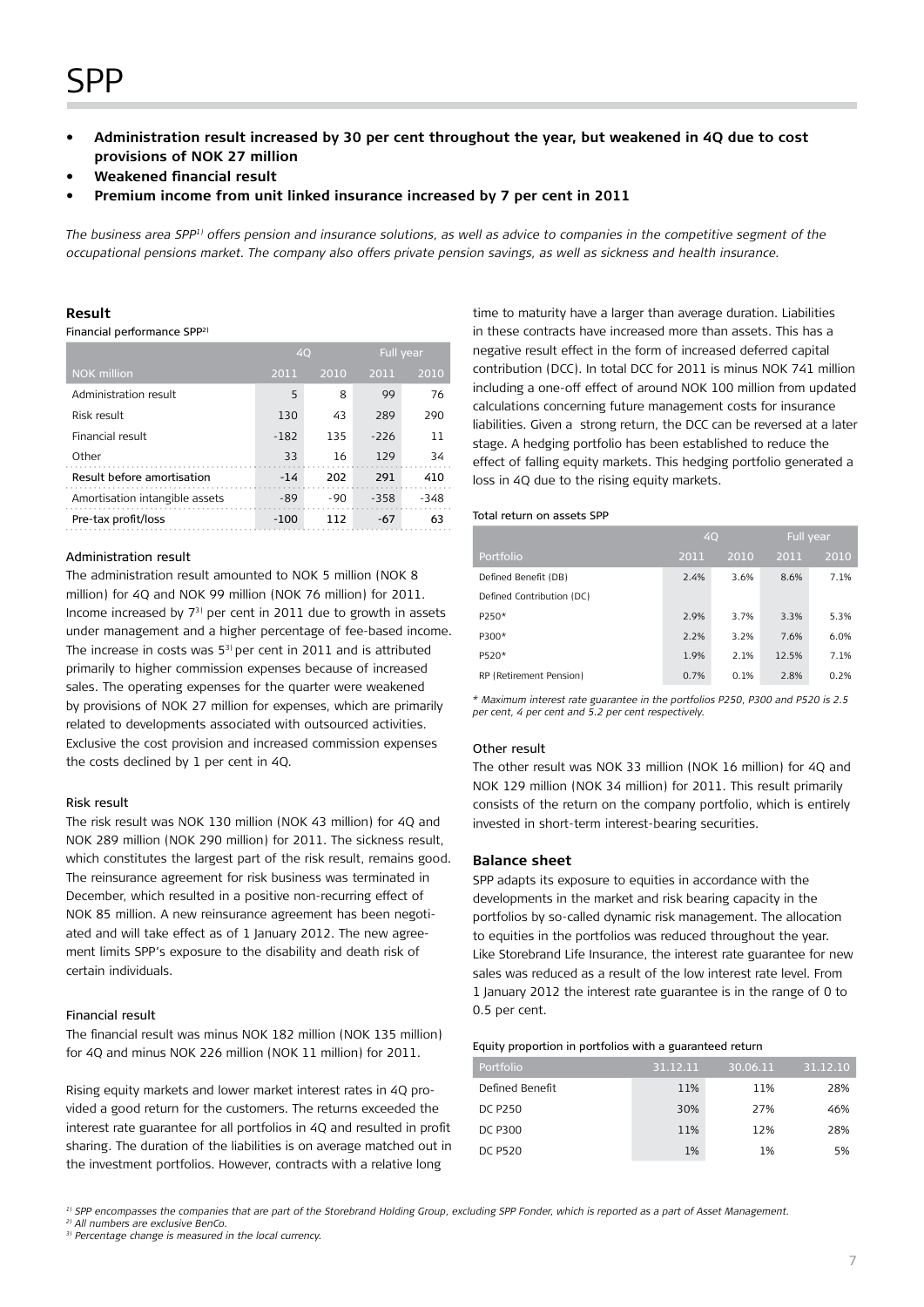Asset profile customer portfolios with a guarantee



The buffer capital (conditional bonus) increased by NOK 0.6 billion in the quarter and totalled NOK 7.4 billion at the end of the year. This is attributed primarily to rising equity markets.

#### Solvency

SPP's solvency margin at the close of the quarter was 141 per cent. In solvency calculations in Sweden, insurance liabilities are discounted by a market interest rate. As of 10 February 2012 the solvency margin has increased to 157 per cent.

#### Solidity



Total assets were NOK 110 billion (NOK 107 billion) at the end of the quarter, an increase of NOK 4 billion during the quarter. Falling market interest rates and rising equity markets have had a positive effect on the capital. Around 70 per cent of the customer assets in unit linked are exposed to equities.

#### **Market**

Premium income<sup>2)</sup>

|                     | 40    |       | Full year |       |
|---------------------|-------|-------|-----------|-------|
| <b>NOK</b> million  | 2011  | 2010  | 2011      | 2010  |
| Guaranteed products | 639   | 640   | 2.632     | 3.030 |
| Unit linked         | 749   | 694   | 3,633     | 3.388 |
| Total               | 1,388 | 1,334 | 6.265     | 6.418 |

The shift from guaranteed to unit linked business is continuing. Premium income totalled NOK 1.4 billion (NOK 1.3 billion) in the quarter and NOK 6.3 billion (NOK 6.4 billion) in 2011. This reduction was attributed entirely to a decline in guaranteed business. Premium income from unit linked insurance continues to increase and was 7 per cent higher than in the same period last year. Unit linked insurance accounted for 58 per cent (53 per cent) of SPP's premium income. In 2011 SPP was awarded best unit linked insurance provider by the insurance brokerage Söderberg & Partners.

In 2011, SPP has continued to strengthen its position in the Swedish occupational pension market for unit linked. SPP's market share for unit linked rose from 13 to 15 per cent in the competitive part of the occupational pension market. Net cash flow (premium income less payment for insurance claims) and transfers increased from 2,358 million to 2,634 million in 2011. For traditional pension, net cash flow in 2011 was minus 2,220 versus minus 1,502 in 2010.

#### New subscriptions

New sales measured in APE amounted to NOK 255 million (NOK 250 million) for the quarter. New sales amounted to NOK 1,034 million (NOK 984 million) for the year, an increase of 5 per cent due to increased own sales and sales via the broker channel. Unit linked insurance accounted for 68 per cent (70 per cent) of the total new contracts in 2011.

New premiums (APE):

- Guaranteed products: NOK 86 million (NOK 82 million) for the quarter and NOK 323 million (NOK 291 million) for the full year 2011.
- Unit linked insurance: NOK 165 million (NOK 165 million) for the quarter and NOK 695 million (NOK 683 million) for the full year 2011.
- Other: NOK 4 million (NOK 4 million) for the quarter and NOK 16 million (NOK 10 million) for the full year 2011.

*<sup>1)</sup> BenCo is included in the numbers excluding for 4Q 2011*

*<sup>2)</sup> Excluding transfer of premium reserves.*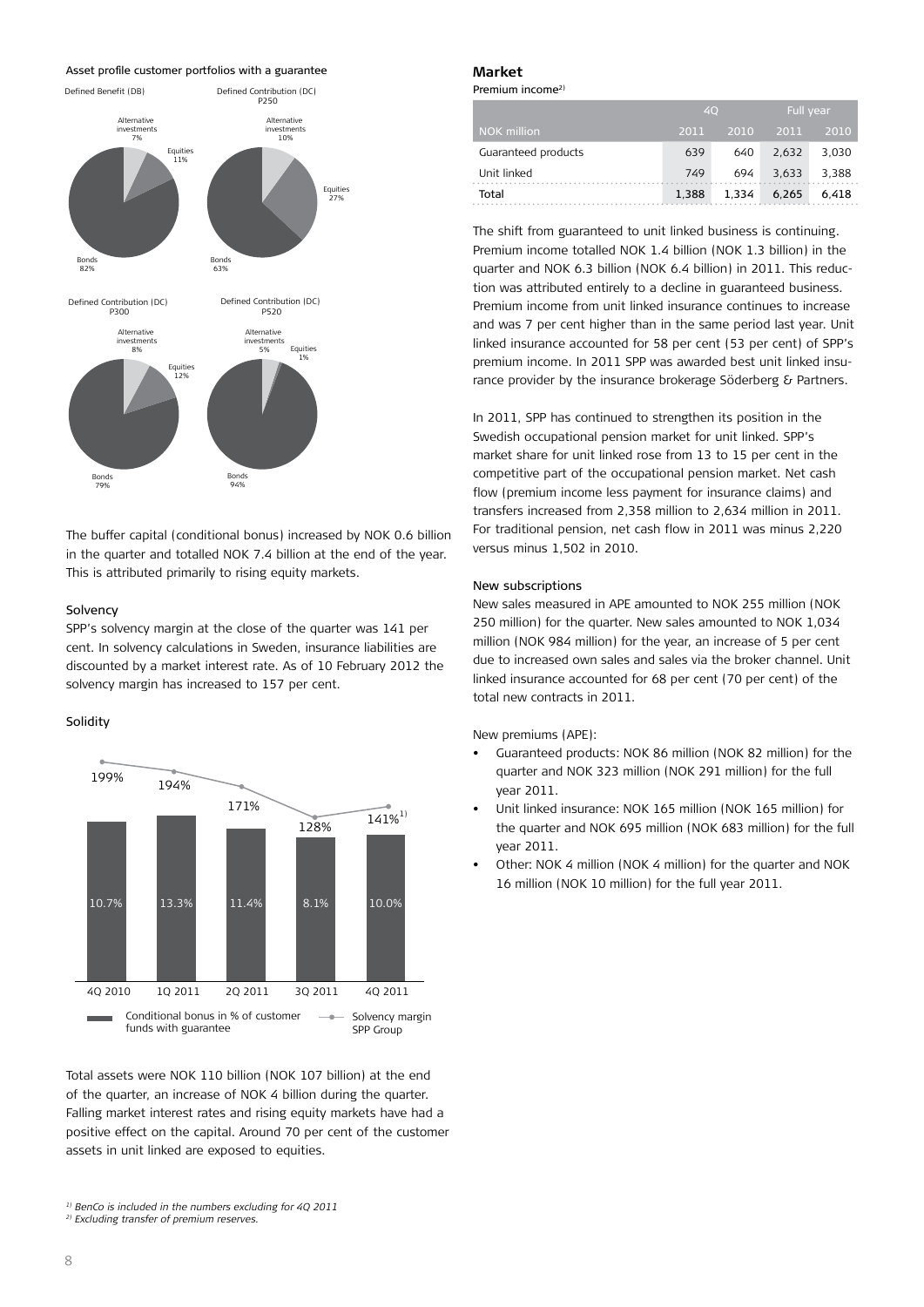# **INSURANCE**

#### **Impared risk result**

*The business area offers personal risk products in the Norwegian retail market, and employee cover in the corporate market in Norway.*

#### **Financial performance**

Financial performance Insurance

|                                   | Q4     |       | <b>Full year</b> |        |
|-----------------------------------|--------|-------|------------------|--------|
| <b>NOK million</b>                | 2011   | 2010  | 2011             | 2010   |
| Premiums earned, net              | 282    | 274   | 1.149            | 1.099  |
| Claims incurred, net              | $-204$ | - 222 | $-833$           | $-845$ |
| Operating costs                   | $-51$  | - 40  | $-193$           | $-199$ |
| Insurance result                  | 28     | 12    | 124              | 55     |
| Net financial result              | 26     | 28    | 99               | 93     |
| <b>Result before amortisation</b> | 54     | 40    | 223              | 148    |
| Amortisation intangible assets    |        |       |                  |        |
| Profit before tax                 | 54     | 40    | 223              | 148    |
|                                   |        |       |                  |        |

|                |      | 04   |      | Full year |
|----------------|------|------|------|-----------|
| In $%$         | 2011 | 2010 | 2011 | 2010      |
| Claims ratio   | 72   | 81   | 72   | 77        |
| Cost ratio     | 18   | 15   | 17   | 18        |
| Combined ratio | 90   | 95   | 89   | 95        |

#### New subscriptions

• Risk products: NOK 24 million (29 million) in 4Q and NOK 99 million (199 million) as at 31.12.2011.

#### **Reconciliationtables towards profit and loss account**

The following table shows reconciliation between the profit and loss tables in this interim report showing Storebrand Livsforsikring Group according to IFRS, and profit and loss to local Annual Accounts Regulations for Insurance Companies (NGAAP). The official financial statements for Storebrand Livsforsikring AS are prepared in accordance with local Annual Accounts Regulations for Insurance Companies (NGAAP).

| <b>NOK million</b>                        | 2011 | 2010  |
|-------------------------------------------|------|-------|
| Profit and Loss                           | 722  | 1.079 |
| Change in claims reserve p&c insurance    |      | -4    |
| Change in security reserves p&c insurance | 30   | -11   |
| Profit and loss Storebrand                | 751  | 1.064 |
| Livsforsikring Group before tax           |      |       |

Lysaker, 13. February 2012

The Board of Directors of Storebrand Livsforsikring AS.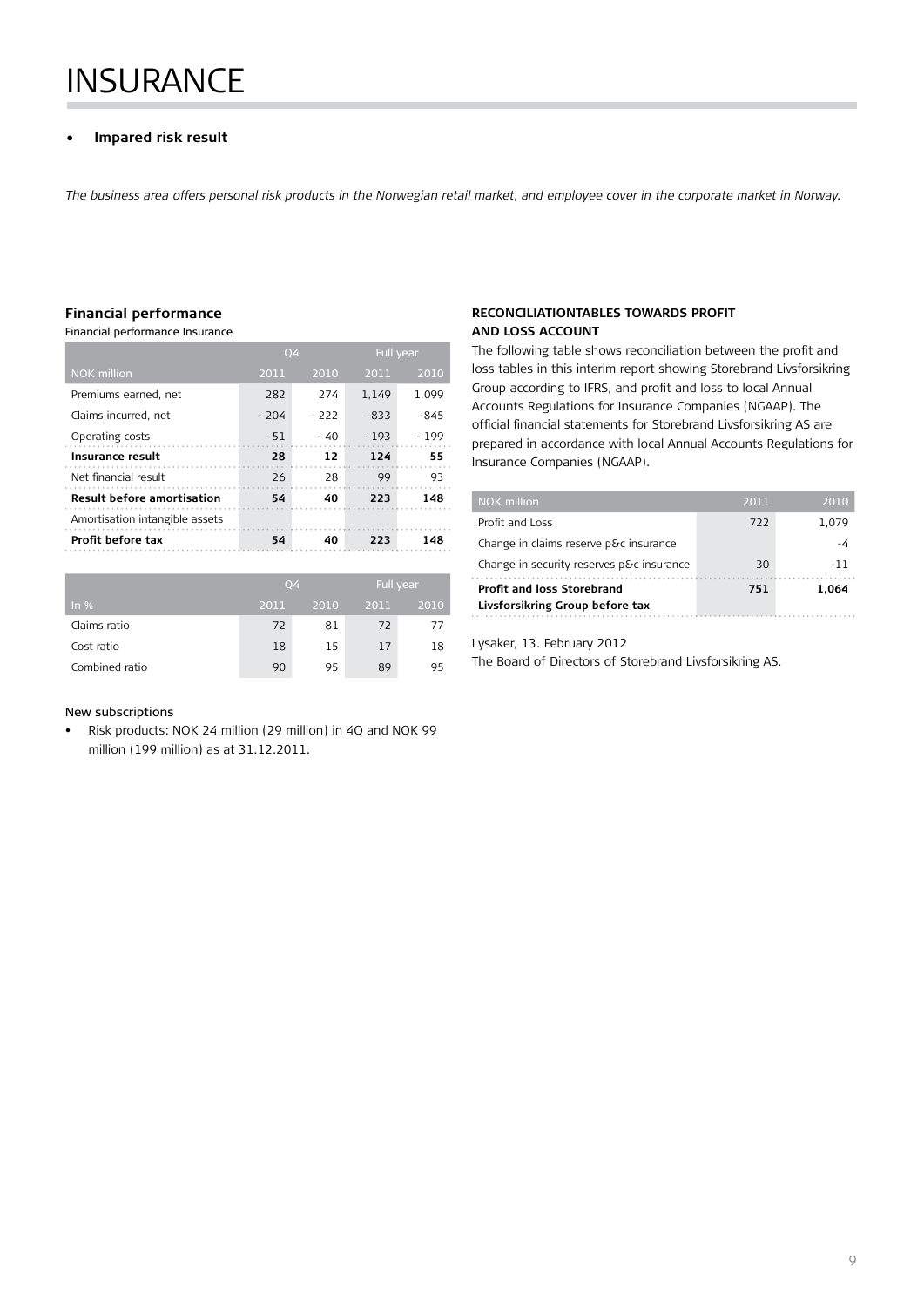### **Profit and Loss ACCOUNT**

| 2011<br>2010<br>2011<br>2010<br>NOK million<br><b>TECHNICAL ACCOUNT:</b><br>Gross premiums written<br>2,928<br>2,705<br>15,801<br>15,592<br>Reinsurance premiums ceded<br>$-20$<br>-4<br>$-68$<br>-74<br>Premium reserves transferred from other companies<br>247<br>1,054<br>2,317<br>5,358<br>Premiums for own account<br>3,756<br>18,050<br>20,876<br>3,156<br>Income from investments in subsidiaries, associated companies and joint-controlled companies<br>335<br>454<br>1,784<br>1,366<br>421<br>of which from investment in real estate companies<br>318<br>1,779<br>1,336<br>Interest income and dividends etc. from financial assets<br>4,893<br>1,648<br>1,328<br>5,213<br>684<br>486<br>Changes in investment value<br>$-2,181$<br>1,835<br>Realised gains and losses on investments<br>$-35$<br>912<br>662<br>1,596<br>9,690<br>Total net income from investments in the collective portfolio<br>2,631<br>3,180<br>5,478<br>Income from investments in subsidiaries, associated companies and joint-controlled companies<br>24<br>31<br>133<br>98<br>22<br>32<br>97<br>of which from investment in real estate companies<br>132<br>Interest income and dividends etc. from financial assets<br>522<br>176<br>655<br>340<br>Changes in investment value<br>428<br>471<br>$-1,638$<br>1,072<br>Realised gains and losses on investments<br>46<br>380<br>459<br>526<br>Total net income from investments in the investment selection portfolio<br>1,019<br>1,058<br>-390<br>2,035<br>57<br>Other insurance related income<br>54<br>162<br>162<br>Gross claims paid<br>$-2,656$<br>$-3,239$<br>$-10,560$<br>$-11,145$<br>Claims paid - reinsurance<br>8<br>1<br>18<br>6<br>$-82$<br>Gross change in claims reserve<br>-24<br>-14<br>28<br>Premium reserves etc. transferred to other companies<br>$-914$<br>-762<br>$-7,050$<br>$-3,522$<br>Claims for own account<br>$-4,017$<br>$-17,564$<br>-14,745<br>$-3,586$<br>To (from) premium reserve, gross<br>$-853$<br>$-6,934$<br>-643<br>$-1,202$<br>$-254$<br>$-98$<br>To/from additional statutory reserves in connection with claims/repurchase<br>-839<br>$-759$<br>Change in value adjustment fund<br>-468<br>1,971<br>$-1,940$<br>$-95$<br>-97<br>Change in premium fund, deposit fund and the pension surplus fund<br>$-17$<br>$-21$<br>To/from technical reserves for non-life insurance business<br>9<br>17<br>-45<br>-44<br>Transfer of additional statutory reserves and value adjustment fund from other insurance<br>26<br>5<br>42<br>22<br>companies/pension funds<br>Changes in insurance obligations recognised in the Profit and Loss Account -<br>-1,947<br>-9,753<br>-1,089<br>576<br>contractual obligations<br>Change in premium reserve<br>$-1,627$<br>$-1,719$<br>$-3,445$<br>$-5,060$<br>Change in other provisions<br>24<br>$\overline{2}$<br>-178<br>-56<br>Changes in insurance obligations recognised in the Profit and Loss Account -<br>-1,775<br>-5,238<br>-1,603<br>-3,443<br>investment portfolio separately<br>Profit on investment result<br>$-256$<br>-304<br>$-256$<br>-304<br>The risk profit allocated to the insurance agreements<br>$-163$<br>$-70$<br>$-163$<br>$-70$<br>Other allocation of profit<br>$-90$<br>$-133$<br>$-90$<br>$-133$<br>Unallocated profit<br>927<br>947<br>417<br>440<br>$-510$<br>-507<br>Funds allocated to insurance contracts | 4Q |  | $01.01 - 31.12$ |
|------------------------------------------------------------------------------------------------------------------------------------------------------------------------------------------------------------------------------------------------------------------------------------------------------------------------------------------------------------------------------------------------------------------------------------------------------------------------------------------------------------------------------------------------------------------------------------------------------------------------------------------------------------------------------------------------------------------------------------------------------------------------------------------------------------------------------------------------------------------------------------------------------------------------------------------------------------------------------------------------------------------------------------------------------------------------------------------------------------------------------------------------------------------------------------------------------------------------------------------------------------------------------------------------------------------------------------------------------------------------------------------------------------------------------------------------------------------------------------------------------------------------------------------------------------------------------------------------------------------------------------------------------------------------------------------------------------------------------------------------------------------------------------------------------------------------------------------------------------------------------------------------------------------------------------------------------------------------------------------------------------------------------------------------------------------------------------------------------------------------------------------------------------------------------------------------------------------------------------------------------------------------------------------------------------------------------------------------------------------------------------------------------------------------------------------------------------------------------------------------------------------------------------------------------------------------------------------------------------------------------------------------------------------------------------------------------------------------------------------------------------------------------------------------------------------------------------------------------------------------------------------------------------------------------------------------------------------------------------------------------------------------------------------------------------------------------------------------------------------------------------------------------------------------------------------------------------------------------------------------------------------------------------------------------------------------------------------------------------|----|--|-----------------|
|                                                                                                                                                                                                                                                                                                                                                                                                                                                                                                                                                                                                                                                                                                                                                                                                                                                                                                                                                                                                                                                                                                                                                                                                                                                                                                                                                                                                                                                                                                                                                                                                                                                                                                                                                                                                                                                                                                                                                                                                                                                                                                                                                                                                                                                                                                                                                                                                                                                                                                                                                                                                                                                                                                                                                                                                                                                                                                                                                                                                                                                                                                                                                                                                                                                                                                                                                            |    |  |                 |
|                                                                                                                                                                                                                                                                                                                                                                                                                                                                                                                                                                                                                                                                                                                                                                                                                                                                                                                                                                                                                                                                                                                                                                                                                                                                                                                                                                                                                                                                                                                                                                                                                                                                                                                                                                                                                                                                                                                                                                                                                                                                                                                                                                                                                                                                                                                                                                                                                                                                                                                                                                                                                                                                                                                                                                                                                                                                                                                                                                                                                                                                                                                                                                                                                                                                                                                                                            |    |  |                 |
|                                                                                                                                                                                                                                                                                                                                                                                                                                                                                                                                                                                                                                                                                                                                                                                                                                                                                                                                                                                                                                                                                                                                                                                                                                                                                                                                                                                                                                                                                                                                                                                                                                                                                                                                                                                                                                                                                                                                                                                                                                                                                                                                                                                                                                                                                                                                                                                                                                                                                                                                                                                                                                                                                                                                                                                                                                                                                                                                                                                                                                                                                                                                                                                                                                                                                                                                                            |    |  |                 |
|                                                                                                                                                                                                                                                                                                                                                                                                                                                                                                                                                                                                                                                                                                                                                                                                                                                                                                                                                                                                                                                                                                                                                                                                                                                                                                                                                                                                                                                                                                                                                                                                                                                                                                                                                                                                                                                                                                                                                                                                                                                                                                                                                                                                                                                                                                                                                                                                                                                                                                                                                                                                                                                                                                                                                                                                                                                                                                                                                                                                                                                                                                                                                                                                                                                                                                                                                            |    |  |                 |
|                                                                                                                                                                                                                                                                                                                                                                                                                                                                                                                                                                                                                                                                                                                                                                                                                                                                                                                                                                                                                                                                                                                                                                                                                                                                                                                                                                                                                                                                                                                                                                                                                                                                                                                                                                                                                                                                                                                                                                                                                                                                                                                                                                                                                                                                                                                                                                                                                                                                                                                                                                                                                                                                                                                                                                                                                                                                                                                                                                                                                                                                                                                                                                                                                                                                                                                                                            |    |  |                 |
|                                                                                                                                                                                                                                                                                                                                                                                                                                                                                                                                                                                                                                                                                                                                                                                                                                                                                                                                                                                                                                                                                                                                                                                                                                                                                                                                                                                                                                                                                                                                                                                                                                                                                                                                                                                                                                                                                                                                                                                                                                                                                                                                                                                                                                                                                                                                                                                                                                                                                                                                                                                                                                                                                                                                                                                                                                                                                                                                                                                                                                                                                                                                                                                                                                                                                                                                                            |    |  |                 |
|                                                                                                                                                                                                                                                                                                                                                                                                                                                                                                                                                                                                                                                                                                                                                                                                                                                                                                                                                                                                                                                                                                                                                                                                                                                                                                                                                                                                                                                                                                                                                                                                                                                                                                                                                                                                                                                                                                                                                                                                                                                                                                                                                                                                                                                                                                                                                                                                                                                                                                                                                                                                                                                                                                                                                                                                                                                                                                                                                                                                                                                                                                                                                                                                                                                                                                                                                            |    |  |                 |
|                                                                                                                                                                                                                                                                                                                                                                                                                                                                                                                                                                                                                                                                                                                                                                                                                                                                                                                                                                                                                                                                                                                                                                                                                                                                                                                                                                                                                                                                                                                                                                                                                                                                                                                                                                                                                                                                                                                                                                                                                                                                                                                                                                                                                                                                                                                                                                                                                                                                                                                                                                                                                                                                                                                                                                                                                                                                                                                                                                                                                                                                                                                                                                                                                                                                                                                                                            |    |  |                 |
|                                                                                                                                                                                                                                                                                                                                                                                                                                                                                                                                                                                                                                                                                                                                                                                                                                                                                                                                                                                                                                                                                                                                                                                                                                                                                                                                                                                                                                                                                                                                                                                                                                                                                                                                                                                                                                                                                                                                                                                                                                                                                                                                                                                                                                                                                                                                                                                                                                                                                                                                                                                                                                                                                                                                                                                                                                                                                                                                                                                                                                                                                                                                                                                                                                                                                                                                                            |    |  |                 |
|                                                                                                                                                                                                                                                                                                                                                                                                                                                                                                                                                                                                                                                                                                                                                                                                                                                                                                                                                                                                                                                                                                                                                                                                                                                                                                                                                                                                                                                                                                                                                                                                                                                                                                                                                                                                                                                                                                                                                                                                                                                                                                                                                                                                                                                                                                                                                                                                                                                                                                                                                                                                                                                                                                                                                                                                                                                                                                                                                                                                                                                                                                                                                                                                                                                                                                                                                            |    |  |                 |
|                                                                                                                                                                                                                                                                                                                                                                                                                                                                                                                                                                                                                                                                                                                                                                                                                                                                                                                                                                                                                                                                                                                                                                                                                                                                                                                                                                                                                                                                                                                                                                                                                                                                                                                                                                                                                                                                                                                                                                                                                                                                                                                                                                                                                                                                                                                                                                                                                                                                                                                                                                                                                                                                                                                                                                                                                                                                                                                                                                                                                                                                                                                                                                                                                                                                                                                                                            |    |  |                 |
|                                                                                                                                                                                                                                                                                                                                                                                                                                                                                                                                                                                                                                                                                                                                                                                                                                                                                                                                                                                                                                                                                                                                                                                                                                                                                                                                                                                                                                                                                                                                                                                                                                                                                                                                                                                                                                                                                                                                                                                                                                                                                                                                                                                                                                                                                                                                                                                                                                                                                                                                                                                                                                                                                                                                                                                                                                                                                                                                                                                                                                                                                                                                                                                                                                                                                                                                                            |    |  |                 |
|                                                                                                                                                                                                                                                                                                                                                                                                                                                                                                                                                                                                                                                                                                                                                                                                                                                                                                                                                                                                                                                                                                                                                                                                                                                                                                                                                                                                                                                                                                                                                                                                                                                                                                                                                                                                                                                                                                                                                                                                                                                                                                                                                                                                                                                                                                                                                                                                                                                                                                                                                                                                                                                                                                                                                                                                                                                                                                                                                                                                                                                                                                                                                                                                                                                                                                                                                            |    |  |                 |
|                                                                                                                                                                                                                                                                                                                                                                                                                                                                                                                                                                                                                                                                                                                                                                                                                                                                                                                                                                                                                                                                                                                                                                                                                                                                                                                                                                                                                                                                                                                                                                                                                                                                                                                                                                                                                                                                                                                                                                                                                                                                                                                                                                                                                                                                                                                                                                                                                                                                                                                                                                                                                                                                                                                                                                                                                                                                                                                                                                                                                                                                                                                                                                                                                                                                                                                                                            |    |  |                 |
|                                                                                                                                                                                                                                                                                                                                                                                                                                                                                                                                                                                                                                                                                                                                                                                                                                                                                                                                                                                                                                                                                                                                                                                                                                                                                                                                                                                                                                                                                                                                                                                                                                                                                                                                                                                                                                                                                                                                                                                                                                                                                                                                                                                                                                                                                                                                                                                                                                                                                                                                                                                                                                                                                                                                                                                                                                                                                                                                                                                                                                                                                                                                                                                                                                                                                                                                                            |    |  |                 |
|                                                                                                                                                                                                                                                                                                                                                                                                                                                                                                                                                                                                                                                                                                                                                                                                                                                                                                                                                                                                                                                                                                                                                                                                                                                                                                                                                                                                                                                                                                                                                                                                                                                                                                                                                                                                                                                                                                                                                                                                                                                                                                                                                                                                                                                                                                                                                                                                                                                                                                                                                                                                                                                                                                                                                                                                                                                                                                                                                                                                                                                                                                                                                                                                                                                                                                                                                            |    |  |                 |
|                                                                                                                                                                                                                                                                                                                                                                                                                                                                                                                                                                                                                                                                                                                                                                                                                                                                                                                                                                                                                                                                                                                                                                                                                                                                                                                                                                                                                                                                                                                                                                                                                                                                                                                                                                                                                                                                                                                                                                                                                                                                                                                                                                                                                                                                                                                                                                                                                                                                                                                                                                                                                                                                                                                                                                                                                                                                                                                                                                                                                                                                                                                                                                                                                                                                                                                                                            |    |  |                 |
|                                                                                                                                                                                                                                                                                                                                                                                                                                                                                                                                                                                                                                                                                                                                                                                                                                                                                                                                                                                                                                                                                                                                                                                                                                                                                                                                                                                                                                                                                                                                                                                                                                                                                                                                                                                                                                                                                                                                                                                                                                                                                                                                                                                                                                                                                                                                                                                                                                                                                                                                                                                                                                                                                                                                                                                                                                                                                                                                                                                                                                                                                                                                                                                                                                                                                                                                                            |    |  |                 |
|                                                                                                                                                                                                                                                                                                                                                                                                                                                                                                                                                                                                                                                                                                                                                                                                                                                                                                                                                                                                                                                                                                                                                                                                                                                                                                                                                                                                                                                                                                                                                                                                                                                                                                                                                                                                                                                                                                                                                                                                                                                                                                                                                                                                                                                                                                                                                                                                                                                                                                                                                                                                                                                                                                                                                                                                                                                                                                                                                                                                                                                                                                                                                                                                                                                                                                                                                            |    |  |                 |
|                                                                                                                                                                                                                                                                                                                                                                                                                                                                                                                                                                                                                                                                                                                                                                                                                                                                                                                                                                                                                                                                                                                                                                                                                                                                                                                                                                                                                                                                                                                                                                                                                                                                                                                                                                                                                                                                                                                                                                                                                                                                                                                                                                                                                                                                                                                                                                                                                                                                                                                                                                                                                                                                                                                                                                                                                                                                                                                                                                                                                                                                                                                                                                                                                                                                                                                                                            |    |  |                 |
|                                                                                                                                                                                                                                                                                                                                                                                                                                                                                                                                                                                                                                                                                                                                                                                                                                                                                                                                                                                                                                                                                                                                                                                                                                                                                                                                                                                                                                                                                                                                                                                                                                                                                                                                                                                                                                                                                                                                                                                                                                                                                                                                                                                                                                                                                                                                                                                                                                                                                                                                                                                                                                                                                                                                                                                                                                                                                                                                                                                                                                                                                                                                                                                                                                                                                                                                                            |    |  |                 |
|                                                                                                                                                                                                                                                                                                                                                                                                                                                                                                                                                                                                                                                                                                                                                                                                                                                                                                                                                                                                                                                                                                                                                                                                                                                                                                                                                                                                                                                                                                                                                                                                                                                                                                                                                                                                                                                                                                                                                                                                                                                                                                                                                                                                                                                                                                                                                                                                                                                                                                                                                                                                                                                                                                                                                                                                                                                                                                                                                                                                                                                                                                                                                                                                                                                                                                                                                            |    |  |                 |
|                                                                                                                                                                                                                                                                                                                                                                                                                                                                                                                                                                                                                                                                                                                                                                                                                                                                                                                                                                                                                                                                                                                                                                                                                                                                                                                                                                                                                                                                                                                                                                                                                                                                                                                                                                                                                                                                                                                                                                                                                                                                                                                                                                                                                                                                                                                                                                                                                                                                                                                                                                                                                                                                                                                                                                                                                                                                                                                                                                                                                                                                                                                                                                                                                                                                                                                                                            |    |  |                 |
|                                                                                                                                                                                                                                                                                                                                                                                                                                                                                                                                                                                                                                                                                                                                                                                                                                                                                                                                                                                                                                                                                                                                                                                                                                                                                                                                                                                                                                                                                                                                                                                                                                                                                                                                                                                                                                                                                                                                                                                                                                                                                                                                                                                                                                                                                                                                                                                                                                                                                                                                                                                                                                                                                                                                                                                                                                                                                                                                                                                                                                                                                                                                                                                                                                                                                                                                                            |    |  |                 |
|                                                                                                                                                                                                                                                                                                                                                                                                                                                                                                                                                                                                                                                                                                                                                                                                                                                                                                                                                                                                                                                                                                                                                                                                                                                                                                                                                                                                                                                                                                                                                                                                                                                                                                                                                                                                                                                                                                                                                                                                                                                                                                                                                                                                                                                                                                                                                                                                                                                                                                                                                                                                                                                                                                                                                                                                                                                                                                                                                                                                                                                                                                                                                                                                                                                                                                                                                            |    |  |                 |
|                                                                                                                                                                                                                                                                                                                                                                                                                                                                                                                                                                                                                                                                                                                                                                                                                                                                                                                                                                                                                                                                                                                                                                                                                                                                                                                                                                                                                                                                                                                                                                                                                                                                                                                                                                                                                                                                                                                                                                                                                                                                                                                                                                                                                                                                                                                                                                                                                                                                                                                                                                                                                                                                                                                                                                                                                                                                                                                                                                                                                                                                                                                                                                                                                                                                                                                                                            |    |  |                 |
|                                                                                                                                                                                                                                                                                                                                                                                                                                                                                                                                                                                                                                                                                                                                                                                                                                                                                                                                                                                                                                                                                                                                                                                                                                                                                                                                                                                                                                                                                                                                                                                                                                                                                                                                                                                                                                                                                                                                                                                                                                                                                                                                                                                                                                                                                                                                                                                                                                                                                                                                                                                                                                                                                                                                                                                                                                                                                                                                                                                                                                                                                                                                                                                                                                                                                                                                                            |    |  |                 |
|                                                                                                                                                                                                                                                                                                                                                                                                                                                                                                                                                                                                                                                                                                                                                                                                                                                                                                                                                                                                                                                                                                                                                                                                                                                                                                                                                                                                                                                                                                                                                                                                                                                                                                                                                                                                                                                                                                                                                                                                                                                                                                                                                                                                                                                                                                                                                                                                                                                                                                                                                                                                                                                                                                                                                                                                                                                                                                                                                                                                                                                                                                                                                                                                                                                                                                                                                            |    |  |                 |
|                                                                                                                                                                                                                                                                                                                                                                                                                                                                                                                                                                                                                                                                                                                                                                                                                                                                                                                                                                                                                                                                                                                                                                                                                                                                                                                                                                                                                                                                                                                                                                                                                                                                                                                                                                                                                                                                                                                                                                                                                                                                                                                                                                                                                                                                                                                                                                                                                                                                                                                                                                                                                                                                                                                                                                                                                                                                                                                                                                                                                                                                                                                                                                                                                                                                                                                                                            |    |  |                 |
|                                                                                                                                                                                                                                                                                                                                                                                                                                                                                                                                                                                                                                                                                                                                                                                                                                                                                                                                                                                                                                                                                                                                                                                                                                                                                                                                                                                                                                                                                                                                                                                                                                                                                                                                                                                                                                                                                                                                                                                                                                                                                                                                                                                                                                                                                                                                                                                                                                                                                                                                                                                                                                                                                                                                                                                                                                                                                                                                                                                                                                                                                                                                                                                                                                                                                                                                                            |    |  |                 |
|                                                                                                                                                                                                                                                                                                                                                                                                                                                                                                                                                                                                                                                                                                                                                                                                                                                                                                                                                                                                                                                                                                                                                                                                                                                                                                                                                                                                                                                                                                                                                                                                                                                                                                                                                                                                                                                                                                                                                                                                                                                                                                                                                                                                                                                                                                                                                                                                                                                                                                                                                                                                                                                                                                                                                                                                                                                                                                                                                                                                                                                                                                                                                                                                                                                                                                                                                            |    |  |                 |
|                                                                                                                                                                                                                                                                                                                                                                                                                                                                                                                                                                                                                                                                                                                                                                                                                                                                                                                                                                                                                                                                                                                                                                                                                                                                                                                                                                                                                                                                                                                                                                                                                                                                                                                                                                                                                                                                                                                                                                                                                                                                                                                                                                                                                                                                                                                                                                                                                                                                                                                                                                                                                                                                                                                                                                                                                                                                                                                                                                                                                                                                                                                                                                                                                                                                                                                                                            |    |  |                 |
|                                                                                                                                                                                                                                                                                                                                                                                                                                                                                                                                                                                                                                                                                                                                                                                                                                                                                                                                                                                                                                                                                                                                                                                                                                                                                                                                                                                                                                                                                                                                                                                                                                                                                                                                                                                                                                                                                                                                                                                                                                                                                                                                                                                                                                                                                                                                                                                                                                                                                                                                                                                                                                                                                                                                                                                                                                                                                                                                                                                                                                                                                                                                                                                                                                                                                                                                                            |    |  |                 |
|                                                                                                                                                                                                                                                                                                                                                                                                                                                                                                                                                                                                                                                                                                                                                                                                                                                                                                                                                                                                                                                                                                                                                                                                                                                                                                                                                                                                                                                                                                                                                                                                                                                                                                                                                                                                                                                                                                                                                                                                                                                                                                                                                                                                                                                                                                                                                                                                                                                                                                                                                                                                                                                                                                                                                                                                                                                                                                                                                                                                                                                                                                                                                                                                                                                                                                                                                            |    |  |                 |
|                                                                                                                                                                                                                                                                                                                                                                                                                                                                                                                                                                                                                                                                                                                                                                                                                                                                                                                                                                                                                                                                                                                                                                                                                                                                                                                                                                                                                                                                                                                                                                                                                                                                                                                                                                                                                                                                                                                                                                                                                                                                                                                                                                                                                                                                                                                                                                                                                                                                                                                                                                                                                                                                                                                                                                                                                                                                                                                                                                                                                                                                                                                                                                                                                                                                                                                                                            |    |  |                 |
|                                                                                                                                                                                                                                                                                                                                                                                                                                                                                                                                                                                                                                                                                                                                                                                                                                                                                                                                                                                                                                                                                                                                                                                                                                                                                                                                                                                                                                                                                                                                                                                                                                                                                                                                                                                                                                                                                                                                                                                                                                                                                                                                                                                                                                                                                                                                                                                                                                                                                                                                                                                                                                                                                                                                                                                                                                                                                                                                                                                                                                                                                                                                                                                                                                                                                                                                                            |    |  |                 |
|                                                                                                                                                                                                                                                                                                                                                                                                                                                                                                                                                                                                                                                                                                                                                                                                                                                                                                                                                                                                                                                                                                                                                                                                                                                                                                                                                                                                                                                                                                                                                                                                                                                                                                                                                                                                                                                                                                                                                                                                                                                                                                                                                                                                                                                                                                                                                                                                                                                                                                                                                                                                                                                                                                                                                                                                                                                                                                                                                                                                                                                                                                                                                                                                                                                                                                                                                            |    |  |                 |
|                                                                                                                                                                                                                                                                                                                                                                                                                                                                                                                                                                                                                                                                                                                                                                                                                                                                                                                                                                                                                                                                                                                                                                                                                                                                                                                                                                                                                                                                                                                                                                                                                                                                                                                                                                                                                                                                                                                                                                                                                                                                                                                                                                                                                                                                                                                                                                                                                                                                                                                                                                                                                                                                                                                                                                                                                                                                                                                                                                                                                                                                                                                                                                                                                                                                                                                                                            |    |  |                 |
|                                                                                                                                                                                                                                                                                                                                                                                                                                                                                                                                                                                                                                                                                                                                                                                                                                                                                                                                                                                                                                                                                                                                                                                                                                                                                                                                                                                                                                                                                                                                                                                                                                                                                                                                                                                                                                                                                                                                                                                                                                                                                                                                                                                                                                                                                                                                                                                                                                                                                                                                                                                                                                                                                                                                                                                                                                                                                                                                                                                                                                                                                                                                                                                                                                                                                                                                                            |    |  |                 |
|                                                                                                                                                                                                                                                                                                                                                                                                                                                                                                                                                                                                                                                                                                                                                                                                                                                                                                                                                                                                                                                                                                                                                                                                                                                                                                                                                                                                                                                                                                                                                                                                                                                                                                                                                                                                                                                                                                                                                                                                                                                                                                                                                                                                                                                                                                                                                                                                                                                                                                                                                                                                                                                                                                                                                                                                                                                                                                                                                                                                                                                                                                                                                                                                                                                                                                                                                            |    |  |                 |
|                                                                                                                                                                                                                                                                                                                                                                                                                                                                                                                                                                                                                                                                                                                                                                                                                                                                                                                                                                                                                                                                                                                                                                                                                                                                                                                                                                                                                                                                                                                                                                                                                                                                                                                                                                                                                                                                                                                                                                                                                                                                                                                                                                                                                                                                                                                                                                                                                                                                                                                                                                                                                                                                                                                                                                                                                                                                                                                                                                                                                                                                                                                                                                                                                                                                                                                                                            |    |  |                 |
|                                                                                                                                                                                                                                                                                                                                                                                                                                                                                                                                                                                                                                                                                                                                                                                                                                                                                                                                                                                                                                                                                                                                                                                                                                                                                                                                                                                                                                                                                                                                                                                                                                                                                                                                                                                                                                                                                                                                                                                                                                                                                                                                                                                                                                                                                                                                                                                                                                                                                                                                                                                                                                                                                                                                                                                                                                                                                                                                                                                                                                                                                                                                                                                                                                                                                                                                                            |    |  |                 |
|                                                                                                                                                                                                                                                                                                                                                                                                                                                                                                                                                                                                                                                                                                                                                                                                                                                                                                                                                                                                                                                                                                                                                                                                                                                                                                                                                                                                                                                                                                                                                                                                                                                                                                                                                                                                                                                                                                                                                                                                                                                                                                                                                                                                                                                                                                                                                                                                                                                                                                                                                                                                                                                                                                                                                                                                                                                                                                                                                                                                                                                                                                                                                                                                                                                                                                                                                            |    |  |                 |
|                                                                                                                                                                                                                                                                                                                                                                                                                                                                                                                                                                                                                                                                                                                                                                                                                                                                                                                                                                                                                                                                                                                                                                                                                                                                                                                                                                                                                                                                                                                                                                                                                                                                                                                                                                                                                                                                                                                                                                                                                                                                                                                                                                                                                                                                                                                                                                                                                                                                                                                                                                                                                                                                                                                                                                                                                                                                                                                                                                                                                                                                                                                                                                                                                                                                                                                                                            |    |  |                 |
|                                                                                                                                                                                                                                                                                                                                                                                                                                                                                                                                                                                                                                                                                                                                                                                                                                                                                                                                                                                                                                                                                                                                                                                                                                                                                                                                                                                                                                                                                                                                                                                                                                                                                                                                                                                                                                                                                                                                                                                                                                                                                                                                                                                                                                                                                                                                                                                                                                                                                                                                                                                                                                                                                                                                                                                                                                                                                                                                                                                                                                                                                                                                                                                                                                                                                                                                                            |    |  |                 |
|                                                                                                                                                                                                                                                                                                                                                                                                                                                                                                                                                                                                                                                                                                                                                                                                                                                                                                                                                                                                                                                                                                                                                                                                                                                                                                                                                                                                                                                                                                                                                                                                                                                                                                                                                                                                                                                                                                                                                                                                                                                                                                                                                                                                                                                                                                                                                                                                                                                                                                                                                                                                                                                                                                                                                                                                                                                                                                                                                                                                                                                                                                                                                                                                                                                                                                                                                            |    |  |                 |
|                                                                                                                                                                                                                                                                                                                                                                                                                                                                                                                                                                                                                                                                                                                                                                                                                                                                                                                                                                                                                                                                                                                                                                                                                                                                                                                                                                                                                                                                                                                                                                                                                                                                                                                                                                                                                                                                                                                                                                                                                                                                                                                                                                                                                                                                                                                                                                                                                                                                                                                                                                                                                                                                                                                                                                                                                                                                                                                                                                                                                                                                                                                                                                                                                                                                                                                                                            |    |  |                 |
|                                                                                                                                                                                                                                                                                                                                                                                                                                                                                                                                                                                                                                                                                                                                                                                                                                                                                                                                                                                                                                                                                                                                                                                                                                                                                                                                                                                                                                                                                                                                                                                                                                                                                                                                                                                                                                                                                                                                                                                                                                                                                                                                                                                                                                                                                                                                                                                                                                                                                                                                                                                                                                                                                                                                                                                                                                                                                                                                                                                                                                                                                                                                                                                                                                                                                                                                                            |    |  |                 |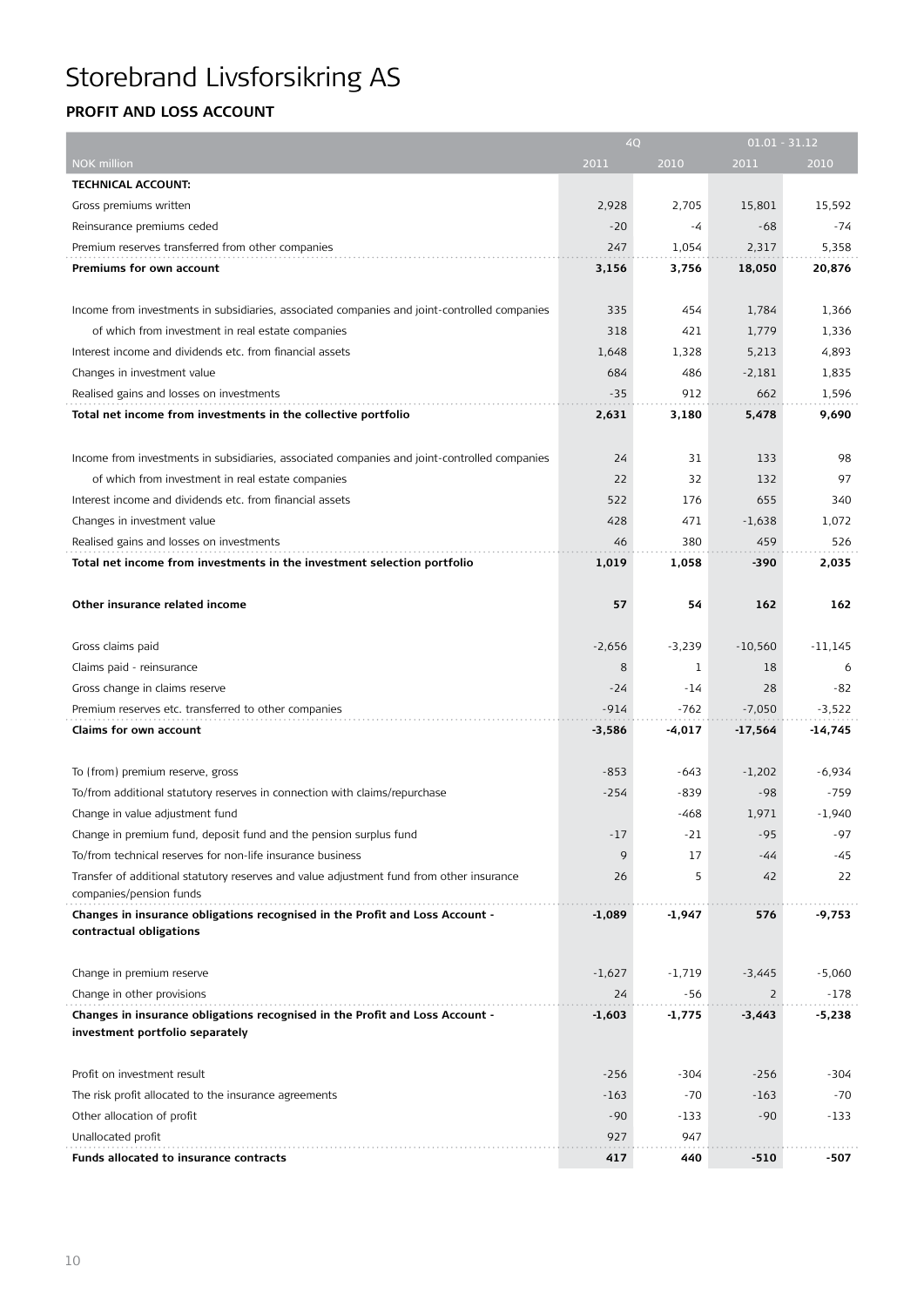### **Profit and Loss account continue**

|                                                                                              | 4Q     |        | $01.01 - 31.12$ |        |  |
|----------------------------------------------------------------------------------------------|--------|--------|-----------------|--------|--|
| <b>NOK million</b>                                                                           | 2011   | 2010   | 2011            | 2010   |  |
| Management expenses                                                                          | $-34$  | $-260$ | $-126$          | $-365$ |  |
| Selling expenses                                                                             | $-89$  | 98     | $-334$          | $-299$ |  |
| Insurance-related administration expenses (incl. commissions for reinsurance received)       | $-236$ | $-175$ | $-910$          | $-719$ |  |
| Insurance-related operating expenses                                                         | $-358$ | -337   | $-1,370$        | -1,384 |  |
|                                                                                              |        |        |                 |        |  |
| Other insurance related expenses after reinsurance share                                     | $-52$  | $-81$  | $-186$          | $-217$ |  |
| <b>Technical insurance result</b>                                                            | 592    | 329    | 802             | 919    |  |
|                                                                                              |        |        |                 |        |  |
| <b>NON-TECHNICAL ACCOUNT</b>                                                                 |        |        |                 |        |  |
|                                                                                              |        |        |                 |        |  |
| Income from investments in subsidiaries, associated companies and joint-controlled companies | 80     | 88     | 153             | 138    |  |
| of which from investment in real estate companies                                            | 16     | 21     | 91              | 69     |  |
| Interest income and dividends etc. from financial assets                                     | 202    | 146    | 738             | 605    |  |
| Changes in investment value                                                                  | $-1$   | $-30$  | $-27$           | $-68$  |  |
| Realised gains and losses on investments                                                     | 16     | 40     | 83              | 218    |  |
| Net income from investments in company portfolio                                             | 297    | 243    | 947             | 892    |  |
|                                                                                              |        |        |                 |        |  |
| Other income                                                                                 | $-2$   |        | $\overline{2}$  |        |  |
|                                                                                              |        |        |                 |        |  |
| Management expenses                                                                          | $-3$   | $-2$   | $-10$           | -18    |  |
| Other costs                                                                                  | $-147$ | $-123$ | $-530$          | $-517$ |  |
| Total management expenses and other costs linked to the company portfolio                    | $-149$ | $-125$ | $-540$          | -536   |  |
| Profit or loss on non-technical account                                                      | 145    | 118    | 409             | 357    |  |
|                                                                                              |        |        |                 |        |  |
| Profit before tax                                                                            | 738    | 447    | 1,211           | 1,276  |  |
|                                                                                              |        |        |                 |        |  |
| Tax costs                                                                                    | $-811$ |        | $-811$          |        |  |
|                                                                                              |        |        |                 |        |  |
| Profit before other comprehensive income                                                     | $-73$  | 447    | 400             | 1,276  |  |
|                                                                                              |        |        |                 |        |  |
| Acturial gains and losses on defined benefit pensions - benefits to employees                | $-72$  | $-202$ | $-72$           | $-202$ |  |
| Tax on other comprehensive income and costs                                                  | 116    |        | 116             |        |  |
| Other comprehensive income and costs                                                         | 44     | $-202$ | 44              | $-202$ |  |
|                                                                                              |        |        |                 |        |  |
| <b>COMPREHENSIVE INCOME</b>                                                                  | -29    | 245    | 443             | 1,074  |  |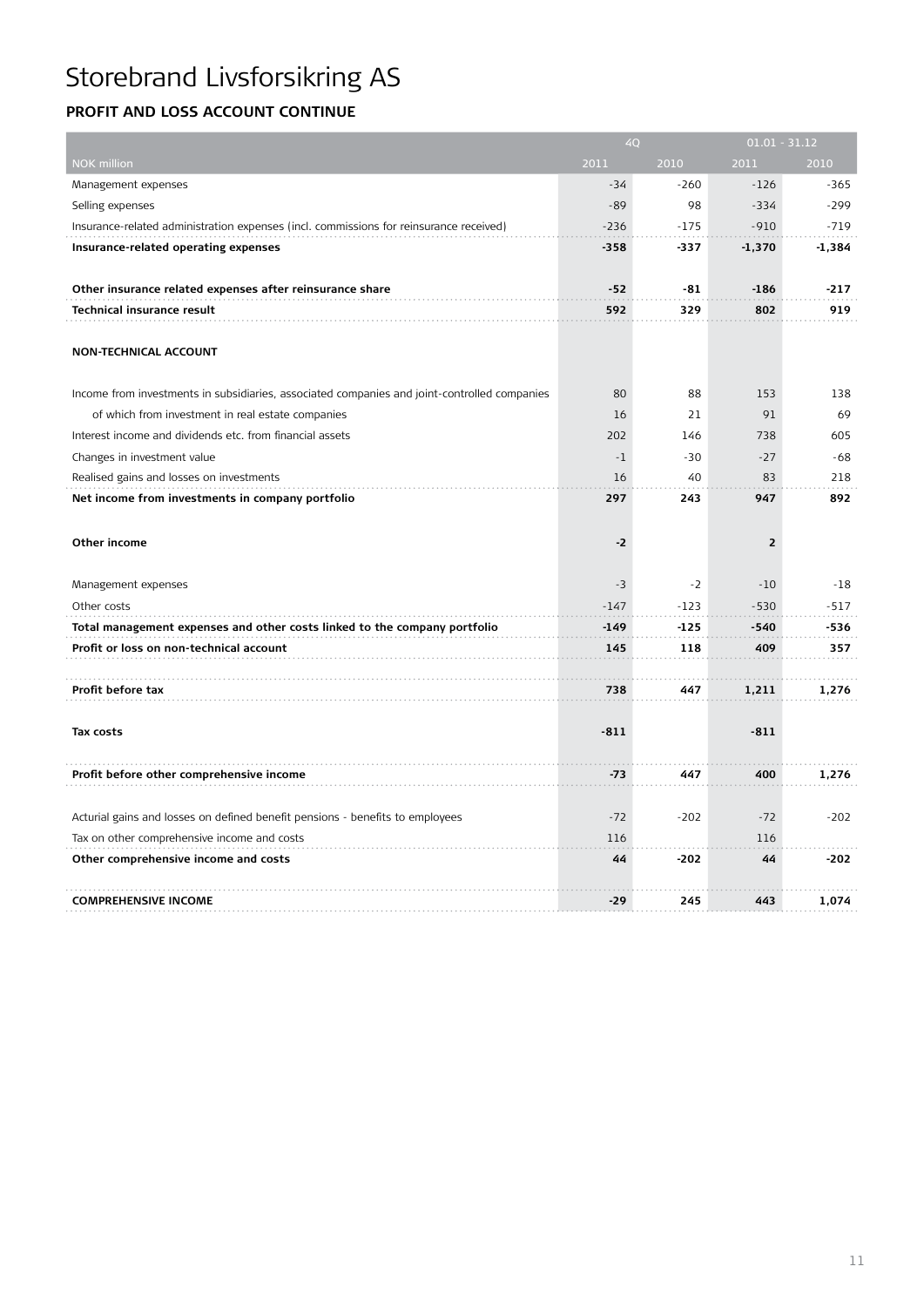# Storebrand Livsforsikring Group

### **Profit and Loss account**

|                                                                                              |          | 4Q       |                | $01.01 - 31.12$ |
|----------------------------------------------------------------------------------------------|----------|----------|----------------|-----------------|
| NOK million                                                                                  | 2011     | 2010     | 2011           | 2010            |
| <b>TECHNICAL ACCOUNT:</b>                                                                    |          |          |                |                 |
| Gross premiums written                                                                       | 4,510    | 4,278    | 22,799         | 23,015          |
| Reinsurance premiums ceded                                                                   | $-107$   | $-57$    | $-317$         | $-321$          |
| Premium reserves transferred from other companies                                            | 326      | 1,121    | 2,637          | 5,582           |
| Premiums for own account                                                                     | 4,729    | 5,341    | 25,120         | 28,277          |
|                                                                                              |          |          |                |                 |
| Income from investments in subsidiaries, associated companies and joint-controlled companies | 39       | 50       | 72             | 58              |
| Interest income and dividends etc. from financial assets                                     | 2,414    | 2,102    | 8,248          | 7,453           |
| Net operating income from property                                                           | 281      | 313      | 1,190          | 1,144           |
| Changes in investment value                                                                  | 1,185    | -445     | 414            | 2,949           |
| Realised gains and losses on investments                                                     | 686      | 276      | 2,314          | 2,312           |
| Total net income from investments in the collective portfolio                                | 4,606    | 2,296    | 12,238         | 13,916          |
|                                                                                              |          |          |                |                 |
| Interest income and dividends etc. from financial assets                                     | 530      | 194      | 1,427          | 990             |
| Net operating income from property                                                           | 21       | 23       | 87             | 82              |
| Changes in investment value                                                                  | 1,789    | 2,177    | $-4,948$       | 2,943           |
| Realised gains and losses on investments                                                     | 73       | 335      | 452            | 466             |
| Total net income from investments in the investment selection portfolio                      | 2,414    | 2,729    | $-2,982$       | 4,481           |
|                                                                                              |          |          |                |                 |
| Other insurance related income                                                               | 265      | 264      | 995            | 935             |
|                                                                                              |          |          |                |                 |
| Gross claims paid                                                                            | $-4,116$ | $-4,705$ | $-16,574$      | $-16,877$       |
| Claims paid - reinsurance                                                                    | 16       | 3        | 83             | 47              |
| Gross change in claims reserve                                                               | $-22$    | -17      | 37             | $-121$          |
| Premium reserves etc. transferred to other companies                                         | $-1,161$ | $-1,172$ | $-8,172$       | $-4,575$        |
| Claims for own account                                                                       | $-5,282$ | $-5,890$ | $-24,626$      | $-21,527$       |
|                                                                                              |          |          |                |                 |
| To (from) premium reserve, gross                                                             | $-1,799$ | 2,855    | $-7,767$       | $-6,852$        |
| To/from additional statutory reserves in connection with claims/repurchase                   | $-254$   | $-839$   | $-98$          | $-759$          |
| Change in value adjustment fund                                                              |          | -468     | 1,971          | $-1,940$        |
| Change in premium fund, deposit fund and the pension surplus fund                            | $-17$    | -21      | $-95$          | $-97$           |
| To/from technical reserves for non-life insurance business                                   | 9        | 17       | -44            | -45             |
| Change in conditional bonus                                                                  | $-559$   | $-1,821$ | 2,182          | $-2,427$        |
| Transfer of additional statutory reserves and value adjustment fund from other insurance     | 26       | 5        | 42             | 22              |
| companies/pension funds                                                                      |          |          |                |                 |
| Changes in insurance obligations recognised in the Profit and Loss Account                   | $-2,595$ | $-271$   | $-3,807$       | -12,097         |
| - contractual obligations                                                                    |          |          |                |                 |
|                                                                                              |          |          |                |                 |
| Change in premium reserve                                                                    | $-3,450$ | $-3,764$ | $-3,135$       | $-9,618$        |
| Change in other provisions                                                                   | 24       | -56      | $\overline{2}$ | $-178$          |
| Changes in insurance obligations recognised in the Profit and Loss Account                   | -3,426   | $-3,819$ | $-3,133$       | -9,796          |
| - investment portfolio separately                                                            |          |          |                |                 |
|                                                                                              |          |          |                |                 |
| Profit on investment result                                                                  | $-256$   | -304     | $-256$         | -304            |
| The risk profit allocated to the insurance agreements                                        | $-163$   | $-70$    | $-163$         | $-70$           |
| Other allocation of profit                                                                   | $-90$    | $-133$   | $-90$          | $-133$          |
| Unallocated profit                                                                           | 927      | 947      |                |                 |
| Funds allocated to insurance contracts                                                       | 417      | 440      | $-510$         | -507            |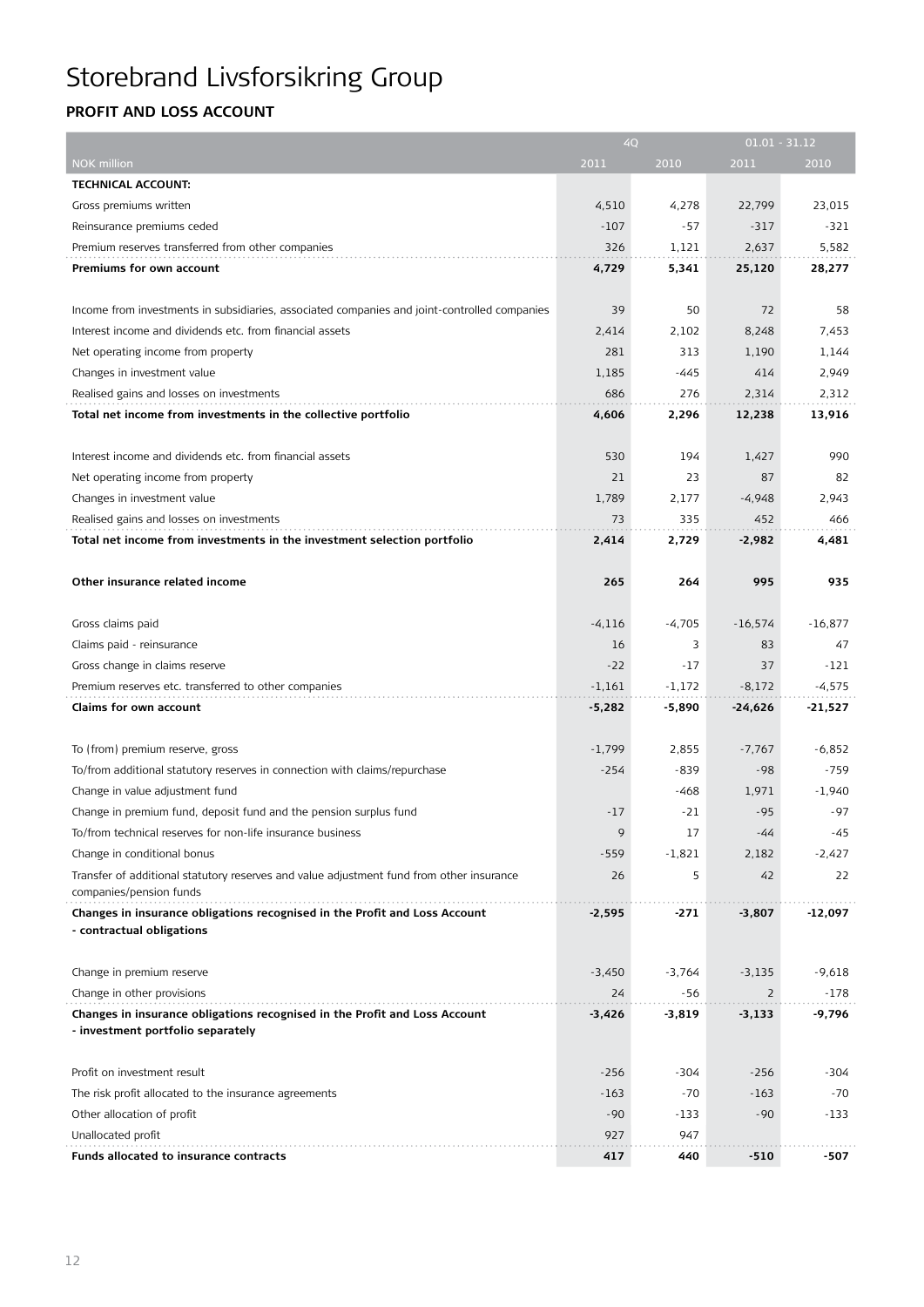# Storebrand Livsforsikring Group

### **Profit and Loss account continue**

|                                                                                              |        | 4Q     |          | $01.01 - 31.12$ |
|----------------------------------------------------------------------------------------------|--------|--------|----------|-----------------|
| NOK million                                                                                  | 2011   | 2010   | 2011     | 2010            |
| Management expenses                                                                          | $-82$  | $-257$ | $-313$   | $-501$          |
| Selling expenses                                                                             | $-130$ | 56     | $-516$   | $-475$          |
| Change in pre-paid direct selling expenses                                                   | 15     | 16     | 53       | 59              |
| Insurance-related administration expenses (incl. commissions for reinsurance received)       | $-432$ | $-374$ | $-1,608$ | $-1,391$        |
| Reinsurance commissions and profit participation                                             | 118    | 55     | 291      | 198             |
| Insurance-related operating expenses                                                         | $-512$ | -504   | $-2,093$ | $-2,109$        |
|                                                                                              |        |        |          |                 |
| Other insurance related expenses after reinsurance share                                     | -77    | -96    | $-239$   | -272            |
| <b>Technical insurance result</b>                                                            | 539    | 489    | 962      | 1,299           |
|                                                                                              |        |        |          |                 |
| <b>NON-TECHNICAL ACCOUNT</b>                                                                 |        |        |          |                 |
|                                                                                              |        |        |          |                 |
| Income from investments in subsidiaries, associated companies and joint-controlled companies | $-7$   | $-2$   | -4       | 4               |
| Interest income and dividends etc. from financial assets                                     | 155    | 91     | 518      | 333             |
| Net operating income from property                                                           | 14     | 16     | 59       | 60              |
| Changes in investment value                                                                  | 23     | 8      | 21       | $-45$           |
| Realised gains and losses on investments                                                     | -6     | 35     | 51       | 240             |
| Net income from investments in company portfolio                                             | 178    | 148    | 645      | 591             |
|                                                                                              |        |        |          |                 |
| Other income                                                                                 | 144    | 110    | 558      | 474             |
|                                                                                              |        |        |          |                 |
| Management expenses                                                                          | $-8$   | $-7$   | $-29$    | -36             |
| Other costs                                                                                  | $-386$ | $-300$ | $-1,385$ | $-1,264$        |
| Management expenses and other costs linked to the company portfolio                          | -394   | -306   | $-1,414$ | -1,301          |
| Profit or loss on non-technical account                                                      | $-73$  | -48    | -211     | -236            |
|                                                                                              |        |        |          |                 |
| Profit before tax                                                                            | 466    | 441    | 751      | 1,064           |
|                                                                                              |        |        |          |                 |
| Tax costs                                                                                    | $-789$ | 430    | $-730$   | 388             |
|                                                                                              |        |        |          |                 |
| Profit before other comprehencive income                                                     | -323   | 871    | 22       | 1,452           |
|                                                                                              |        |        |          |                 |
| Actuarial gains and losses on defined benefit pensions - benefits to employees               | $-124$ | $-243$ | $-118$   | $-233$          |
| Change in value adjustment reserve own buildings                                             | 53     | -92    | 76       | $-57$           |
| Re-statement differences                                                                     | 118    | 25     | 117      | 29              |
| Adjustment of insurance liabilities                                                          | $-53$  | 92     | $-76$    | 57              |
| Tax on other comprehensive income and costs                                                  | 122    |        | 122      |                 |
| Other comprehensive income and costs                                                         | 116    | $-218$ | 121      | -204            |
|                                                                                              |        |        |          |                 |
| <b>COMPREHENSIVE INCOME</b>                                                                  | $-207$ | 653    | 142      | 1,248           |
|                                                                                              |        |        |          |                 |
| PROFIT IS DUE TO:                                                                            |        |        |          |                 |
| Minority share of profit                                                                     | 1      | 5      | 8        | 9               |
| Majority share of profit                                                                     | $-324$ | 867    | 14       | 1,445           |
|                                                                                              |        |        |          |                 |
| <b>COMPREHENSIVE INCOME IS DUE TO:</b>                                                       |        |        |          |                 |
| Minority share of profit                                                                     | 4      | -5     | 10       | $-1$            |
| Majority share of profit                                                                     | $-211$ | 657    | 132      | 1,249           |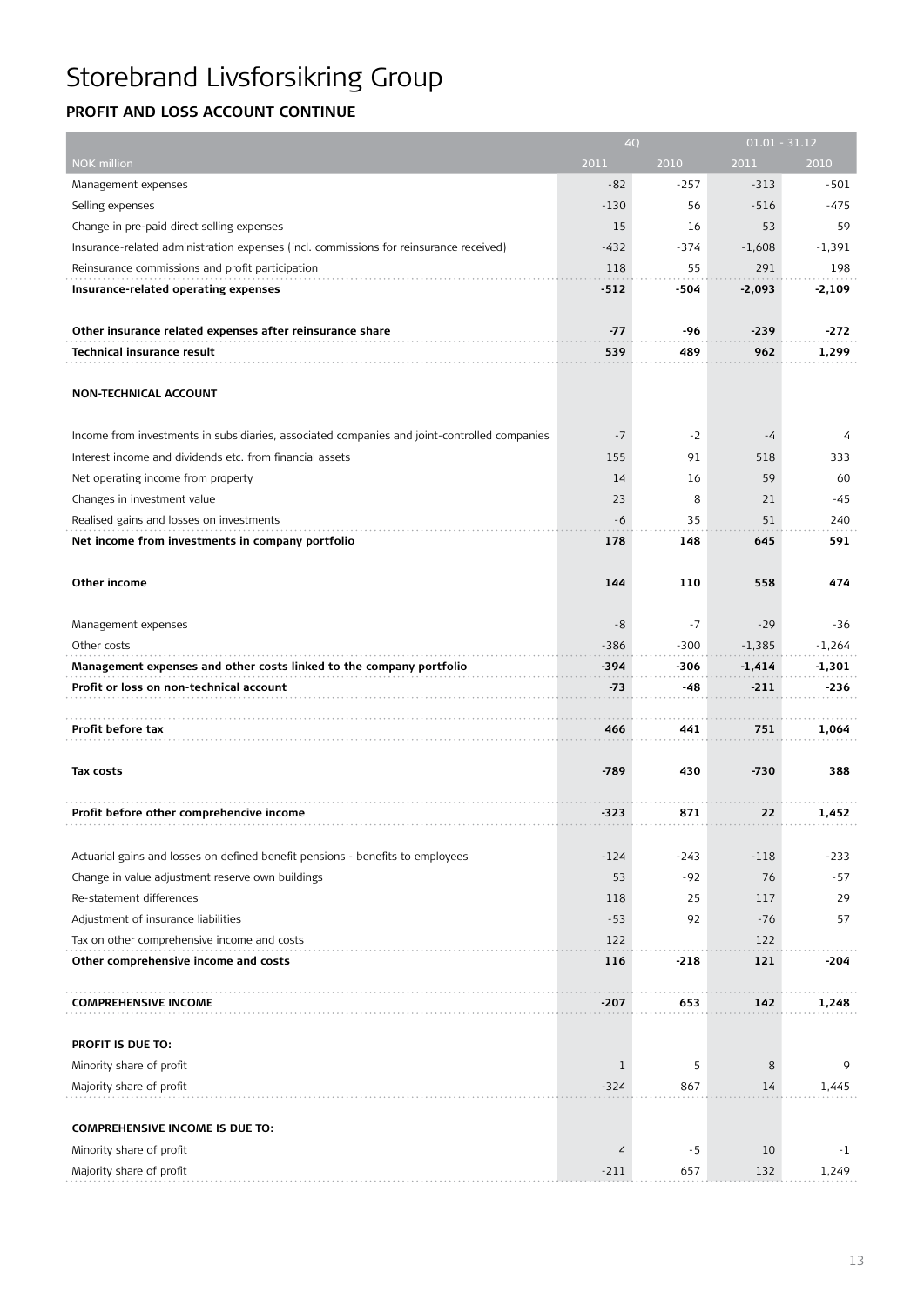### **Statement of financial position**

|                | <b>Storebrand Livsforsikring</b><br>Group |                                                                                         |          | <b>Storebrand Livsforsikring AS</b> |
|----------------|-------------------------------------------|-----------------------------------------------------------------------------------------|----------|-------------------------------------|
| 31.12.10       |                                           | 31.12.11 NOK million                                                                    | 31.12.11 | 31.12.10                            |
|                |                                           | <b>ASSETS</b>                                                                           |          |                                     |
|                |                                           | ASSETS IN COMPANY PORTFOLIO                                                             |          |                                     |
| 740            | 745                                       | Goodwill                                                                                |          |                                     |
| 5,499          | 5,182                                     | Other intangible assets                                                                 | 91       | 82                                  |
| 6,239          | 5,926                                     | Total intangible assets                                                                 | 91       | 82                                  |
|                |                                           |                                                                                         |          |                                     |
| 1,188          | 1,264                                     | Properties and real estate                                                              |          |                                     |
| 352            | 407                                       | Properties for own use                                                                  |          |                                     |
| 123            | 125                                       | Equities and units in subsidiaries, associated companies and joint-controlled companies | 8,633    | 7,722                               |
|                |                                           | of which investment in real estate companies                                            | 1,541    | 1,338                               |
| 39             | 69                                        | Loans to and securities issued by subsidiaries, associated companies                    | 8,342    | 8,141                               |
| $\overline{7}$ | 5                                         | Loans                                                                                   | 5        | $\overline{7}$                      |
|                | 169                                       | Bonds held to maturity                                                                  | 169      |                                     |
| 299            | 1,334                                     | Bonds at amortised cost                                                                 | 1,334    | 299                                 |
| 341            | 312                                       | Equities and other units at fair value                                                  | 170      | 168                                 |
| 13,839         | 15,006                                    | Bonds and other fixed-income securities at fair value                                   | 4,769    | 5,565                               |
| 538            | 316                                       | Derivatives at fair value                                                               | 316      | 536                                 |
| 317            | 192                                       | Other financial assets                                                                  | 139      | 254                                 |
| 17,042         | 19,199                                    | <b>Total investments</b>                                                                | 23,879   | 22,692                              |
|                |                                           |                                                                                         |          |                                     |
| 176            | 203                                       | Reinsurance share of insurance obligations                                              | 203      | 176                                 |
|                |                                           |                                                                                         |          |                                     |
| 1,119          | 1,177                                     | Receivables in connection with direct business transactions                             | 1,125    | 996                                 |
| 78             | 118                                       | Receivables in connection with reinsurance transactions                                 | 9        |                                     |
| 21             | 24                                        | Receivables with group company                                                          | 91       | 82                                  |
| 1,615          | 1,418                                     | Other receivables                                                                       | 567      | 493                                 |
| 2,834          | 2,737                                     | <b>Total receivables</b>                                                                | 1,792    | 1,571                               |
|                |                                           |                                                                                         |          |                                     |
| 109            | 76                                        | Plants and equipment                                                                    | 60       | 95                                  |
| 1,605          | 2,897                                     | Cash, bank                                                                              | 1,377    | 488                                 |
|                | 26                                        | Tax assets                                                                              |          |                                     |
| 589            | 616                                       | Other assets designated according to type                                               |          |                                     |
| 2,303          | 3,615                                     | Total other assets                                                                      | 1,438    | 582                                 |
|                |                                           |                                                                                         |          |                                     |
| 349            | 406                                       | Pre-paid direct selling expenses                                                        |          |                                     |
| 84             | 79                                        | Other pre-paid costs and income earned and not received                                 | 29       | 35                                  |
| 433            | 485                                       | Total pre-paid costs and income earned and not received                                 | 29       | 35                                  |
| 29,027         | 32,164                                    | Total assets in company portfolio                                                       | 27,431   | 25,138                              |
|                |                                           | ASSETS IN CUSTOMER PORTFOLIOS                                                           |          |                                     |
| 24,239         | 25,547                                    | Properties and real estate                                                              |          |                                     |
| 1,229          | 1,291                                     | Properties for own use                                                                  |          |                                     |
| 60             | 106                                       | Equities and units in subsidiaries, associated companies and joint-controlled companies | 30,152   | 26,860                              |
|                |                                           | of which investment in real estate companies                                            | 29,669   | 26,433                              |
| 227            | 428                                       | Loans to and securities issued by subsidiaries, associated companies                    |          |                                     |
|                | 7,983                                     | Bonds held to maturity                                                                  | 7,983    |                                     |
| 47,895         | 62,976                                    | Bonds at amortised cost                                                                 | 62,976   | 47,895                              |
| 3,109          | 2,896                                     | Loans                                                                                   | 2,896    | 3,109                               |
| 52,921         | 46,776                                    | Equities and other units at fair value                                                  | 25,857   | 26,003                              |
| 121,282        | 107,175                                   | Bonds and other fixed-income securities at fair value                                   | 37,532   | 59,839                              |
| 3,338          | 5,136                                     | Financial derivatives at fair value                                                     | 208      | 1,531                               |
| 4,898          | 4,542                                     | Other financial assets                                                                  | 1,036    | 2,538                               |
| 259,199        | 264,855                                   | Total investments in collective portfolio                                               | 168,640  | 167,776                             |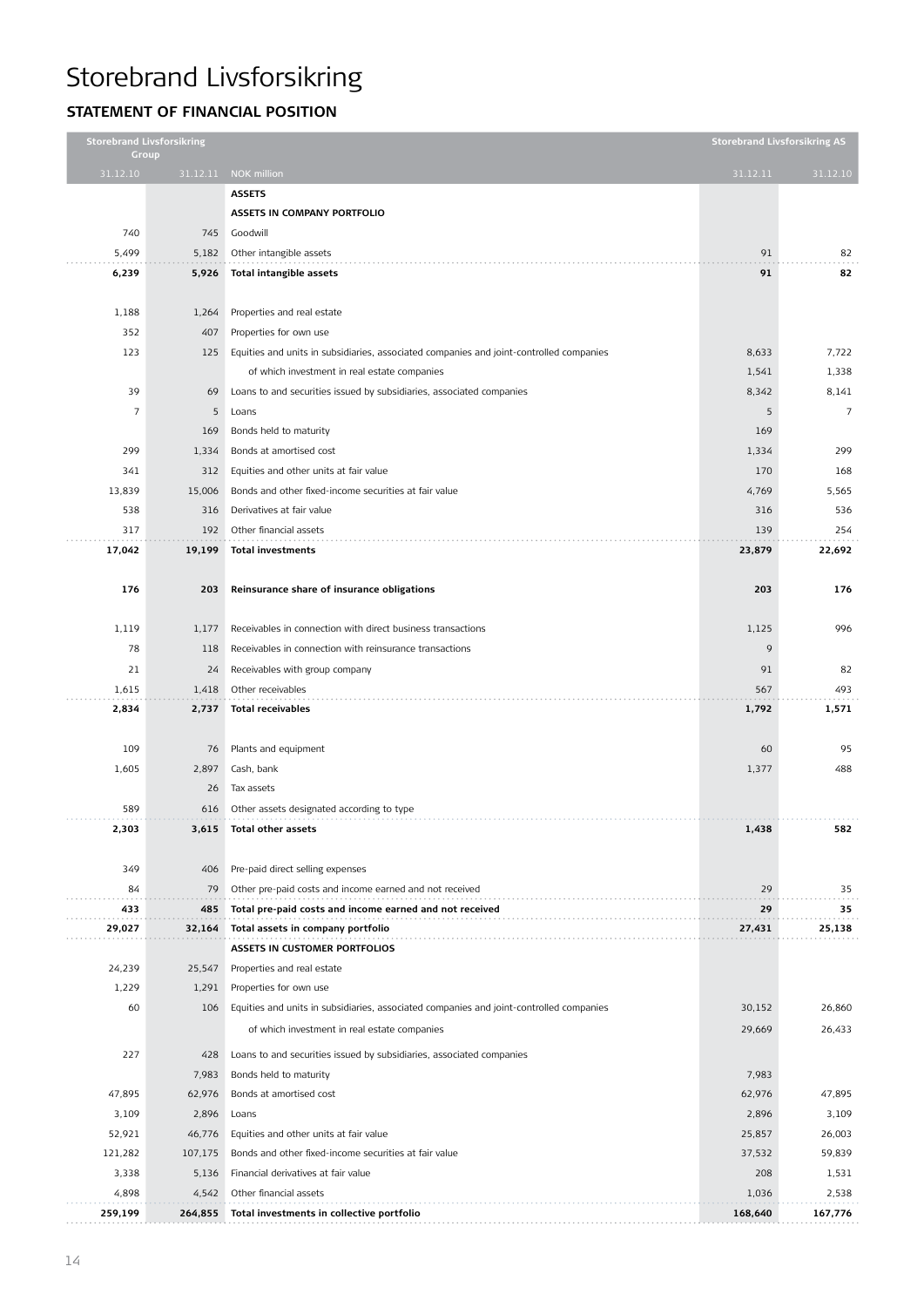### **Statement of financial position CONTINUE**

|              | <b>Storebrand Livsforsikring</b><br>Group |                                                                                         |              | <b>Storebrand Livsforsikring AS</b> |
|--------------|-------------------------------------------|-----------------------------------------------------------------------------------------|--------------|-------------------------------------|
| 31.12.10     | 31.12.11                                  | NOK million                                                                             | 31.12.11     | 31.12.10                            |
| 1,632        | 1,925                                     | Properties and real estate                                                              |              |                                     |
| 88           | 102                                       | Properties for own use                                                                  |              |                                     |
|              |                                           | Equities and units in subsidiaries, associated companies and joint-controlled companies | 2,317        | 1,853                               |
|              |                                           | of which investment in real estate companies                                            | 2,299        | 1,838                               |
| 110          | 114                                       | Loans                                                                                   | 114          | 110                                 |
| 39,571       | 38,160                                    | Equities and other units at fair value                                                  | 12,203       | 11,171                              |
| 16,449       | 20,858                                    | Bonds and other fixed-income securities at fair value                                   | 13,447       | 11,332                              |
| 341          | 14                                        | Financial derivatives at fair value                                                     | 14           | 338                                 |
| 1,020        | 905                                       | Other financial assets                                                                  | 841          | 995                                 |
| 59,210       | 62,079                                    | Total investments in investment selection portfolio                                     | 28,936       | 25,800                              |
| 318,409      | 326,934                                   | Total assets in customer portfolio                                                      | 197,576      | 193,575                             |
|              |                                           |                                                                                         |              |                                     |
| 347,436      | 359,098                                   | <b>TOTAL ASSETS</b>                                                                     | 225,007      | 218,713                             |
|              |                                           |                                                                                         |              |                                     |
|              |                                           | <b>EQUITY AND LIABILITIES</b>                                                           |              |                                     |
| 3,430        | 3,430                                     | Share capital                                                                           | 3,430        | 3,430                               |
| 9,271        | 9,271                                     | Share premium reserve                                                                   | 9,271        | 9,271                               |
| 12,701       | 12,701                                    | Total paid in equity                                                                    | 12,701       | 12,701                              |
|              |                                           |                                                                                         |              |                                     |
| 287          | 469                                       | Risk equalisation fund                                                                  | 469          | 287                                 |
| 2,359        | 2,153                                     | Other earned equity                                                                     | 3,115        | 3,057                               |
| 207          | 177                                       | Minority's share of equity                                                              |              |                                     |
| 2,853        | 2,799                                     | <b>Total earned equity</b>                                                              | 3,584        | 3,343                               |
|              |                                           |                                                                                         |              |                                     |
| 5,326        | 5,311                                     | Perpetual subordinated loan capital                                                     | 5,311        | 5,326                               |
| 1,500        | 1,502                                     | Perpetual capital                                                                       | 1,502        | 1,500                               |
| 6,825        | 6,813                                     | Total subordinate loan capital etc.                                                     | 6,813        | 6,825                               |
|              |                                           |                                                                                         |              |                                     |
| 233,176      | 239,842                                   | Premium reserves                                                                        | 154,956      | 153,607                             |
| 5,173        | 5,208                                     | Additional statutory reserves                                                           | 5,208        | 5,173                               |
| 1,971        |                                           | Market value adjustment reserve                                                         |              | 1,971                               |
| 810          | 774                                       | Claims allocation                                                                       | 689          | 718                                 |
| 3,700        | 3,640                                     | Premium fund, deposit fund and the pension surplus fund                                 | 3,640        | 3,700                               |
| 11,503       | 10,038                                    | Conditional bonus                                                                       |              |                                     |
| 577          | 648                                       | Other technical reserve                                                                 | 648          | 577                                 |
| 256,910      | 260,151                                   | Total insurance obligations in life insurance - contractual obligations                 | 165,142      | 165,746                             |
| 58,129       | 61,452                                    | Premium reserve                                                                         | 28,207       | 24,762                              |
| $\mathbf{1}$ | $\mathbf{1}$                              | Claims allocation                                                                       | $\mathbf{1}$ | 1                                   |
| 266          | 233                                       | Additional statutory reserves                                                           | 233          | 266                                 |
| 620          | 289                                       | Premium fund, deposit fund and the pension surplus fund                                 | 289          | 620                                 |
| 59,016       | 61,974                                    | Total insurance obligations in life insurance - investment portfolio separately         | 28,730       | 25,648                              |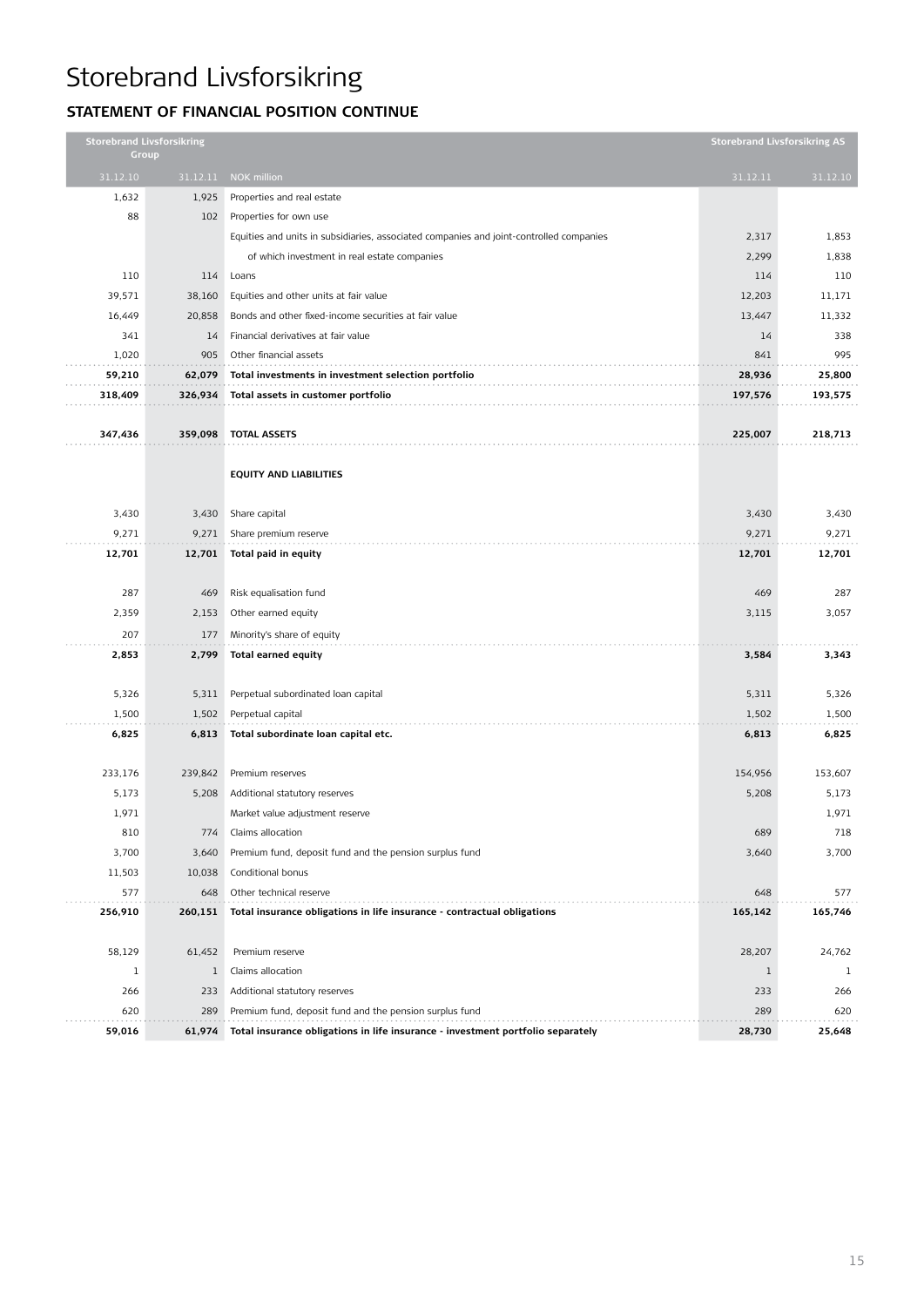### **Statement of financial position CONTINUE**

| <b>Storebrand Livsforsikring</b><br>Group |              |                                                      | <b>Storebrand Livsforsikring AS</b> |          |
|-------------------------------------------|--------------|------------------------------------------------------|-------------------------------------|----------|
| 31.12.10                                  | 31.12.11     | <b>NOK million</b>                                   | 31.12.11                            | 31.12.10 |
| 982                                       | 1,077        | Pension liabilities etc.                             | 820                                 | 738      |
| 226                                       | 830          | Period tax liabilities                               | 695                                 |          |
| 82                                        | 108          | Other provisions for liabilities                     | 62                                  | 57       |
| 1,290                                     | 2,016        | <b>Total provisions for liabilities</b>              | 1,577                               | 794      |
|                                           |              |                                                      |                                     |          |
| 1,302                                     | 1,600        | Liabilities in connections with direct insurance     | 1,066                               | 857      |
| 9                                         | $\mathbf{1}$ | Liabilities in connection with reinsurance           | 1                                   | 9        |
| 880                                       | 2,197        | Financial derivatives                                | 1,518                               | 679      |
| 874                                       | 1,187        | Liabilities to group companies                       | 235                                 | 875      |
| 4,319                                     | 7,345        | Other liabilities                                    | 3,454                               | 944      |
| 7,385                                     | 12,329       | <b>Total liabilities</b>                             | 6,274                               | 3,364    |
|                                           |              |                                                      |                                     |          |
| 456                                       | 315          | Other accrued expenses and received, unearned income | 187                                 | 291      |
| 456                                       | 315          | Total accrued expenses and received, unearned income | 187                                 | 291      |
| 347,436                                   | 359,098      | TOTAL EQUITY AND LIABILITIES                         | 225,007                             | 218,713  |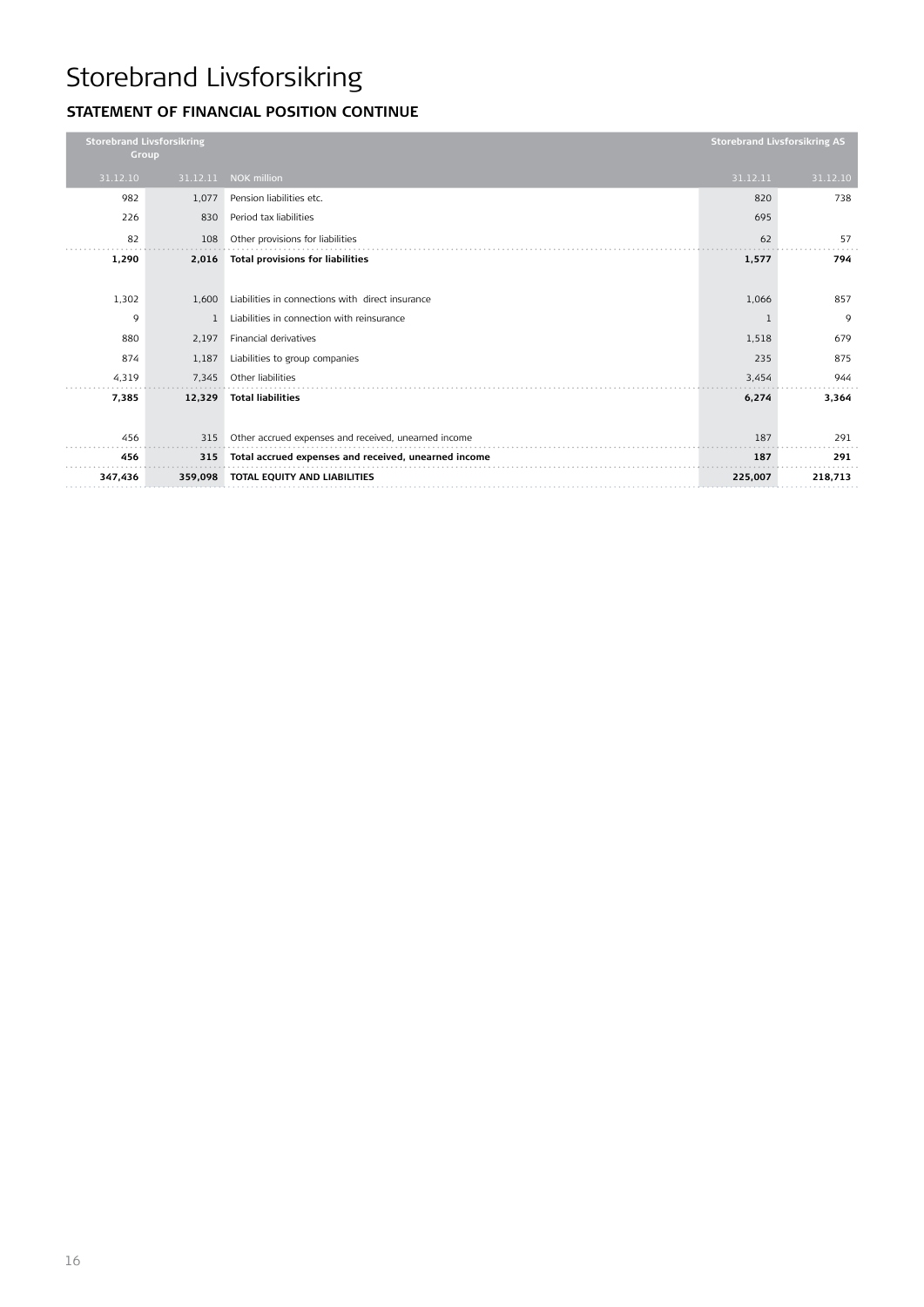#### **RECONCILIATION OF CHANGE IN EQUITY STOREBRAND LIVSFORSIKRING AS**

|                                        |                            | Share    |               | <b>Risk</b>  |              |              |
|----------------------------------------|----------------------------|----------|---------------|--------------|--------------|--------------|
|                                        | Share capital <sup>)</sup> | premium  | Total paid in | equalisation |              |              |
| <b>NOK</b> million                     |                            | reserves | equity        | fund $21$    | Other equity | Total equity |
| Equity at 31.12.2010                   | 3,430                      | 9,271    | 12,701        | 287          | 3,057        | 16,045       |
| Profit                                 |                            |          |               | 167          | 232          | 400          |
| Comprehensive income:                  |                            |          |               |              |              |              |
| Pension experience adjustments         |                            |          |               |              | 44           | 44           |
| Total revenue and costs for the period |                            |          |               | 167          | 276          | 443          |
| Equity transactions with owner:        |                            |          |               |              |              |              |
| Group contributions                    |                            |          |               |              | $-200$       | $-200$       |
| Other                                  |                            |          |               | 15           | $-18$        | $-3$         |
| Equity at 31.12.2011                   | 3,430                      | 9,271    | 12,701        | 469          | 3,115        | 16,285       |
| $\frac{1}{2}$                          |                            |          |               |              |              |              |

*1) 34.304.200 shares of NOK 100 par value.*

*2) Restricted equity NOK 469 million.*

#### **RECONCILIATION OF CHANGE IN EQUITY STOREBRAND LIVSFORSIKRING GROUP**

| Majority's share of equity             |         |                  |            |                          |              |           |                     |
|----------------------------------------|---------|------------------|------------|--------------------------|--------------|-----------|---------------------|
|                                        | Share   | Share<br>premium | Total paid | <b>Risk</b><br>equalisa- |              | Minority  |                     |
| <b>NOK million</b>                     | capital | reserves         | in equity  | tion fund <sup>1)</sup>  | Other equity | interests | <b>Total equity</b> |
| Equity at 31.12.2010                   | 3,430   | 9,271            | 12,701     | 287                      | 2,359        | 207       | 15,554              |
| Profit                                 |         |                  |            | 167                      | $-153$       | 8         | 22                  |
|                                        |         |                  |            |                          |              |           |                     |
| Comprehensive income:                  |         |                  |            |                          |              |           |                     |
| Re-statement differences               |         |                  |            |                          | 115          | 2         | 117                 |
| Pension experience adjustments         |         |                  |            |                          | 4            |           | $\overline{4}$      |
| Total revenue and costs for the period |         |                  |            | 167                      | 35           | 10        | 142                 |
| Equity transactions with owner:        |         |                  |            |                          |              |           |                     |
| Share issue                            |         |                  |            |                          |              | 3         | 3                   |
| Group contributions                    |         |                  |            |                          | $-200$       | $-3$      | $-203$              |
| Acquisition of minority                |         |                  |            |                          | 44           | $-44$     |                     |
| Other                                  |         |                  |            | 15                       | $-15$        | 3         | 3                   |
| Equity at 31.12.2011                   | 3,430   | 9,271            | 12,701     | 469                      | 2,153        | 177       | 15,500              |

*1) Restricted equity NOK 469 million.*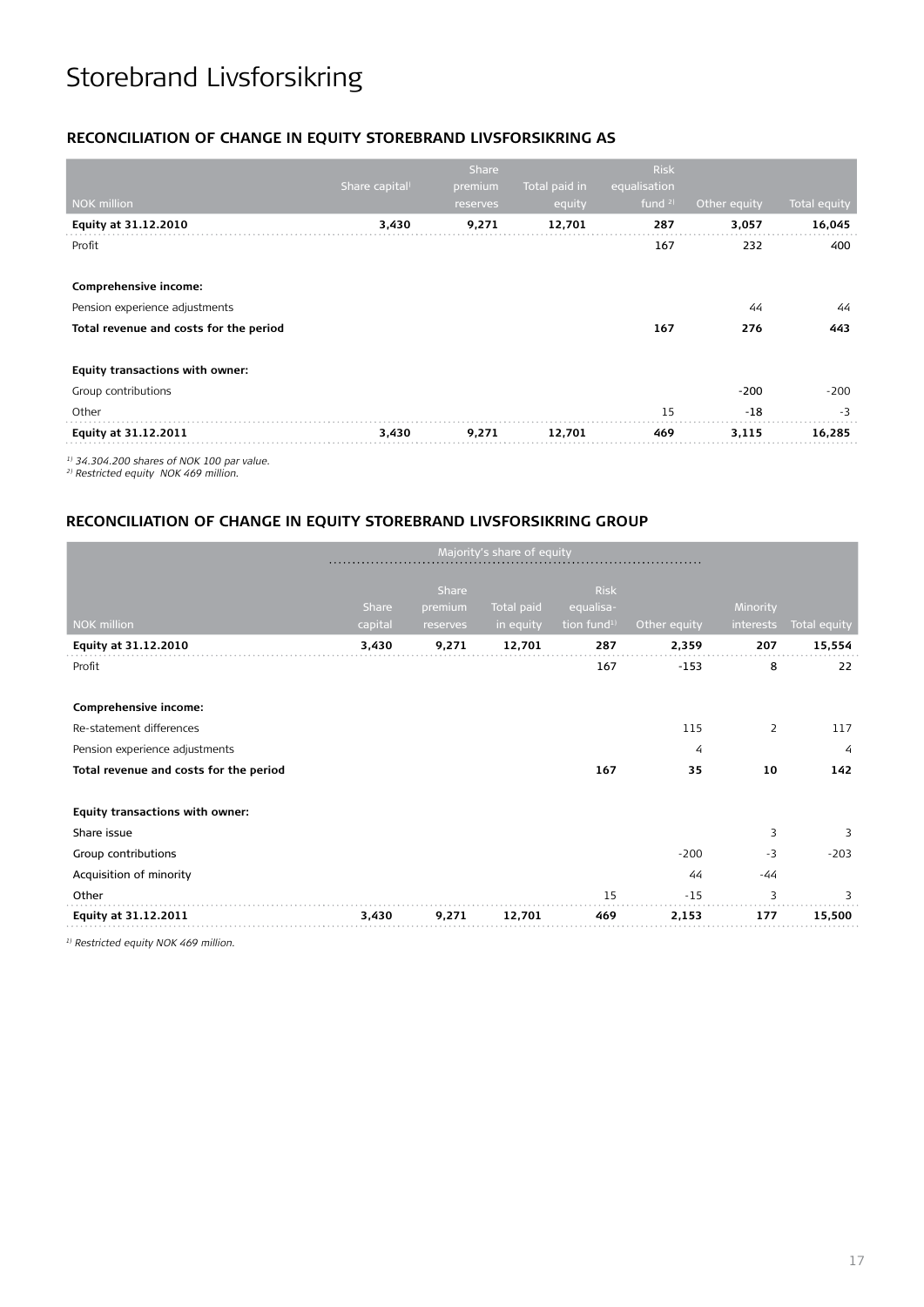### **Cash flow analysis**

| <b>Storebrand Livsforsikring</b> |           |                                                                                 |           | <b>Storebrand Livsforsikring AS</b> |
|----------------------------------|-----------|---------------------------------------------------------------------------------|-----------|-------------------------------------|
| Group                            |           |                                                                                 |           |                                     |
| 2010                             | 2011      | <b>NOK</b> million                                                              | 2011      | 2010                                |
|                                  |           | Cash flow from operational activities                                           |           |                                     |
| 20,352                           | 23,647    | Net received - direct insurance                                                 | 16,754    | 13.761                              |
| $-17,739$                        | $-16,910$ | Net claims/benefits paid - direct insurance                                     | $-10,526$ | $-11,851$                           |
| 1,007                            | $-5,535$  | Net receipts/payments - policy transfers                                        | $-4,732$  | 1,835                               |
| $-2,109$                         | $-2,093$  | Net receipts/payments - other operational activities                            | $-1,370$  | $-1,384$                            |
| 165                              | 3,977     | Net receipts/payments operations                                                | $-1,700$  | $-2,235$                            |
| 1,675                            | 3,085     | Net cash flow from operational activities before financial assets               | -1,576    | 126                                 |
| 441                              | 210       | Net receipts/payments - lendings to customers                                   | 210       | 441                                 |
| 514                              | $-493$    | Net receipts/payments - financial assets                                        | 2,704     | 559                                 |
| $-1,563$                         | $-472$    | Net receipts/payments - real estate activities                                  |           |                                     |
| $-179$                           | 497       | Net change bank deposits insurance customers                                    | 1,656     | $-266$                              |
| $-787$                           | $-258$    | Net cash flow from operational activities from financial assets                 | 4,570     | 735                                 |
| 889                              | 2,828     | Net cash flow from operational activities                                       | 2,995     | 861                                 |
|                                  |           |                                                                                 |           |                                     |
|                                  |           | Cash flow from investment activities                                            |           |                                     |
| $-106$                           | $-217$    | Net payments - purchase/capitalisation of subsidiaries and associated companies | $-831$    | $-1$                                |
| $-11$                            | $-65$     | Net receipts/payments - sale/purchase of fixed assets                           | $-9$      | $-17$                               |
| $-117$                           | -282      | Net cash flow from investment activities                                        | $-839$    | $-18$                               |
|                                  |           |                                                                                 |           |                                     |
|                                  |           | Cash flow from financing activities                                             |           |                                     |
| $-523$                           | $-530$    | Payments - interest on subordinated loan capital                                | $-530$    | $-523$                              |
| $-610$                           | $-850$    | Payments - group contribution dividends                                         | $-850$    | $-610$                              |
| -1,133                           | $-1,380$  | Net cash flow from financing activities                                         | $-1,380$  | $-1,133$                            |
|                                  |           |                                                                                 |           |                                     |
| $-361$                           | 1,166     | Net cash flow for the period                                                    | 775       | $-290$                              |
| 426                              | 1,424     | of which net cash flow for the period before financial assets                   | $-3,795$  | $-1,025$                            |
|                                  |           |                                                                                 |           |                                     |
| $-361$                           | 1,166     | Net movement in cash and cash equivalent assets                                 | 775       | $-290$                              |
| 2,284                            | 1,922     | Cash and cash equivalent assets at start of the period                          | 742       | 1,032                               |
| 1,922                            | 3,088     | Cash and cash equivalent assets at the end of the periode                       | 1,517     | 741                                 |
|                                  |           |                                                                                 |           |                                     |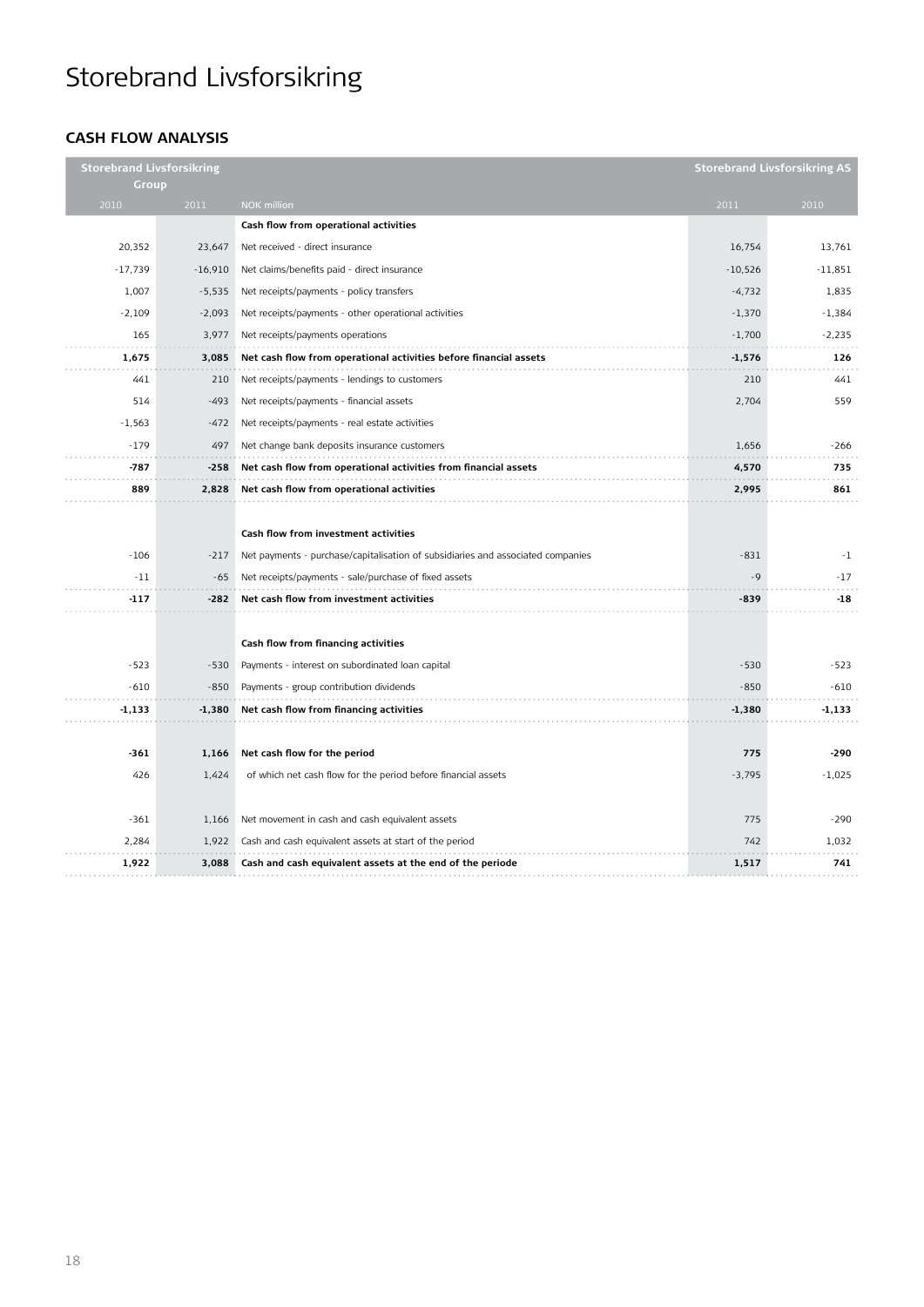#### **Note 1: Accounting policies**

The Group's interim financial statements include Storebrand Livsforsikring AS together with subsidiaries and associated companies. The interims financial statements have been prepared in accordance with the 'Regulation on the annual accounts etc. of insurance companies', which was revised with effect from 1 January 2008 to correspond with the international financial reporting standards (IFRS). The financial statements were prepared in accordance with IAS 34 Interim Financial Reporting. The interim financial statements do not include all the information required in full annual financial statements.

The Group has not made any substansial changes to the accounting policies applied in 2011. A description of the accounting policies applied in the preparation of the financial statements is provided in the 2010 annual report.

Storebrand Livsforsikring AS owns the Swedish holding company Storebrand Holding AB, which in turn owns SPP Livförsäkring AB. On acquiring the Swedish activities in 2007, the authorities instructed Storebrand to make an application to maintain a group structure by the end of 2009. Storebrand has submitted an application to maintain the current group structure, and it is of the opinion that it is natural to see possible changes in the group structure in light of the upcoming solvency framework (Solvency II).

In 2011, SPP Livförsäkring AB's stake in the subsidiary Benco was sold to Storebrand Livsforsikring AS.

#### **Note 2: Estimates**

In preparing the interim accounts, Storebrand has made assumptions and used estimates that affect reported amounts of assets, liabilities, revenues, costs and information in the notes to the financial statements, as well as the information provided on contingent liabilities. A certain degree of uncertainty is associated with estimates and assumptions and actual figures may deviate from the estimates used.

Storebrand continuously builds up reserves to new tariffs in connection with increased life expectancy, and the building up of reserves in a time-limited period can be charged to the running return. Any deficient future return in connection with this may reduce the profit allocated to the owner.

In the consolidated accounts, insurance liabilities with a guaranteed interest rate are included, using different principles in the Norwegian and the Swedish activities. An immaterial asset (value of business in-force – VIF) linked to the insurance contracts in the Swedish activities is also included. There are several elements that may have an impact on the size of the insurance liabilities including VIF, such as biometric factors relating to trends in life expectancy and invalidity, and legal aspects such as amendments to legislation and judgments handed down in court cases etc. In addition, the insurance liabilities in the Swedish activities are affected by changes in the market rate. In the long term, a low interest rate will represent a challenge for insurance contracts with a guaranteed interest rate and, together with a reduced customer buffer, can have an impact on the amount recorded that is linked to the insurance contracts. Reference is made to note 5 of the 2010 annual report, where adequacy tests for the insurance liabilities including value in-force are described.

Please also refer to the discussions in notes 3 of the 2010 annual report.

#### **Note 3: Tax**

On 1 January 2012, the Ministry of Finance distributed, for consultation purposes, its proposal to limit the exemption method for shares etc. owned by life insurance companies and pension companies. This refers primarily to shares that are included in the Norwegian life insurance companies' customer portfolios. Under the proposal, any amendment to the legislation will have effect from 1.1.2012. The exemption method for shares as currently formulated, including the deduction for provisions to the insurance reserve, implies that life insurance companies may have a profit for tax purposes in the case of a decline in values and a loss for tax purposes in the case of an increase in value of shares within the EEC area. In the event that the proposed amendment is implemented, new calculations will be made of the Norwegian group's tax positions. Not all aspects of the proposed amendments are clear as yet and the proposal has not yet been adopted. The current tax regulations have been applied when preparing the accounts that are presented at 31.12.2011.

The Storebrand Group has a significant tax-related deficit linked to the Norwegian life insurance activities. This is because there are major differences between income and losses for accounting purposes and for tax purposes associated with investments in equities within the EEC area. Under Norwegian tax regulations, realised gains are virtually tax free, whilst realised losses are not deductible for taxation purposes. However, an increase or reduction in insurance provisions allows tax deductions or represents taxable income. In 2011, the carryforward tax losses were reduced, inter alia because of a loss on the share portfolios and as a result of other temporary differences between recorded values and values for taxation purposes. The Group's tax-increasing temporary differences also include temporary differences linked to the Group's investment properties. These properties are for the most part recorded in the Norwegian life insurance company's customer portfolios and recorded in the accounts of Storebrand Eiendom Holding AS, which is owned by Storebrand Livsforsikring AS. Even though these property companies are included in the customer portfolio, and can be sold virtually free of tax, the taxincreasing temporary differences linked to the underlying properties are included in the Group's temporary differences, where deferred tax is calculated at a 28 per cent nominal tax rate. As a result of changes in temporary differences, and the effect of permanent differences for accounting and taxation purposes, and the fact that that tax-increasing temporary differences relating to the investment properties referred to are included in the basis on which deferred tax is calculated, a tax charge has arisen for the Group in 2011, comprising changes in deferred tax. The calculation of tax is based on estimates. Actual figures may differ from estimates used in the calculation of tax. The value of the Group's existing tax-related deficit is included in the calculation of deferred tax.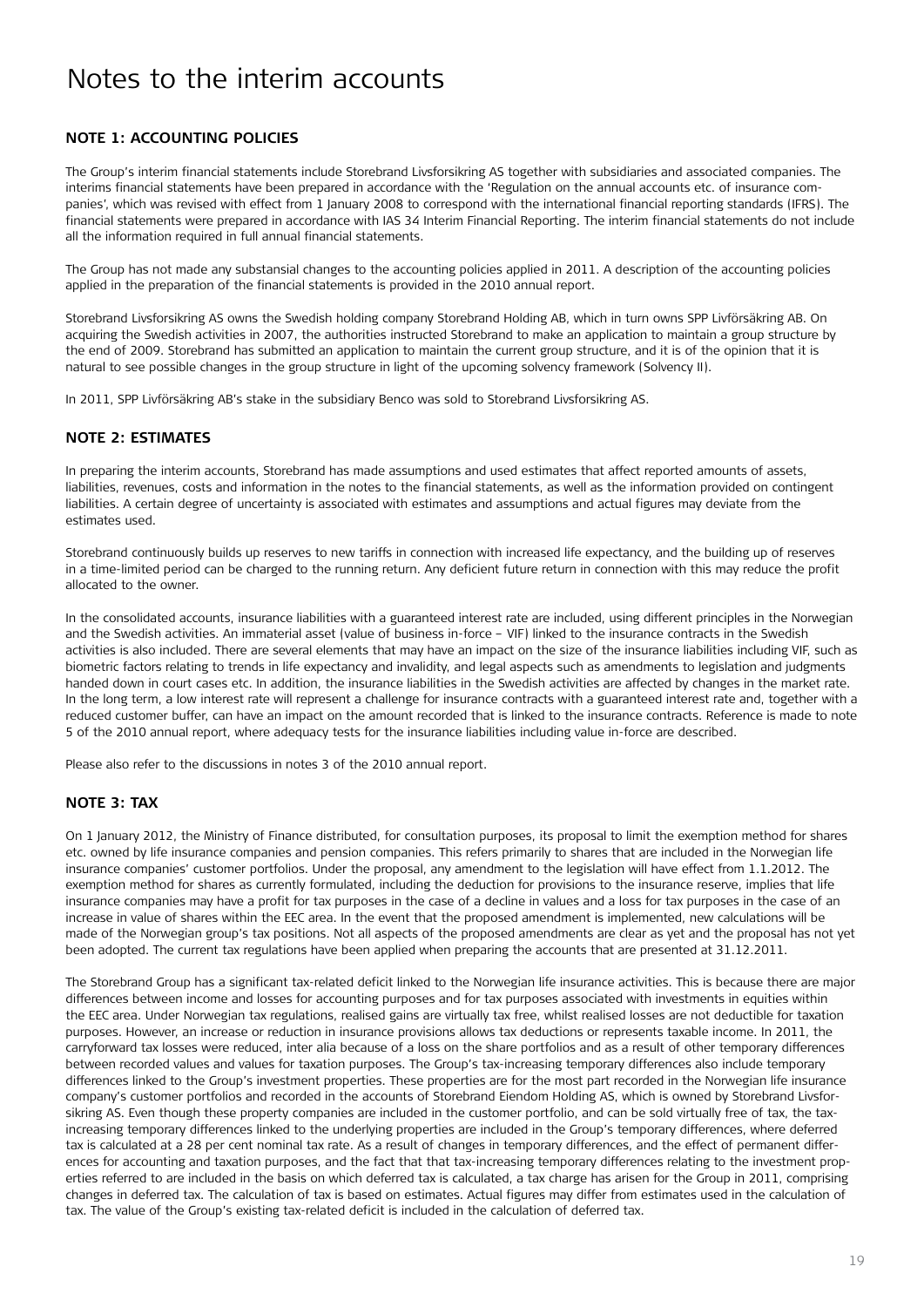|                                               | Storebrand<br>Livsforsikring AS |          | Storebrand Livsforsikring<br>Group |          |
|-----------------------------------------------|---------------------------------|----------|------------------------------------|----------|
| <b>NOK million</b>                            | 31.12.11                        | 31.12.10 | 31.12.11                           | 31.12.10 |
| Total tax increasing temporary differences 1) | 9,675                           | 10,375   | 10,540                             | 11,283   |
| Total tax reducing temporary differences 1)   | $-2,712$                        | -4,041   | $-3,013$                           | -4,245   |
| Losses carried forward                        | $-4,262$                        | $-7,602$ | $-4,436$                           | -7,717   |
| Allowances carried forward                    | $-220$                          | $-503$   | $-220$                             | $-503$   |
| Total losses and allowances carried forward   | $-4.482$                        | $-8,105$ | $-4,656$                           | $-8,220$ |
| Basis for net deferred tax/tax assets         | 2,481                           | $-1,771$ | 2,872                              | $-1,181$ |
| Write-down of basis for deferred tax assets   |                                 | 1,771    |                                    | 1,785    |
| Net basis for deferred tax/tax assets 2)      | 2.481                           | 0        | 2,872                              | 603      |
| Net deferred tax asset/liability              | 695                             | 0        | 804                                | 169      |
|                                               |                                 |          |                                    |          |
| Booked in the statement of financial position |                                 |          |                                    |          |
| Deferred tax assets                           |                                 |          | 26                                 |          |
| Deferred tax                                  | 695                             |          | 830                                | 169      |

#### **Deferred tax asset not included in the statement of financial position**

| NOK million                                                            |     | 2010 |
|------------------------------------------------------------------------|-----|------|
| Deferred tax asset not included in the statement of financial position | 496 | 50C  |
|                                                                        |     |      |

*1) Tax increasing and tax redusing tempoary differences of real estate and securities for 2010 is adjusted compared to the financial statements for 2010. This has resulted in a net increase in taxable tempoary differences of NOK 1.7 billion compared to previous presented figures for Storebrand Livsforsikring Group. 2) Net deferred tax assets includes taxes in comprehensive income.* 

#### **Note 4: Information about close parties**

Storebrand conducts transactions with close associates as part of its normal business activities. These transactions take place on commercial terms. The terms for transactions with senior employees and close parties are stipulated in notes 19 and 44 in the 2010 annual report above and beyond normal commercial transactions.

Storebrand had not carried out any material transactions with close associates at the close of 4Q.

#### **Note 5: Solvency II**

Solvency II is a set of rules covering solvency that will apply to all insurance companies in the EU and the EEC area. Under the current schedule, the regulations shall take effect from 2013, but transitional arrangements have been heralded which imply that the capital requirements will apply from 1 January 2014.

The capital requirements shall reflect all significant risks, including financial market risk, insurance risk, counter-party risk, and operational risk. The ultimate formulation of the capital requirements, including transitional arrangements, is scheduled for some time in 2012, but it is likely that the capital requirements will be higher than the capital requirement under Solvency I.

Calculating solvency capital will be based on the fair value of both assets and liabilities. This implies that the value of insurance liabilities will vary depending on the interest rate level. Under current investment adjustment and product regulations, interest rate sensitivity is considerably higher for insurance liabilities than it is for assets. This implies that a fall in interest rates weakens the solvency position. This effect gets stronger as interest rates fall. Paid-up policies and traditional individual insurance products with guarantees present the greatest risk, because the premium has been fully paid.

The Solvency II framework builds, inter alia, on the assumption that companies can manage the interest risk by investing in assets with an interest rate sensitivity that is similar to that of the insurance liabilities. Norwegian pension schemes are prevented from doing this due to the lack of assets available in the Norwegian market with long-term fixed interest rates, as well as the risk linked to the annual return guarantee (the requirement that the excess return must at the least be equivalent to the basis interest that is irrevocably credited to the customer annually).

The risk entailed in the annual return guarantee arises because it relates only to the asset side. By increasing interest rate sensitivity, the fluctuations in the annual return on assets increase and a risk management dilemma arises. High interest rate sensitivity represents a small risk to the company's solvency position, but a large risk of a negative return in the case of a rise in interest rates. Low interest rate sensitivity represents a small risk to the result but a major risk to solvency in the event of a decline in interest rates.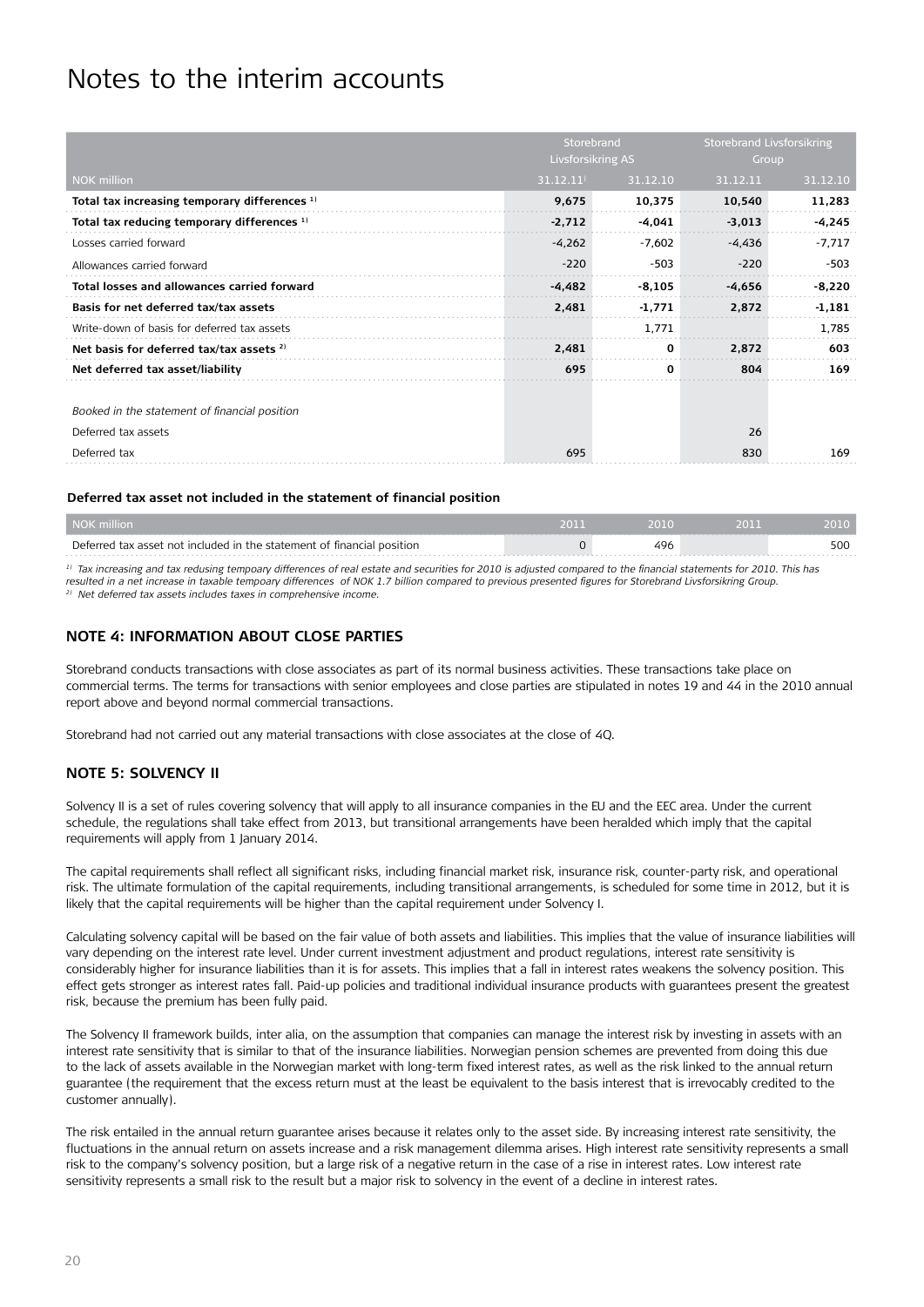The Norwegian authorities are aware of the problems. The Banking Law Commission has been requested by the Ministry of Finance to propose amendments to Norwegian product legislation, including how current premium reserves for current private pension schemes can be adapted to the new framework regulations without triggering paid-up policies. Furthermore, there will be a need for amendments that allow for dealing with the interest rate risk linked to existing paid-up policies and individual contracts. In the report, NOU 2012-3, the Norwegian Banking Law Commission proposes, inter alia, that customers may voluntarily opt to convert the old age pension part of the paid-up policy into a paid-up policy with investment alternatives. This is positive, but not sufficient to solve the challenge related to the interest rate risk for paid-up policies. The proposal is now submitted for consultation. It is uncertain what amendments can be implemented and how much risk can be reduced.

#### **Note 6: Financial markeT risk**

Market risk is the risk of incurring losses on open positions in financial instruments due to changes in market variables and/or market conditions within a specified time horizon. Therefore, market risk is the risk of price changes in the financial markets, including changes in interest rates, and in the currency, equity, property or commodity markets, affecting the value of the company's financial instruments. Storebrand continuously monitors market risk using a range of evaluation methods. The potential for losses in the investment portfolio on a one-year horizon is calculated and the portfolios are stress tested pursuant to the statutorily defined stress tests as well as internal models.

#### **Storebrand Life Insurance Norway**

The largest contributions to short-term, result-related market risk for the Norwegian life insurance business are falls in the value of equities and real estate, increased risk for corporate bonds and rapid increases in interest rates. In the longer term, low market interest rates over time represent a significant market risk for the company. The current formulation of the regulations means that technical insurance reserves in Storebrand Life Insurance are not affected by changes in market interest rates. Solvency II is expected to be introduced in 2014, and this may result in the reserves being evaluated at market value also for the Norwegian activities.

#### **SPP**

SPP is largely exposed to the same market risk factors as Storebrand Life Insurance, but differences in product design, general framework conditions and asset allocation nonetheless result in some differences in the contributions for different types of market risk. In the shortterm, the market risk from equities is relatively greater in SPP than in Storebrand Life Insurance, but at the same time, the company is exposed to little risk from the asset class real estate. SPP is also exposed to market risk from increased risk on corporate bonds. However, as far as the result is concerned, the short-term risk from changes in interest rates is small in SPP because of the adjustment of the assets' interest rate sensitivity (duration) in relation to the liabilities' interest rate sensitivity. However, the current regulatory requirements mean the company cannot have low interest rate sensitivity in the profit and loss account and in the solvency account at the same time, and falling interest rates will have a negative effect on the solvency ratio. Persistent low interest rates also represent a substantial risk for SPP as well, both for the financial result and for the solvency margin percentage.

#### **Sensitivity analyses**

The assets and liabilities side (funding and insurance liabilities in Sweden) have been stress tested in order to show how much this can affect the owners' result in relation to the expectations for 2012. An estimated normalised return is included in estimated effects throughout the year, based on uncertain assumptions about future returns and other uncertain factors and uncertain assumptions. The stress tests were applied to the investment portfolio on 31 December 2011 and the outcome shows the estimated effect on profits for the year as a whole. The stresses that have been applied are equities +/-20 per cent, interest +/-150 basis points and real estate +/-12 per cent. With respect to currency risks, the investment portfolios are essentially fully hedged, and changes in exchange rates will have little effect on the companies' expected results for 2012.

For changes in market risk that arise during the course of 1 year, the effect on the result and equity will be as presented below, based on the balance sheet at 31 December 2011.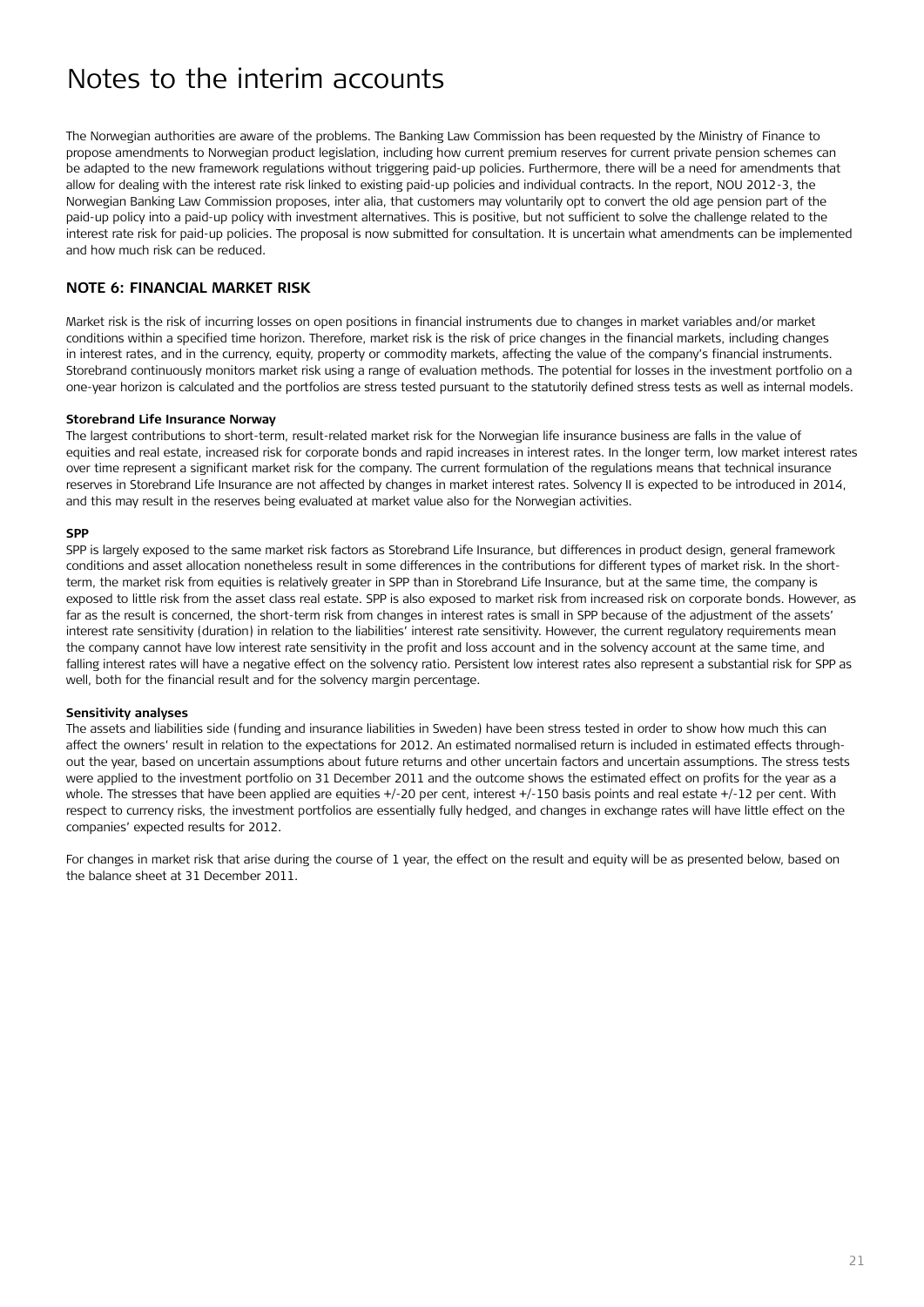#### **Storebrand Livsforsikring AS Change in market value**

| NOK million          | 2011     | 2010     |
|----------------------|----------|----------|
| Equities -20%        | $-4,220$ | $-4,996$ |
| Equities +20%        | 4,220    | 4,996    |
| Interest rate -1,5%  | 1,927    | 1,266    |
| Interes rate $+1.5%$ | $-1,927$ | $-1,266$ |
| Real estate -12%     | $-3,326$ | $-3,507$ |
| Real estate +12%     | 3,326    | 3,507    |

#### **Effects on result/equity**

| NOK million          | 2011   | 2010   |
|----------------------|--------|--------|
| Equities -20%        | $-748$ | $-267$ |
| Equities +20%        | 277    | 430    |
| Interest rate -1,5%  | 231    | 147    |
| Interes rate $+1,5%$ | $-371$ | $-116$ |
| Real estate -12%     | $-963$ | $-400$ |
| Real estate +12%     | 435    | 588    |

#### **Storebrand Livsforsikring Group Change in market value**

| NOK million          | 2011     | 2010     |
|----------------------|----------|----------|
| Equities -20%        | $-6,373$ | $-9,296$ |
| Equities +20%        | 6,373    | 9,296    |
| Interest rate -1,5%  | 9,383    | 8,118    |
| Interes rate $+1.5%$ | $-8,892$ | $-6,895$ |
| Real estate -12%     | $-3,615$ | $-3,667$ |
| Real estate +12%     | 3,615    | 3,667    |

#### **Effects on result/equity**

| NOK million          | 2011     | 2010   |
|----------------------|----------|--------|
| Equities -20%        | $-948$   | $-851$ |
| Equities +20%        | 294      | 524    |
| Interest rate -1,5%  | $-102$   |        |
| Interes rate $+1.5%$ | $-346$   | $-128$ |
| Real estate -12%     | $-1,043$ | $-430$ |
| Real estate +12%     | 498      | 610    |

Storebrand Livsforsikring Group applies to Storebrand Livsforsikring AS, SPP Livförsäkring and Euroben, other subsidiaies are not included.

#### **Life insurance**

Since market changes are shown in the note above, dynamic risk management will not affect the outcome. If it is assumed that the market changes will occur over a period of time, then dynamic risk management would reduce the effect of the negative outcomes and reinforce the positive.

#### **Life insurance Norway**

The stress tests have been carried out on all investment profiles with guaranteed return and the effects of each stress test reduce or increase the expected return for each profile. For the negative stress tests (equities down, interest rates up and property down) the return in some individual profiles falls below the guarantee. The guarantee- and buffer situation for each contract will then determine how much equity the company may have to use if the return stays at this level for 2012. Beyond the need for utilising equity to cover returns below the guarantee, it is changes in the profit sharing for paid-up policies and individual contracts, as well as returns and interest expenses in the company portfolio that deviate from the expected result for 2012 to the greatest extent. Compared with equivalent sensitivity a year ago, the effect of the stress tests has increased. The most important contributions to the increase are that at the beginning of 2012, the company has reduced market value adjustment reserve and the difference between the expected return and the interest guarantee has decreased due to low market interests.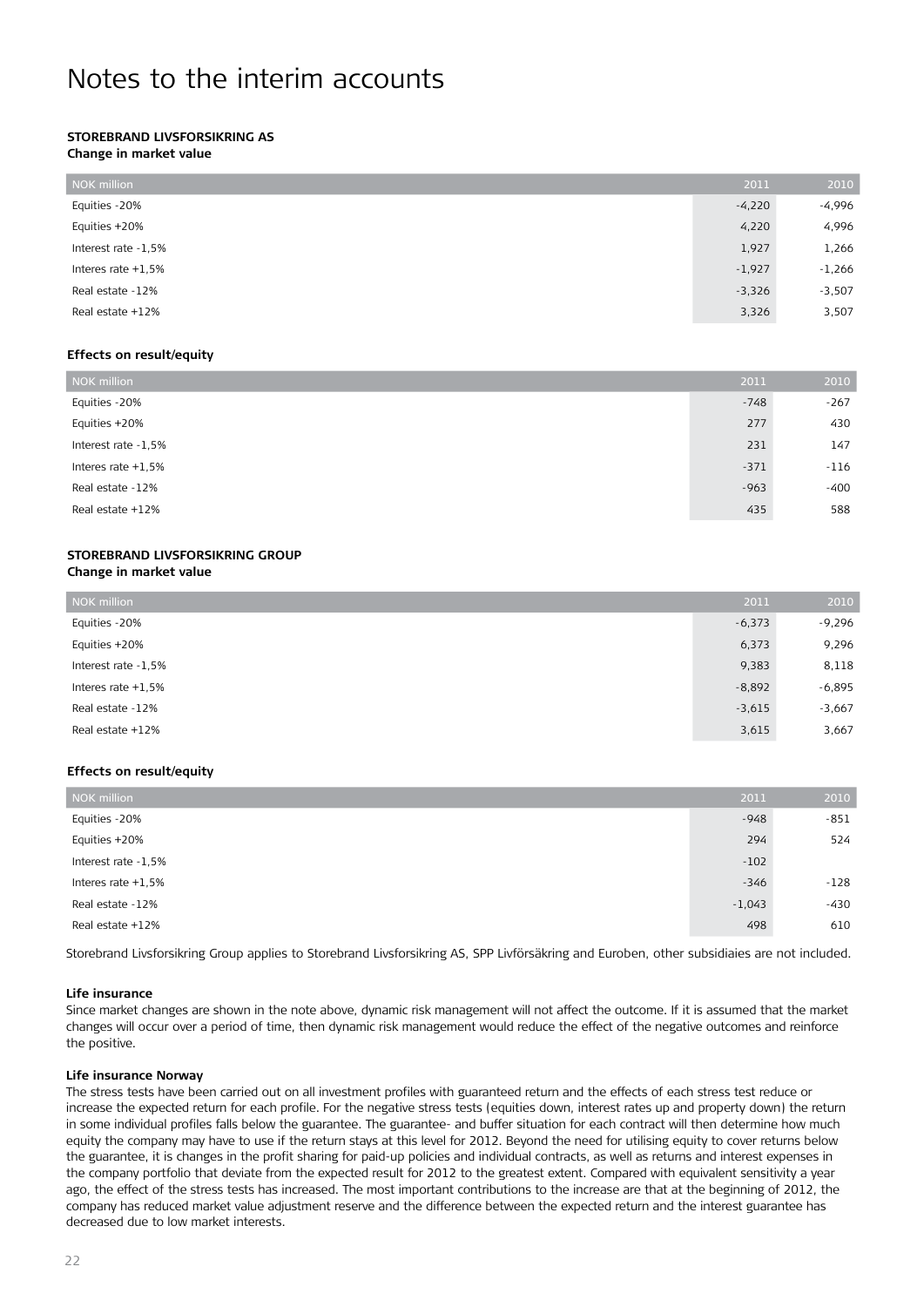The stress tests were applied individually. If several of the negative stress tests were to occur simultaneously, the negative effect on the result would be greater than simply the sum of the two individual effects alone (a larger proportion of gross stresses would be retained by the owner). In addition to the negative result effect for the owner, the expected building up of buffer capital will, to a substantial degree, fall away in the negative stress tests. In the case of the positive stress tests, greater building up of buffer capital is also assumed, in addition to the positive result effects for the owner in the form of the market value adjustment reserve and additional statutory reserves. The result effects from products without a guaranteed return, mainly the defined contribution scheme and unit linked, are not included in the analysis. The market rise lies with the customer with an unsubstansial effect in the owners result.

#### **SPP**

The note that shows the effect on the result/equity shows the effect on the financial result excluding profit sharing. Not all changes in market value affect the financial result. The part of a change in market value that affects the result is the part that cannot be offset against conditional bonuses.

#### **Exposure to selected countries**

The financial market unrest continued in 4Q. There is a great deal of uncertainty as to whether certain Euro countries will be able to service their national debt. The situation is most critical for Greece, but also Portugal and the Irish Republic have to pay high interest rates. It is also feared that Italy and Spain are in an exposed position. One direct result of payment problems will be that the banking sector will be affected because of its large loans to the exposed countries. An indirect consequence will be that essential economic austerity measures will have an impact on economic growth and thus corporate earnings. The European problems come in addition to the weak economic prospects in the USA. The table below shows direct exposure in financial assets in selected countries, amounts at fair value.

#### **Storebrand Livsforsikring AS Exposure to selected countries as of 31.12.2011**

| NOK million  | Equities         | <b>Bonds</b> | Total  |
|--------------|------------------|--------------|--------|
| Grease       |                  |              |        |
| Banks        | $\mathsf 3$      |              | 3      |
| Other        | 6                |              | 6      |
| Total        | 9                |              | 9      |
|              |                  |              |        |
| Italy        |                  |              |        |
| Government   |                  | 3,277        | 3,277  |
| Banks        | 45               | 492          | 538    |
| Other        | 251              | 297          | 548    |
| Total        | 296              | 4,066        | 4,362  |
|              |                  |              |        |
| Portugal     |                  |              |        |
| Government   |                  | 709          | 709    |
| Banks        | $\mathsf{2}$     | 133          | 134    |
| Other        | $15\,$           |              | $15\,$ |
| Total        | 16               | 842          | 858    |
|              |                  |              |        |
| Ireland      |                  |              |        |
| Government   |                  | 441          | 441    |
| Banks        | $\boldsymbol{7}$ | 152          | 159    |
| Other        | 188              | 499          | 687    |
| Total        | 196              | 1,092        | 1,288  |
| Spain        |                  |              |        |
| Government   |                  | 2,775        | 2,775  |
| Banks        | 119              | 472          | 591    |
| Other        | 222              | 806          | 1,028  |
| Total        | 341              | 4,054        | 4,394  |
|              |                  |              |        |
| <b>Total</b> | 858              | 10,054       | 10,911 |
|              |                  |              |        |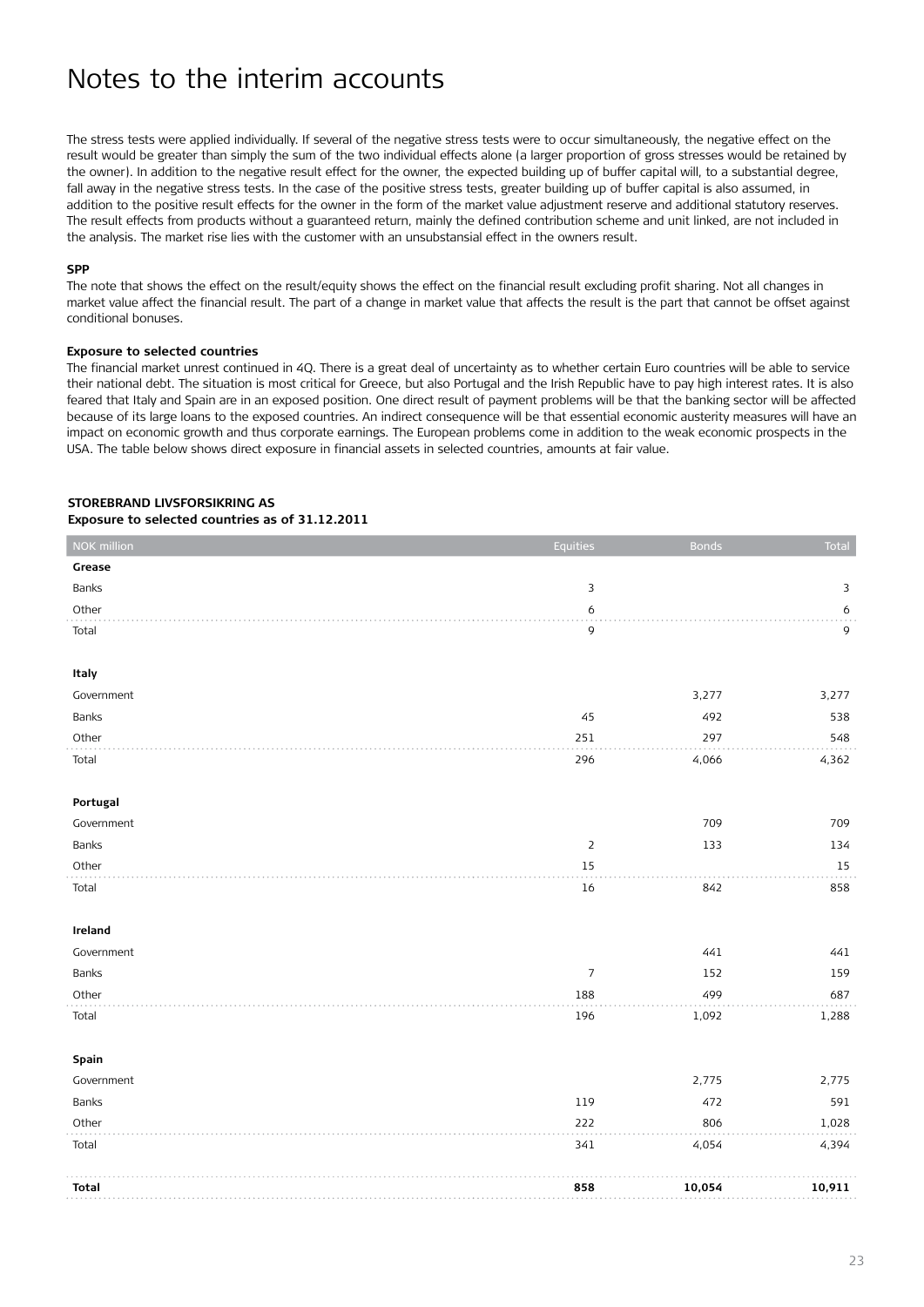### **Storebrand Livsforsikring Group**

**Exposure to selected countries as of 31.12.2011**

| NOK million  | Equities       | <b>Bonds</b> | Total        |
|--------------|----------------|--------------|--------------|
| Grease       |                |              |              |
| Government   |                |              |              |
| Banks        | $\sqrt{4}$     |              | 4            |
| Other        | $\mathsf 9$    |              | $\mathsf{9}$ |
| Total        | 13             |              | 13           |
|              |                |              |              |
| Italy        |                |              |              |
| Government   |                | 3,277        | 3,277        |
| Banks        | 48             | 492          | 541          |
| Other        | 333            | 297          | 630          |
| Total        | 381            | 4,066        | 4,447        |
|              |                |              |              |
| Portugal     |                |              |              |
| Government   |                | 709          | 709          |
| Banks        | $\overline{2}$ | 133          | 135          |
| Other        | 22             |              | 22           |
| Total        | 24             | 842          | 866          |
|              |                |              |              |
| Ireland      |                |              |              |
| Government   |                | 441          | 441          |
| Banks        | 9              | 152          | 162          |
| Other        | 413            | 1,511        | 1,923        |
| Total        | 422            | 2,104        | 2,526        |
|              |                |              |              |
| Spain        |                |              |              |
| Government   |                | 2,775        | 2,775        |
| Banks        | 167            | 472          | 639          |
| Other        | 298            | 1,118        | 1,416        |
| Total        | 465            | 4,366        | 4,830        |
|              |                |              |              |
| <b>Total</b> | 1,306          | 11,377       | 12,683       |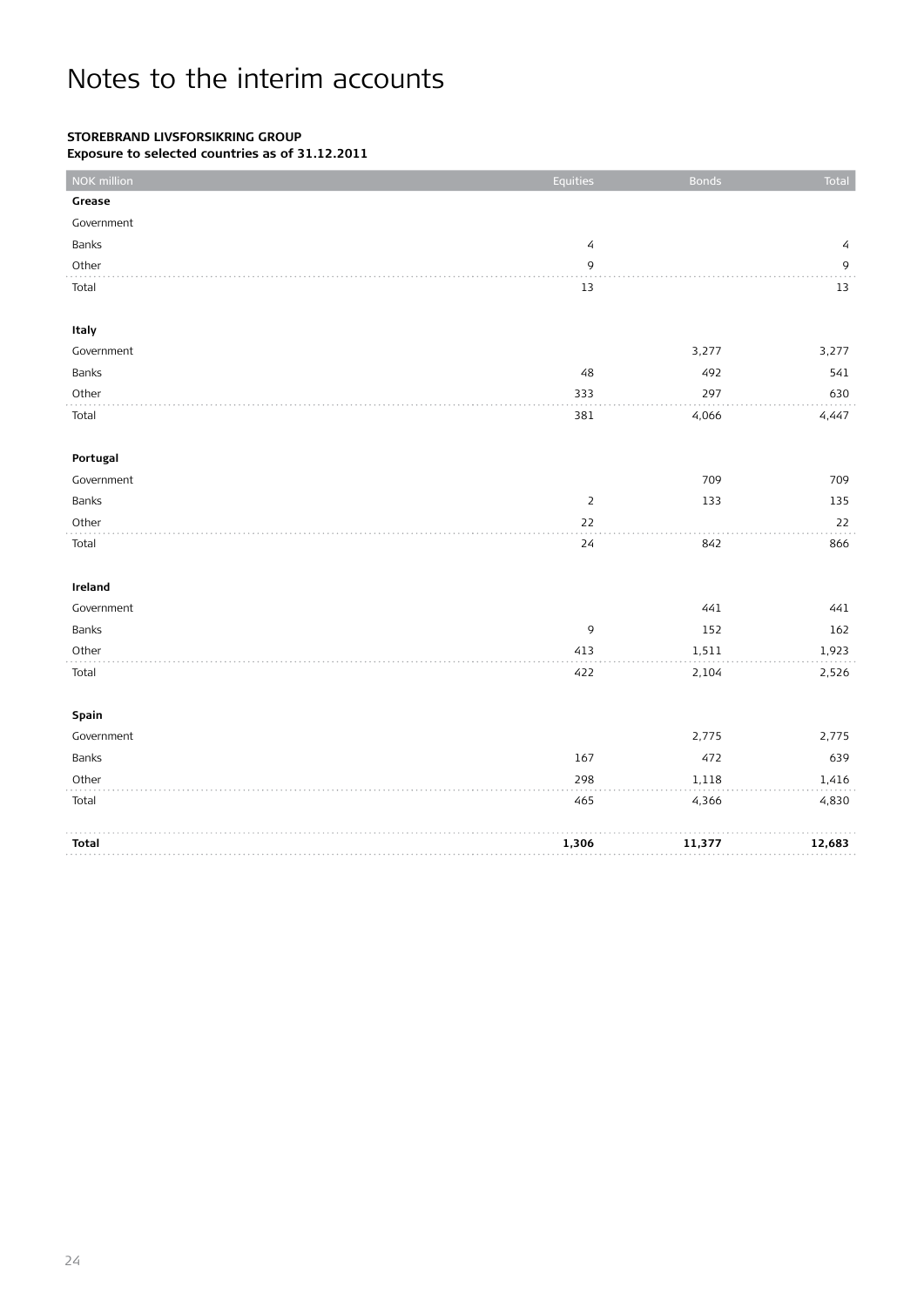#### **Note 7: Liquidity risk**

Liquidity risk is the risk that the company will not have sufficient liquidity to meet its payment obligations when they fall due, or that the company will not be able to sell securities at acceptable prices. Storebrand Life Insurance's and SPP's insurance liabilities are longterm and are usually known long before they fall due, but a solid liquidity buffer is still important for withstanding unforeseen events. Separate liquidity strategies have been drawn up for several of the subsidiaries, in line with statutory requirements. These strategies specify limits and measures for ensuring good liquidity and a minimum allocation to assets that can be sold at short notice. The strategies define limits for allocations to various asset types and mean the companies have money market investments, bonds, equities and other liquid investments that can be disposed of as required.

In addition to clear strategies and the risk management of liquidity reserves in each subsidiary, the Group's holding company has established a liquidity buffer. The development of the liquidity reserves is monitored continuously at the corporate level in relation to internal limits. Committed credit lines from banks have also been established, which the companies can draw on if necessary.

#### **Storebrand Livsforsikring AS Undiscounted cash flows for financial liabilities**

|                                                  |            |               |            |        |                      |              | <b>Booked</b> |
|--------------------------------------------------|------------|---------------|------------|--------|----------------------|--------------|---------------|
| <b>NOK million</b>                               | 0-6 months | $6-12$ months | $1-3$ year |        | 3-5 year over 5 year | Total value, | value         |
| Subordinated Ioan capital                        | 442        | 105           | 4,846      | 1,327  | 1.655                | 8,375        | 6,813         |
| Other short term liabilities                     | 4,943      |               |            |        |                      | 4,943        | 4,943         |
| Uncalled residual liabilities concerning Limited | 3,597      |               |            |        |                      | 3,597        |               |
| Partnership                                      |            |               |            |        |                      |              |               |
| Undrawn amounts of committed lending facilities  | 1.990      |               |            |        |                      | 1.990        |               |
| <b>Total financial liabilities 2011</b>          | 10.972     | 105           | 4.846      | 1.327  | 1.655                | 18.905       | 11.756        |
| Derivitives related to loan 2011                 | -264       | 134           | $-281$     | $-125$ |                      | $-535$       |               |
| <b>Total financial liabilities 2010</b>          | 8.405      | 102           | 3.427      | 3.189  | 1.846                | 16.969       | 9.802         |

Agreed residual maturity provides limited information about the company's liquidity risk, since the majority of investment assets can be realised more quickly in the secondary market than the agreed residual maturity. On perpetual subordinated loan cash flow is calculated until the first call.

#### **Storebrand Livsforsikring Group Undiscounted cash flows for financial liabilities**

|                                                                 |            |               |            |            |             |             | <b>Booked</b> |
|-----------------------------------------------------------------|------------|---------------|------------|------------|-------------|-------------|---------------|
| <b>NOK million</b>                                              | 0-6 months | $6-12$ months | $1-3$ year | $3-5$ year | over 5 year | Total value | value         |
| Subordinated Ioan capital                                       | 442        | 105           | 4.846      | 1,327      | 1.655       | 8,375       | 6,813         |
| Other short term liabilities <sup>1)</sup>                      | 8.908      |               | 1,540      |            |             | 10,448      | 10,448        |
| Uncalled residual liabilities concerning Limited<br>Partnership | 5.898      |               |            |            |             | 5,898       |               |
| Undrawn amounts of committed lending facilities                 | 1.990      |               |            |            |             | 1.990       |               |
| <b>Total financial liabilities 2011</b>                         | 17.238     | 105           | 6.386      | 1.327      | 1.655       | 26.710      | 17.261        |
| Derivitives related to loan 2011                                | -264       | 134           | $-281$     | $-125$     |             | -535        |               |
| <b>Total financial liabilities 2010</b>                         | 13,483     | 222           | 3.547      | 4.297      | 1.846       | 23.395      | 13.786        |

*1) Of which the minority interests in the real estate fund amount to NOK 1,540 million. From 1. January 2014 participants can present a demand for redemption every year. Redemption is conditional on a total demand of NOK 100 million. The redemption sum is set at 98.75 per cent of VEK.*

Agreed residual maturity provides limited information about the company's liquidity risk, since the majority of investment assets can be realised more quickly in the secondary market than the agreed residual maturity. On perpetual subordinated loan cash flow is calculated until the first call.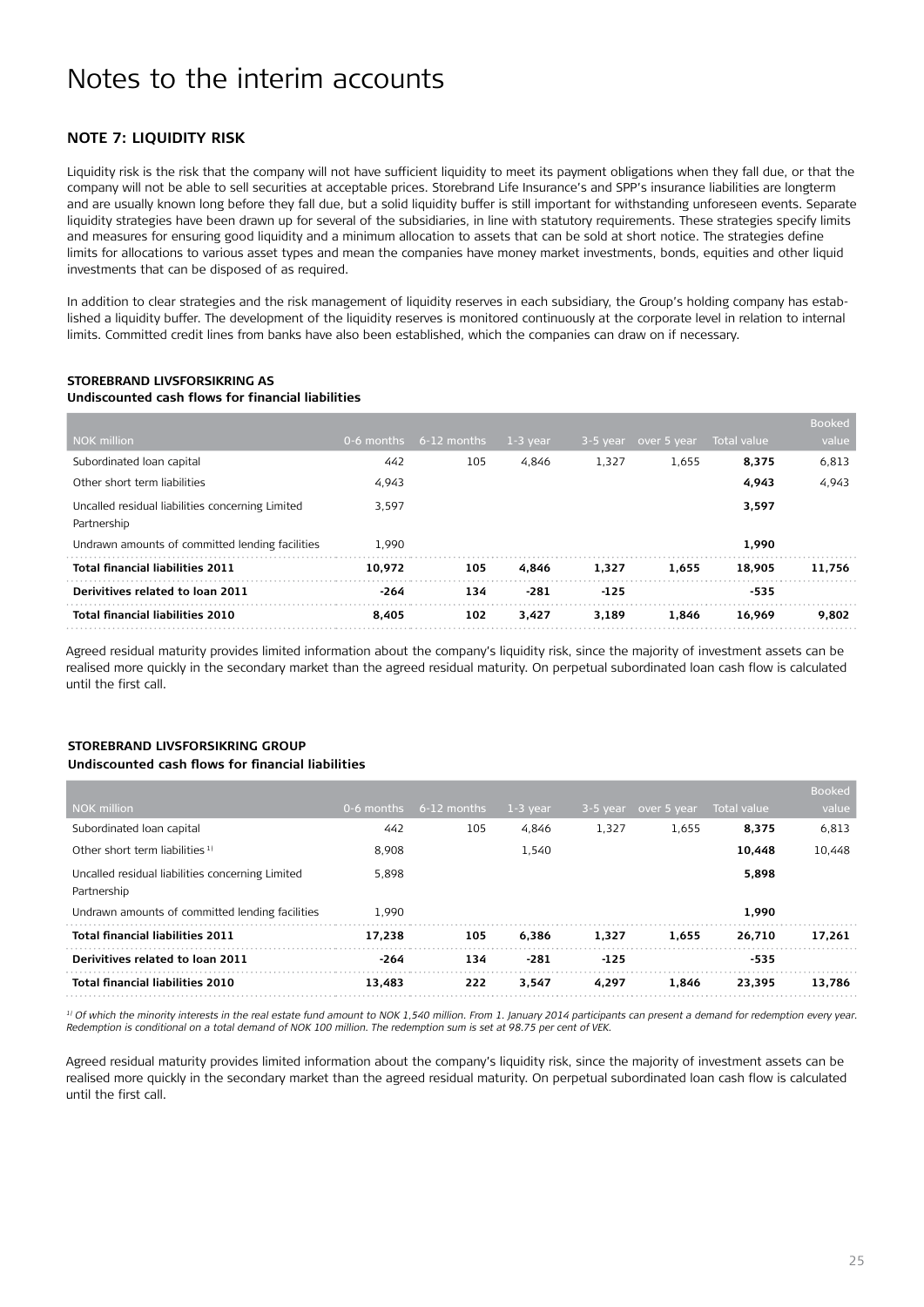#### **Specification of subordinated loan capital**

| <b>NOK</b> million                              | Nominal value | Currency   | Interest rate | Call date | Booked value |
|-------------------------------------------------|---------------|------------|---------------|-----------|--------------|
| Issuer                                          |               |            |               |           |              |
| Hybrid tier 1 capital                           |               |            |               |           |              |
| Storebrand Livsforsikring AS 08/18 FRN          | 1,500         | <b>NOK</b> | Variable      | 2018      | 1,502        |
|                                                 |               |            |               |           |              |
| Perpetual subordinated loan capital             |               |            |               |           |              |
| Storebrand Livsforsikring AS 49-13              | 300           | <b>EUR</b> | Fixed         | 2013      | 2,515        |
| Storebrand Livsforsikring AS                    | 1,700         | <b>NOK</b> | Variable      | 2014      | 1,703        |
| Storebrand Livsforsikring AS Var 12/49          | 1,000         | <b>NOK</b> | Fixed         | 2015      | 1,094        |
|                                                 |               |            |               |           |              |
| Total subordinated loan capital and hybrid tier |               |            |               |           | 6,813        |
| 1 capital 2011                                  |               |            |               |           |              |
| Total subordinated loan capital and hybrid tier |               |            |               |           | 6,825        |
| 1 capital 2010                                  |               |            |               |           |              |

#### **Note 8: Credit risk**

Credit risk is the risk of incurring losses due to a counterparty's unwillingness or inability to meet his obligations. Maximum limits for credit exposure to individual debtors and for overall credit exposure to rating categories are set by the boards of the individual companies in the Group. Particular attention is paid to ensuring diversification of credit exposure in order to avoid concentrating credit exposure on any particular debtors or sectors. Changes in the credit standing of debtors are monitored and followed up. Storebrand Life Insurance and SPP use published credit ratings wherever possible, supplemented by the company's own credit evaluation when there are no published ratings. The Group has entered into framework agreements with all counterparties to reduce the risk inherent in outstanding derivative transactions. These regulate, inter alia, how collateral is to be pledged against changes in market values which are calculated on a daily basis.

#### **Storebrand Livsforsikring AS**

#### **Credit risk by counterparty**

| <b>Total 2010</b>                                                     | 30,386     | 7,977     | 22,264 | 11,687     | 200   | 1,795      | 76,737       |
|-----------------------------------------------------------------------|------------|-----------|--------|------------|-------|------------|--------------|
| <b>Total 2011</b>                                                     | 25,631     | 12,686    | 15,491 | 10,290     |       | 2,567      | 55,748       |
| Non interest bearing securities in bond fund managed<br>by Storebrand |            |           |        |            |       |            | $-11,880$    |
| Bond fund not managed by Storebrand                                   |            |           |        |            |       |            | 962          |
| Total interest-bearing securities rated by credit<br>rating           | 25,631     | 12,686    | 15,491 | 10,290     |       | 2,567      | 66,666       |
| Supranational and agency                                              |            | 99        | 597    | 537        |       | 55         | 1,289        |
| Mortage and asset backed bonds                                        | 8,315      | 1,645     | 90     | 235        |       | 229        | 10,514       |
| Credit bonds                                                          | 1,187      | 2,986     | 13,338 | 9,503      |       | 2,283      | 29,297       |
| Government and government guaranteed bonds                            | 16,130     | 7,956     | 1,466  | 15         |       |            | 25,566       |
| <b>NOK million</b>                                                    | value      | value     | value  | value      | value | value      | value        |
| Category of issuer or guarantor                                       | Fair       | Fair      | Fair   | Fair       | Fair  | Fair       | Fair         |
| Bonds and other fixed-income securities at fair value                 | <b>AAA</b> | <b>AA</b> | A      | <b>BBB</b> | Other | <b>NIG</b> | <b>Total</b> |

| Bonds at amoritsed cost                    | <b>AAA</b> | AA    | A      | <b>BBB</b>  | <b>NIG</b>  | <b>Total</b> |
|--------------------------------------------|------------|-------|--------|-------------|-------------|--------------|
| Category of issuer or guarantor            | Fair       | Fair  | Fair   | <b>Fair</b> | <b>Fair</b> | <b>Fair</b>  |
| NOK million                                | value      | value | value  | value       | value       | value        |
| Government and government guaranteed bonds | 21.387     | 1,899 | 2.039  | 30          | 709         | 26.063       |
| Credit bonds                               | 538        | 3,275 | 7.469  | 494         | 1,124       | 12,901       |
| Mortage and asset backed bonds             | 22,609     | 1.526 | 153    | 559         | 510         | 25,357       |
| Supranational and agency                   | 6.848      |       | 3.050  |             |             | 9.898        |
| <b>Total 2011</b>                          | 51.382     | 6.700 | 12.711 | 1.083       | 2.343       | 74.219       |
| <b>Total 2010</b>                          | 26.976     | 6.347 | 13.211 | 628         | 1.764       | 48.926       |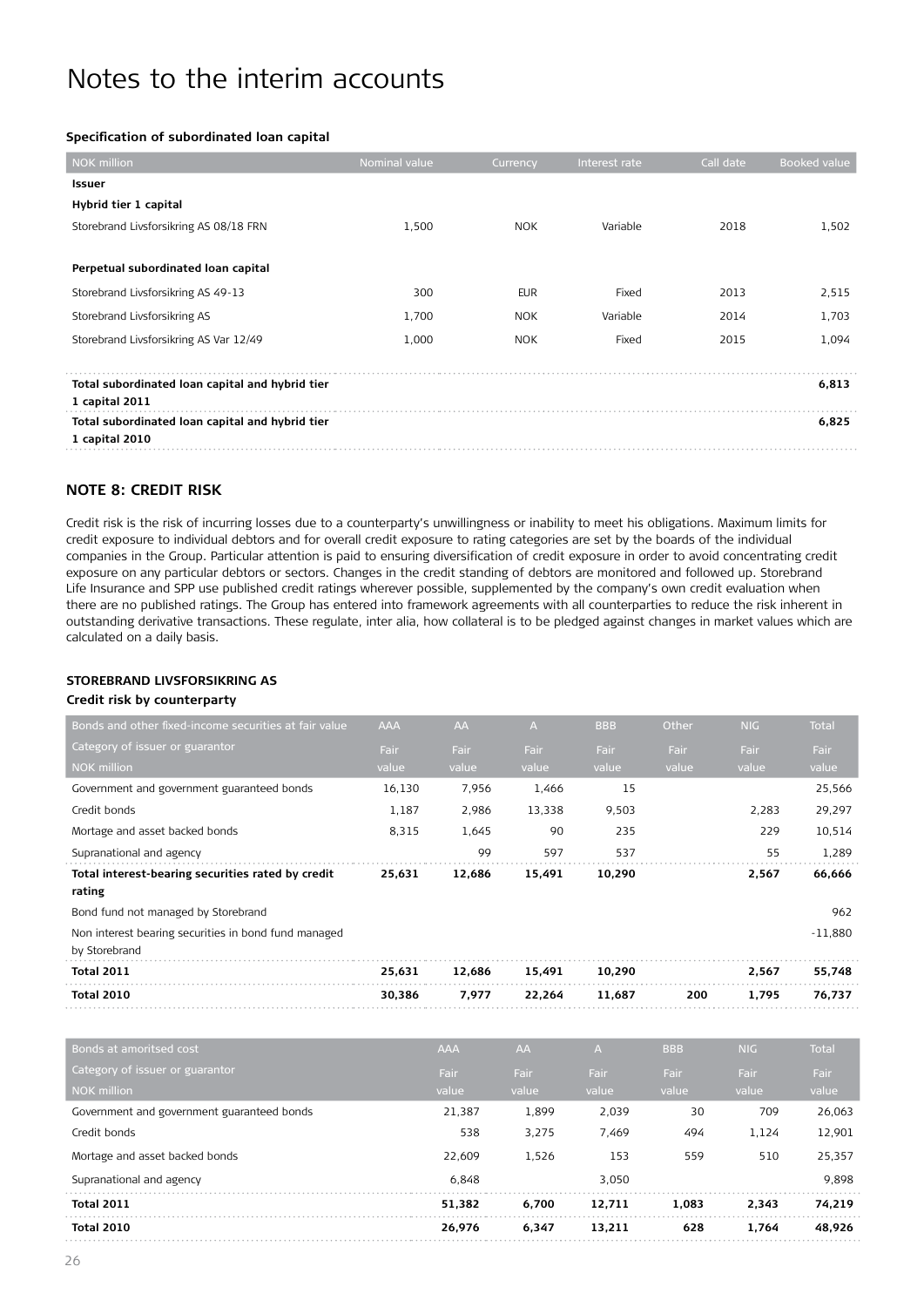|                                                          | <b>AA</b>  | A          | <b>BBB</b> | <b>Total</b> |
|----------------------------------------------------------|------------|------------|------------|--------------|
| Counterparties                                           |            |            |            |              |
| NOK million                                              | Fair value | Fair value | Fair value | Fair value   |
| <b>Derivatives</b>                                       | 737        | 637        |            | 1.374        |
| Of which derivatives in bond fund managed by Storebrand  | 386        | 450        |            | 836          |
| Total excluding derivatives in bond fund                 | 351        | 187        |            | 538          |
| Bank deposit                                             | 3.742      | 1.394      | 146        | 5.282        |
| Of which bank deposit in bond fund managed by Storebrand | 919        | 969        |            | 1.888        |
| Total excluding bank deposit in bond fund                | 2.823      | 425        | 146        | 3.394        |

Rating classes are based on Standard & Poor's ratings. NIG = Non-investment grade.

#### **Lending**

#### **Commitments distributed by customer groups**

|                                   | Loans to and     |               |             |
|-----------------------------------|------------------|---------------|-------------|
|                                   | receivables from | <b>Unused</b> | Total       |
| NOK million                       | customers        | credit line   | commitments |
| Sale and operation of real estate | 3,010            | 1,990         | 5,000       |
| Wage-earners                      | ь.               |               |             |
| <b>Total 2011</b>                 | 3,015            | 1,990         | 5,005       |
| Total 2010                        | 3,226            | 1.794         | 5,019       |

Storebrand Livsforsikring AS have a syndicate agreement with Storebrand Bank. The loans that are syndicated to Storebrand Livsforsikring have first priority within 60 per cent.

### **Storebrand Livsforsikring Group**

#### **Credit risk by counterparty**

| Bonds and other fixed-income securities                     |            |        |                |            |       |       |              |
|-------------------------------------------------------------|------------|--------|----------------|------------|-------|-------|--------------|
| at fair value                                               | <b>AAA</b> | AA     | $\overline{A}$ | <b>BBB</b> | Other | NIG   | <b>Total</b> |
| Category of issuer or guarantor                             | Fair       | Fair   | Fair           | Fair       | Fair  | Fair  | Fair         |
| <b>NOK million</b>                                          | value      | value  | value          | value      | value | value | value        |
| Government and government guaranteed bonds                  | 55,570     | 10,856 | 1,537          | 81         |       |       | 68,044       |
| Credit bonds                                                | 1,909      | 5,576  | 19,270         | 10,948     | 96    | 2,777 | 40,575       |
| Mortage and asset backed bonds                              | 29,997     | 3,849  | 90             | 235        |       | 229   | 34,400       |
| Supranational and agency                                    | 1,640      | 99     | 1,005          | 691        |       | 55    | 3,491        |
| Total interest-bearing securities rated by<br>credit rating | 89,115     | 20,380 | 21,902         | 11,954     | 96    | 3,062 | 146,510      |
| Bond fund not managed by Storebrand                         |            |        |                |            |       |       | 8,396        |
| Non interest bearing securities in bond fund                |            |        |                |            |       |       | $-11,866$    |
| managed by Storebrand                                       |            |        |                |            |       |       |              |
| <b>Total 2011</b>                                           | 89,115     | 20,380 | 21,902         | 11,954     | 96    | 3,062 | 143,040      |
| <b>Total 2010</b>                                           | 86,843     | 13,193 | 28,982         | 12,755     | 200   | 2,164 | 151,571      |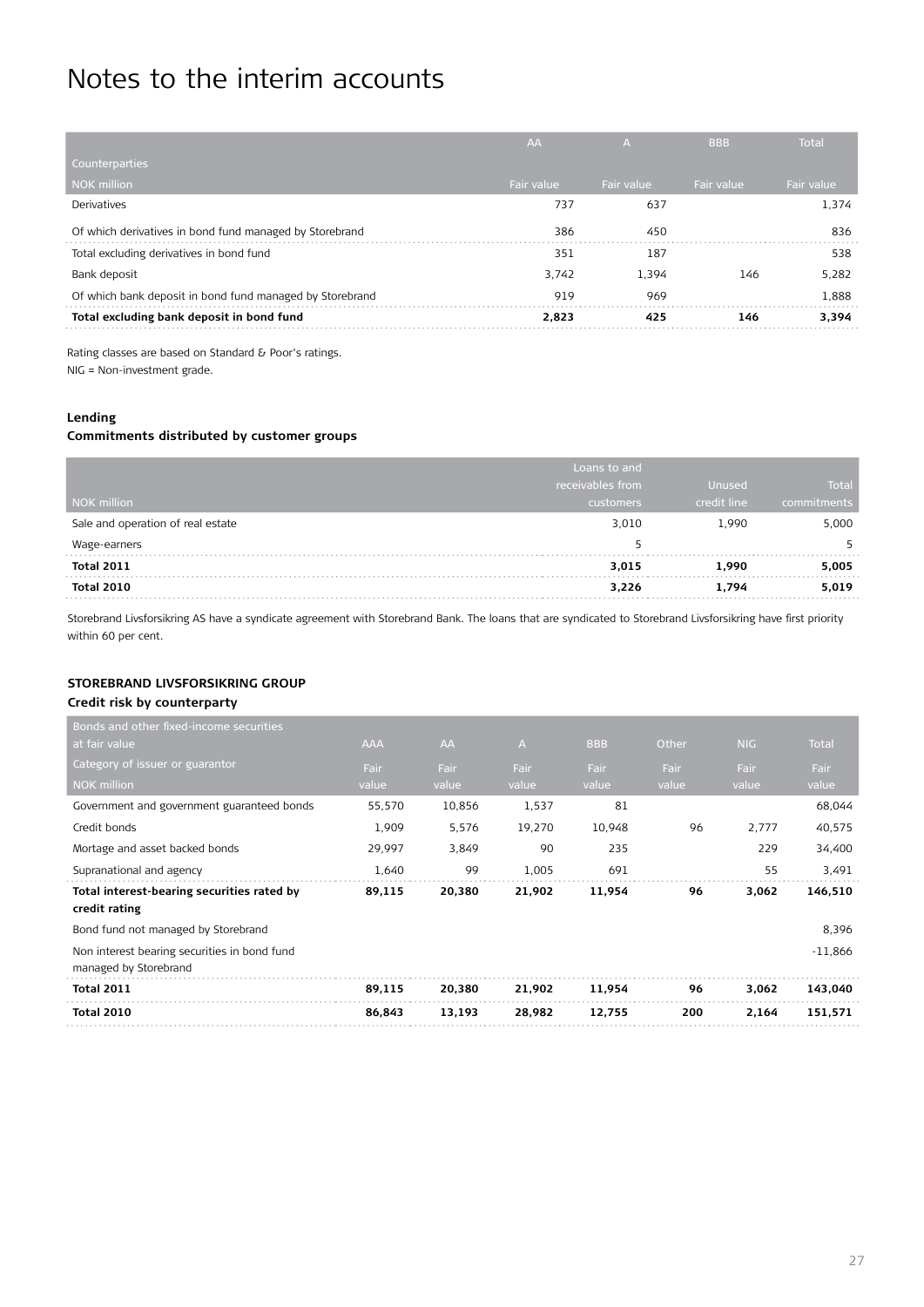| Bonds at amoritsed cost                    | <b>AAA</b> | <b>AA</b> | A.     | <b>BBB</b> | <b>NIG</b> | <b>Total</b> |
|--------------------------------------------|------------|-----------|--------|------------|------------|--------------|
| Category of issuer or guarantor            | Fair       | Fair      | Fair   | Fair       | Fair       | <b>Fair</b>  |
| <b>NOK</b> million                         | value      | value     | value  | value      | value      | value        |
| Government and government guaranteed bonds | 21.387     | 1,899     | 2.039  | 30         | 709        | 26.063       |
| Credit bonds                               | 538        | 3.275     | 7,469  | 494        | 1.124      | 12,901       |
| Mortage and asset backed bonds             | 22.609     | 1.526     | 153    | 559        | 510        | 25.357       |
| Supranational and agency                   | 6.848      |           | 3.050  |            |            | 9.898        |
| <b>Total 2011</b>                          | 51.382     | 6.700     | 12.711 | 1.083      | 2.343      | 74.219       |
| <b>Total 2010</b>                          | 26.976     | 6.347     | 13.211 | 628        | 1.764      | 48.926       |
|                                            |            |           |        |            |            |              |

|                                                          | <b>AAA</b> | AA         | А          | <b>BBB</b> | <b>Total</b> |
|----------------------------------------------------------|------------|------------|------------|------------|--------------|
| Counterparties                                           |            |            |            |            |              |
| <b>NOK</b> million                                       | Fair value | Fair value | Fair value | Fair value | Fair value   |
| <b>Derivatives</b>                                       |            | 2.797      | 3.840      | 3          | 6.640        |
| Of which derivatives in bond fund managed by Storebrand  |            | 530        | 644        |            | 1.174        |
| Total excluding derivatives in bond fund                 |            | 2.267      | 3.196      | 3          | 5,466        |
| Bank deposit                                             | 162        | 5.998      | 3.230      | 1.104      | 10.494       |
| Of which bank deposit in bond fund managed by Storebrand |            | 954        | 1.005      |            | 1.959        |
| Total excluding bank deposit in bond fund                | 162        | 5.044      | 2.225      | 1.104      | 8.535        |
|                                                          |            |            |            |            |              |

Rating classes are based on Standard & Poor's ratings. NIG = Non-investment grade.

#### **Lending**

#### **Commitments distributed by customer groups**

|                                   | Loans to and     |             |              |
|-----------------------------------|------------------|-------------|--------------|
|                                   | receivables from | Unused      | <b>Total</b> |
| NOK million                       | <b>customers</b> | credit line | commitments  |
| Sale and operation of real estate | 3,010            | 1,990       | 5,000        |
| Wage-earners                      |                  |             |              |
| <b>Total 2011</b>                 | 3,015            | 1.990       | 5,005        |
| Total 2010                        | 3,226            | 1.794       | 5,019        |

Storebrand Livsforsikring AS have a syndicate agreement with Storebrand Bank. The loans that are syndicated to Storebrand Livsforsikring have first priority within 60 per cent.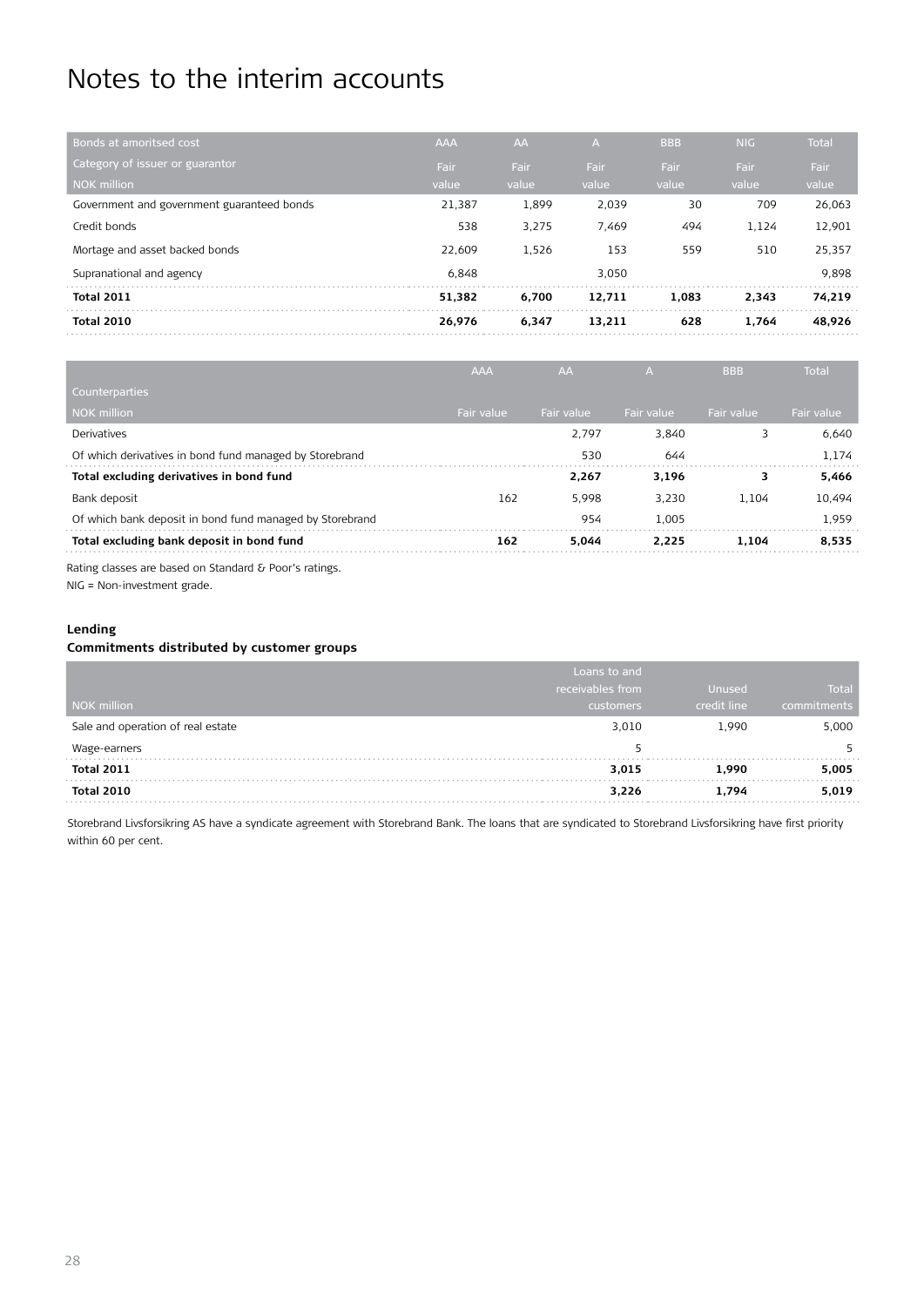#### **Note 9: Operational risk**

The assessment of operational risks is linked to the ability to achieve targets and to implement plans. This includes both risks for losses and declining profitability associated with, inter alia, economic fluctuations and changes in framework conditions, changed customer behaviour, and the risk of losses as a result of inadequate or failed internal processes, control routines, systems, human error or external events.

The Group seeks to reduce operational risk through effective internal control with clear routines, unambiguous descriptions of responsibilities, and documented powers of attorney/authority. Risks are followed up through management's quarterly risk reviews, with documentation of risks and measures, as well as current reporting from the line, registration, and following up of events. In addition, Internal Audit carries out an independent control in accordance with audit projects adopted by the Board.

Contingency plans have been prepared to deal with serious events in the business-critical processes, and these are the responsibility of people with special security responsibilities. Storebrand's control function also involves people with particular responsibility for controlling operational risk.

#### **Note 10: Segment information – analysis of profit and loss by business area**

|                    | Storebrand Life<br><b>Insurance</b> |       | <b>SPP</b><br>Asset mangement |          |       | Insurance | <b>Storebrand Livs-</b><br>forsikring Group |        |        |        |
|--------------------|-------------------------------------|-------|-------------------------------|----------|-------|-----------|---------------------------------------------|--------|--------|--------|
|                    | 4Q                                  |       |                               | 4Q       |       | 4Q        |                                             | 4Q     | 4Q     |        |
| <b>NOK million</b> | 2011                                | 2010  | 2011                          | 2010     | 2011  | 2010      | 2011                                        | 2010   | 2011   | 2010   |
| Revenue            | 7,417                               | 8,442 | 4,743                         | 2,335    | 45    | 47        | 177                                         | 165    | 12,862 | 10,988 |
| Profit before tax  | 502                                 | 273   | $-102$                        | 112      | 12    | 14        | 54                                          | 42     | 466    | 441    |
| Assets             | 15,069                              | 7.339 | $-10,786$                     | -6,596   | $-99$ | 31        | 61                                          | $-102$ | 4,245  | 671    |
| Liabilities        | 15,101                              | 7.777 | $-10,501$                     | $-6,877$ | $-36$ | 93        | 61                                          | $-102$ | 4,624  | 891    |

|                   | Storebrand Life<br><b>Insurance</b> |          | <b>SPP</b> |          |          | Asset mangement<br>Insurance |          |          | <b>Storebrand Livs-</b><br>forsikring Group |          |
|-------------------|-------------------------------------|----------|------------|----------|----------|------------------------------|----------|----------|---------------------------------------------|----------|
| NOK million       | 31.12.11                            | 31.12.10 | 31.12.11   | 31.12.10 | 31.12.11 | 31.12.10                     | 31.12.11 | 31.12.10 | 31.12.11                                    | 31.12.10 |
| Revenue           | 24,143                              | 33,689   | 11,187     | 13,618   | 214      | 194                          | 1,248    | 1.224    | 37,271                                      | 48,725   |
| Profit before tax | 481                                 | 783      | $-67$      | 62       | 85       | 86                           | 253      | 132      | 751                                         | 1,064    |
| Assets            | 223.197                             | 219,822  | 133.354    | 125.394  | 192      | 199                          | 2.356    | 2.020    | 359.098                                     | 347,436  |
| Liabilities       | 212,578                             | 208.795  | 128,505    | 120,900  | 159      | 167                          | 2.356    | 2.020    | 343.598                                     | 331,882  |

#### **Revenue**

Revenue includes the total premium income including savings premiums and transferred premium reserve from other companies, net financial return and other income.

#### **Storebrand Life Insurance**

Includes the companies in the Storebrand Livsforsikring Group, except Storebrand Eiendom AS, Storebrand Realinvesteringer AS and Storebrand Holding Group, and personal risk and employee cover in Storebrand Livsforsikring AS. Storebrand Life Insurance offers a wide range of products within occupational pensions, private pension savings and life insurance to companies, public sector entities and private individuals. Storebrand Life Insurance's branch in Sweden provides occupational pensions products based on Norwegian law in the Swedish market. Includes also Benco as via Nordben and Euroben offers pension products to multinational companies

#### **SPP**

Includes companies in Storebrand Holding Group excluding SPP Fonder. SPP offers a wide range of pension solutions to companies, organisations and private individuals in Sweden. SPP holds a particularly strong position in traditional products - policies with guaranteed interest rates - in the Swedish corporate market.

#### **Asset management**

Storebrand's asset management activities include the companies Storebrand Eiendom AS (property management), Storebrand Realinvesteringer AS and SPP Fonder AB (fund management) .

#### **Insurance**

Includes personal risk insurance in the Norwegian retail market and employee insurance in the corporate market in Norway, which is included in Storebrand Livsforsikring AS.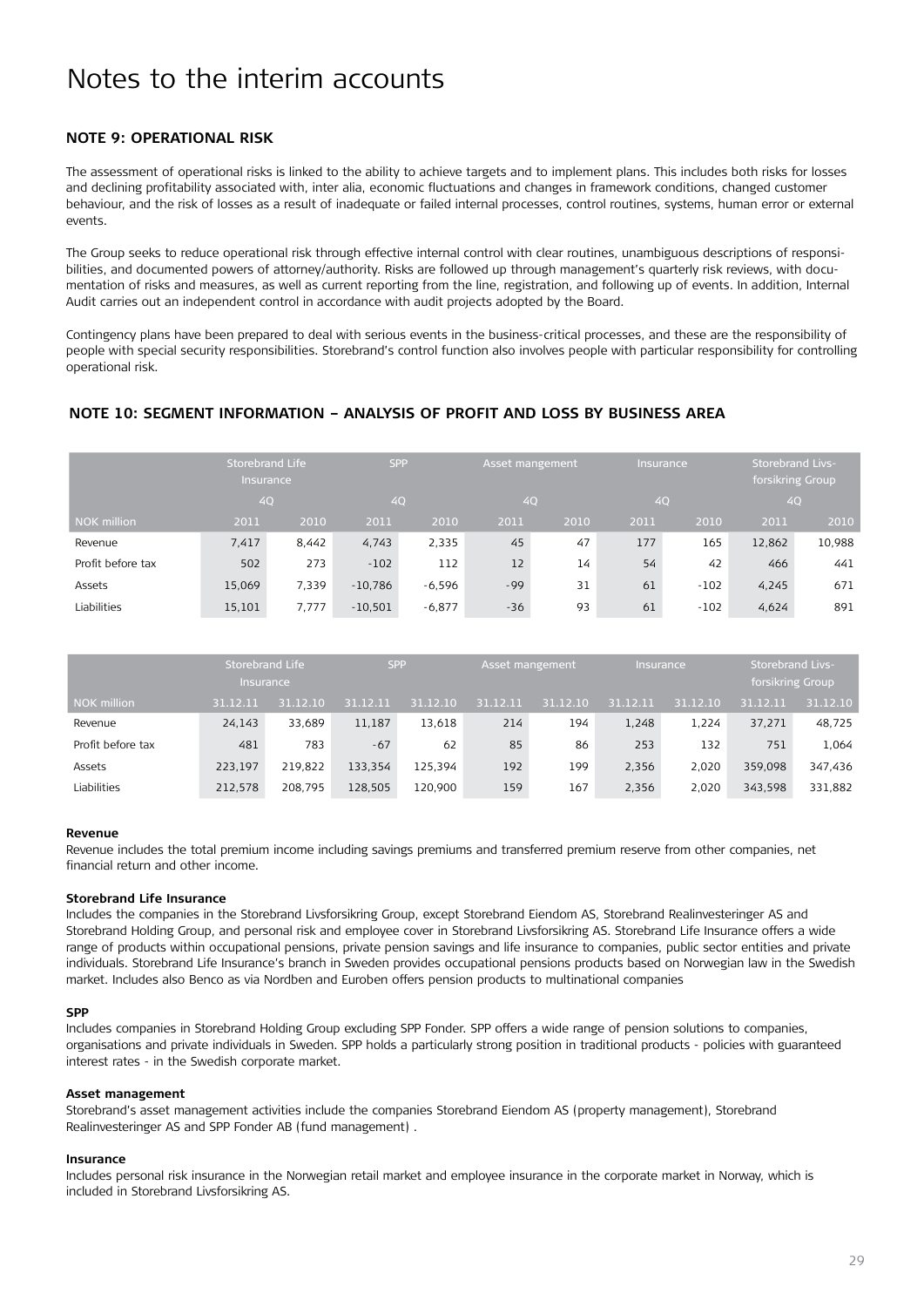#### **Note 11 Valuation of financial instruments at fair value**

Storebrand categorises financial instruments valued at fair value on three different levels. The levels express the differing degree of liquidity and different measuring methods.

#### **Storebrand Livsforsikring AS**

|                                               |               | Observable     | Non-observable |                |        |
|-----------------------------------------------|---------------|----------------|----------------|----------------|--------|
| <b>NOK million</b>                            | Quoted prices | assumptions    | assumptions    | 2011           | 2010   |
| <b>Assets</b>                                 |               |                |                |                |        |
| <b>Equities and units</b>                     |               |                |                |                |        |
| - Equities                                    | 9,268         | 244            | 1,526          | 11,038         | 11,618 |
| - Fund units                                  |               | 19,049         | 1,204          | 20,254         | 19,529 |
| - Hedge fund                                  |               | 655            | 27             | 682            |        |
| - Private Equity fund investments             |               | 1,613          | 4,643          | 6,256          | 6,151  |
| - Indirect real estate fund                   |               |                |                |                | 44     |
| Total equities and units                      | 9,268         | 21,562         | 7,400          | 38,230         |        |
| Total equities and units 2010                 |               |                |                |                | 37,343 |
| Bonds and other fixed income securities       |               |                |                |                |        |
| - Government and government guaranteed        | 2,007         | 1,644          |                | 3,651          | 16,190 |
| bonds                                         |               |                |                |                |        |
| - Credit bonds                                |               | 7,991          | 819            | 8,810          | 31,956 |
| - Mortage and asset backed bonds              |               | 7,231          | 790            | 8,021          | 6,099  |
| - Supranational and agency                    |               |                |                |                | 857    |
| - Bond funds                                  |               | 35,266         |                | 35,266         | 21,634 |
| Total bonds and other fixed income securities | 2,007         | 52,132         | 1,609          | 55,748         |        |
| Total bonds and other fixed income securi-    |               |                |                |                | 76,737 |
| ties 2010                                     |               |                |                |                |        |
| <b>Derivatives:</b>                           |               |                |                |                |        |
| - Interest rate derivatives                   |               | 31             |                | 31             | 309    |
| - Currency derivatives                        |               | $-1,012$       |                | $-1,012$       | 1,417  |
| - Credit derivatives                          |               | $\overline{2}$ |                | $\overline{2}$ | 1      |
| <b>Total derivatives</b>                      |               | -980           |                | -980           |        |
| - derivatives with a positive market value    |               | 538            |                | 538            |        |
| - derivatives with a negative market value    |               | $-1,518$       |                | $-1,518$       |        |
| <b>Total derivatives 2010</b>                 |               |                |                |                | 1,726  |

#### **Movements between quoted prices and observable assumptions**

|                    | From quoted prices        | From observable              |
|--------------------|---------------------------|------------------------------|
| NOK million        | to observable assumptions | assumptions to quoted prices |
| Equities and units |                           |                              |

Level 1 encompasses listed equities that over the previous six months have experienced a daily average turnover equivalent to approx. NOK 20 million or more. Movements from level 1 to level 2 reflect reduced sales value in the relevant equities in the last measuring period. On the other hand, movements from level 2 to level 1 indicate increased sales value in the relevant equities in the last measuring period.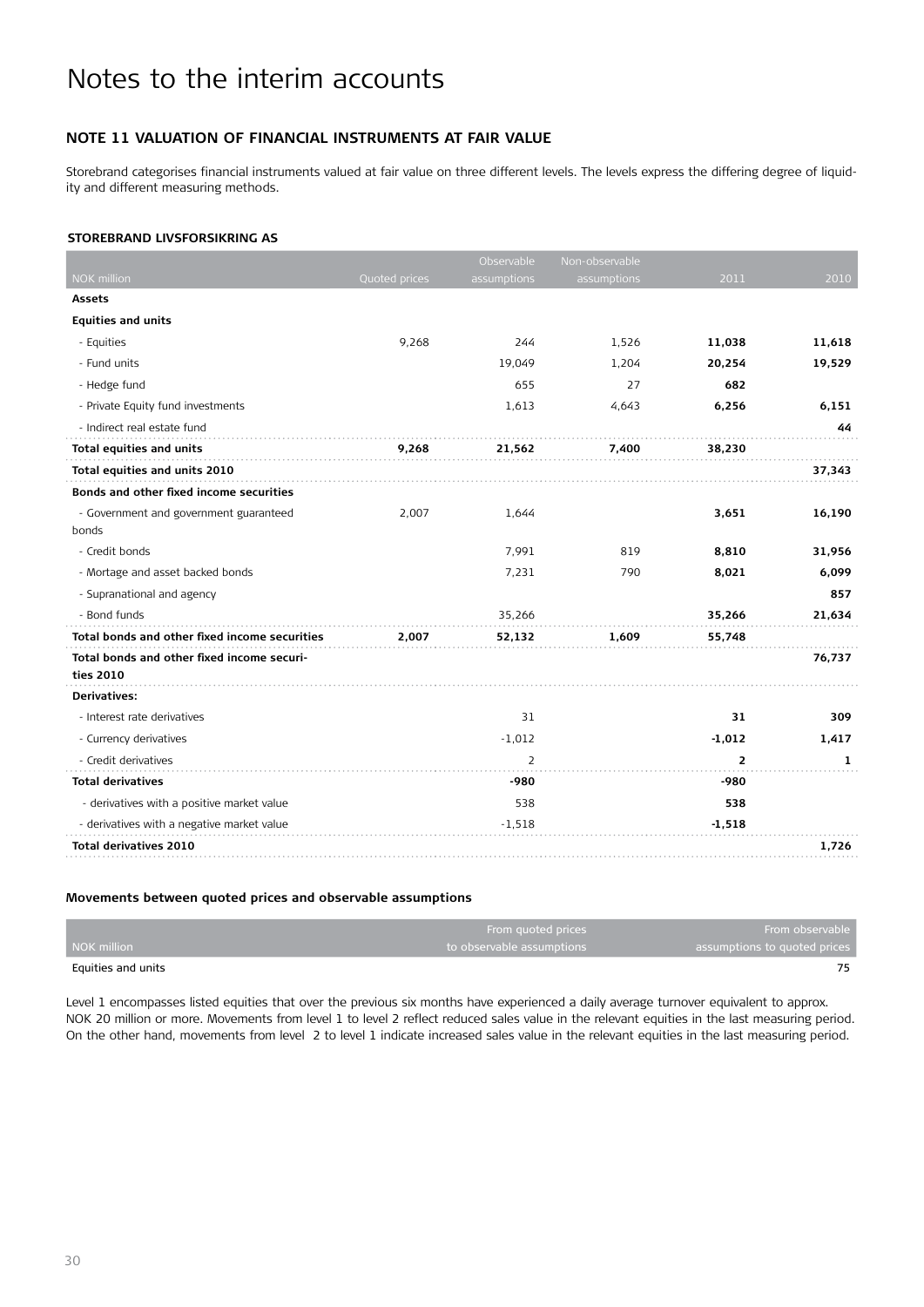#### **Specification of papers pursuant to valuation techniques (non-observable assumptions)**

| NOK million                              | <b>Equities</b> | <b>Fund units</b> | Hedge fund | Private<br>equity fund<br>investments | Indirect real<br>estate fund | Credit bonds | Mortage and<br>asset backed<br>bonds |
|------------------------------------------|-----------------|-------------------|------------|---------------------------------------|------------------------------|--------------|--------------------------------------|
| Balance 01.01.11                         | 1,839           | 1.117             |            | 4,180                                 | 38                           | 696          | 1,114                                |
| Net profit/loss at financial instruments | $-124$          | 28                |            | 461                                   |                              | 22           | $-268$                               |
| Additions/purchases                      | 20              | 81                | 39         | 338                                   |                              | 133          |                                      |
| Sales/overdue/settlement                 | $-210$          | $-22$             | $-13$      | $-335$                                | $-38$                        | $-32$        | -56                                  |
| <b>Balance 31.12.11</b>                  | 1.526           | 1.204             | 27         | 4.643                                 | 0                            | 819          | 790                                  |

#### **Storebrand Livsforsikring Group**

|                                                       |               | Observable     | Non-observable |                |         |
|-------------------------------------------------------|---------------|----------------|----------------|----------------|---------|
| <b>NOK million</b>                                    | Quoted prices | assumptions    | assumptions    | 2011           | 2010    |
| <b>Assets</b>                                         |               |                |                |                |         |
| <b>Equities and units</b>                             |               |                |                |                |         |
| - Equities                                            | 22,647        | 498            | 3,111          | 26,256         | 32,597  |
| - Fund units                                          |               | 47,035         | 2,224          | 49,259         | 51,137  |
| - Hedge fund                                          |               | 1,613          | 5,226          | 6,839          | 6,682   |
| - Private Equity fund investments                     |               | 892            | 27             | 919            |         |
| - Indirect real estate fund                           |               | $\overline{7}$ | 1,969          | 1,976          | 2,417   |
| <b>Total equities and units</b>                       | 22,647        | 50,045         | 12,556         | 85,248         |         |
| Total equities and units 2010                         | 28,445        | 52,613         | 11,773         |                | 92,832  |
| Bonds and other fixed income securities               |               |                |                |                |         |
| - Government and government guaranteed<br>bonds       | 22,907        | 23,363         |                | 46,270         | 57,795  |
| - Credit bonds                                        |               | 18,660         | 1,213          | 19,872         | 41,026  |
| - Mortage and asset backed bonds                      |               | 31,117         | 790            | 31,907         | 23,131  |
| - Supranational and agency                            |               | 2,202          |                | 2,202          | 2,797   |
| - Bond funds                                          |               | 42,789         |                | 42,789         | 26,821  |
| Total bonds and other fixed income securities         | 22,907        | 118,130        | 2,002          | 143,040        |         |
| Total bonds and other fixed income<br>securities 2010 | 31,782        | 117,633        | 2,156          |                | 151,571 |
| Derivatives:                                          |               |                |                |                |         |
| - Interest rate derivatives                           |               | 4,191          |                | 4,191          | 1,615   |
| - Currency derivatives                                |               | $-924$         |                | $-924$         | 1,722   |
| - Credit derivatives                                  |               | $\overline{2}$ |                | $\overline{2}$ | 1       |
| <b>Total derivatives</b>                              |               | 3,269          |                | 3,269          |         |
| - derivatives with a positive market value            |               | 5,466          |                | 5,466          |         |
| - derivatives with a negative market value            |               | $-2,197$       |                | $-2,197$       |         |
| <b>Total derivatives 2010</b>                         |               |                |                |                | 3,337   |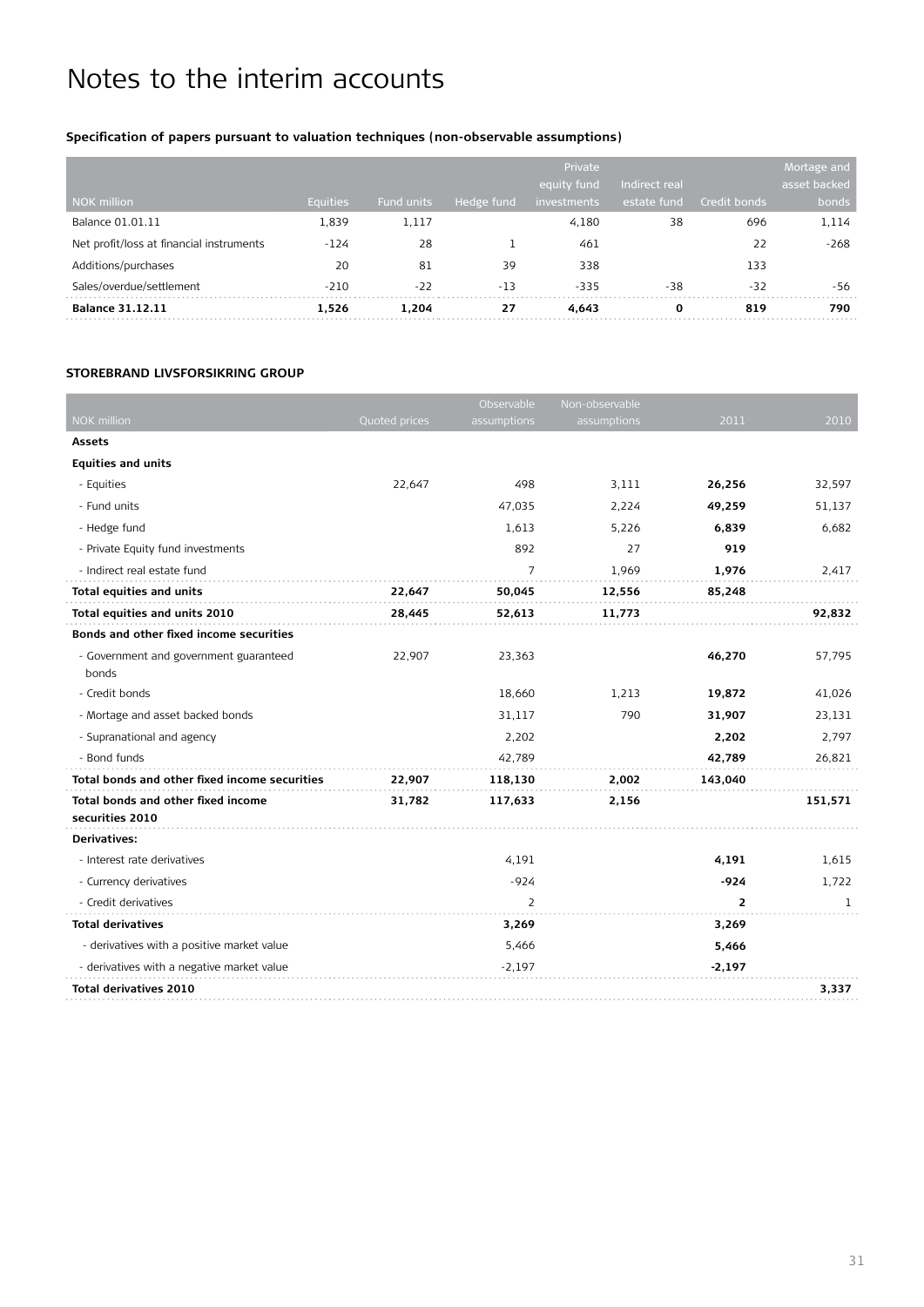#### **Movements between quoted prices and observable assumptions**

|                                         | From quoted prices        | From observable              |
|-----------------------------------------|---------------------------|------------------------------|
| l NOK million                           | to observable assumptions | assumptions to quoted prices |
| Equities and units                      |                           | 142                          |
| Bonds and other fixed income securities | 645                       |                              |

Level 1 encompasses listed equities that over the previous six months have experienced a daily average turnover equivalent to approx. NOK 20 million or more. Movements from level 1 to level 2 reflect reduced sales value in the relevant equities in the last measuring period. On the other hand, movements from level 2 to level 1 indicate increased sales value in the relevant equities in the last measuring period.

#### **Specification of papers pursuant to valuation techniques (non-observable assumptions)**

|                                                  |                 |            |            | Private<br>equity fund | Indirect real |              | Mortage and<br>asset backed |
|--------------------------------------------------|-----------------|------------|------------|------------------------|---------------|--------------|-----------------------------|
| NOK million                                      | <b>Equities</b> | Fund units | Hedge fund | investments            | estate fund   | Credit bonds | bonds                       |
| Balance 01.01.11                                 | 3,167           | 1,818      | 4,661      |                        | 1,969         | 1,042        | 1,114                       |
| Net profit/loss at financial instruments         | $-57$           | 21         | 485        |                        |               | 63           | $-268$                      |
| Additions/purchases                              | 69              | 410        | 490        | 39                     |               | 177          |                             |
| Sales/overdue/settlement                         | $-79$           | $-29$      | $-412$     | $-13$                  |               | $-72$        | -56                         |
| From guoted prices and observable<br>assumptions | 3               |            |            |                        |               |              |                             |
| Re-statement differences                         | 8               | 5          | 2          |                        |               |              |                             |
| <b>Balance 31.12.11</b>                          | 3,111           | 2.224      | 5,226      | 27                     | 1.969         | 1.213        | 790                         |

#### **Note 12 Properties**

#### **Net income from properties**

| <b>NOK</b> million                                                                                                         | 2010   |        |
|----------------------------------------------------------------------------------------------------------------------------|--------|--------|
| Rent income from properties <sup>1)</sup>                                                                                  | 1,815  | 1,623  |
| Operating costs (including maintenance and repairs) relating to properties that have<br>provided rent income <sup>2)</sup> | $-408$ | $-337$ |
| Profit minority defined as debt                                                                                            | $-71$  |        |
| Net operating income from properites                                                                                       | 1.336  | 1.286  |
| Realised gains/losses                                                                                                      | 82     | 15     |
| Change in fair value of properties                                                                                         | 249    | 154    |
| Total income from properties                                                                                               | 1,667  | 1.455  |
| <sup>1)</sup> Properties for own use                                                                                       | 73     | 67     |
| <sup>2)</sup> Properties for own use                                                                                       | -6     | $-12$  |

#### **Changes in value real estate investments**

| NOK million                                                    | 2011 | 2010 |
|----------------------------------------------------------------|------|------|
| Wholly owned real estate investments                           | 249  | 154  |
| Property equities and units in Norway and Sweden <sup>1)</sup> | 73   | 96   |
| Property units abroad 1)                                       | 131  | 87   |
| Total value changes investment properties                      | 453  | 337  |
| Properties for own use                                         | 27   | -104 |
| Total value changes real estate investment                     | 480  | 233  |
| Realised gains/losses sold properties                          | 82   | 15   |

*1) Is classified as equities and units in the statement of financial position and considered Storebrand 's total real estate exposure.*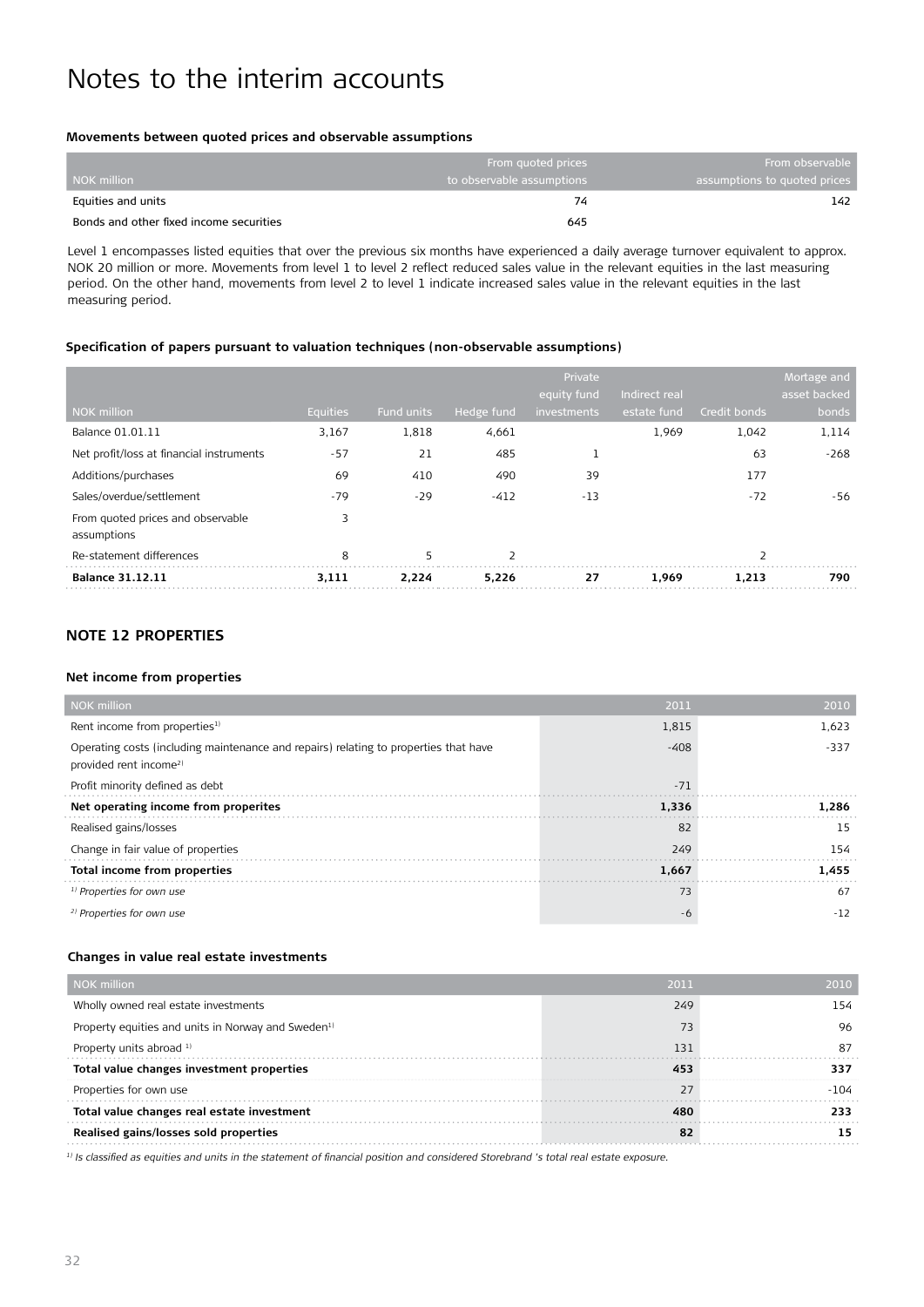Book value of investment properties in the statement of financial position<sup>1)</sup>

| NOK million               | 2011     | 2010   |
|---------------------------|----------|--------|
| Balance 01.01.            | 27,059   | 24,160 |
| Supply due to purchases   | 2,078    | 2,503  |
| Supply due to additions   | 573      | 476    |
| Disposals                 | $-1,244$ | $-152$ |
| Net write-ups/write-downs | 265      | 50     |
| Exchange rate changes     | 5        | 22     |
| <b>Balance 31.12.</b>     | 28,735   | 27,059 |

<sup>1)</sup> Consists of investments properties in Storebrand Livsforsikring Group

#### **Property type**

|                                                   |        |        | Diration of   |           | Leased        |
|---------------------------------------------------|--------|--------|---------------|-----------|---------------|
| <b>NOK million</b>                                | 2011   | 2010   | lease (years) | m2        | amount in % 1 |
| Office buildings (including parking and storage): |        |        |               |           |               |
| - Oslo- Vika/Fillipstad Brygge                    | 6,044  | 4,930  | 7             | 135,677   | 95            |
| - Rest of Greater Oslo                            | 7,746  | 6,180  | 5             | 408,492   | 93            |
| - Rest of Norway                                  | 2,719  | 3,856  | 12            | 197,941   | 98            |
| Shopping centres (including parking and storage)  | 10,321 | 10,656 | 3             | 547,400   | 100           |
| Multi-storey car parks                            | 654    | 696    | 5             | 27,393    |               |
| Office buildings in Sweden                        | 853    | 387    | 8             | 40,426    | 60            |
| Cultural/conference centres in Sweden             | 399    | 355    | 20            | 18,690    | 89            |
| <b>Total investment properties</b>                | 28,735 | 27,059 |               | 1,376,019 |               |
| Properties for own use other                      | 1,800  | 1,668  | 7             | 44,267    | 95            |
| <b>Total properties</b>                           | 30,535 | 28,727 |               | 1,420,286 |               |

*1) The leased amount is calculated in relation to floor space.*

#### **Geographical location:**

| <b>NOK</b> million           | 2011   | 2010   |
|------------------------------|--------|--------|
| Oslo- Vika/Fillipstad Brygge | 6,698  | 5,625  |
| Rest of Greater Oslo         | 9,652  | 7,560  |
| Rest of Norway               | 12,594 | 14,512 |
| Sweden                       | 1,252  | 742    |
| Other                        | 340    | 289    |
| <b>Total properties</b>      | 30,535 | 28,727 |

It is not agreed further purchases or sales of properties in 2011.

NOK 309 million in Storebrand and SEK 894 million in SPP has been committed but not drawn on in international real estate funds.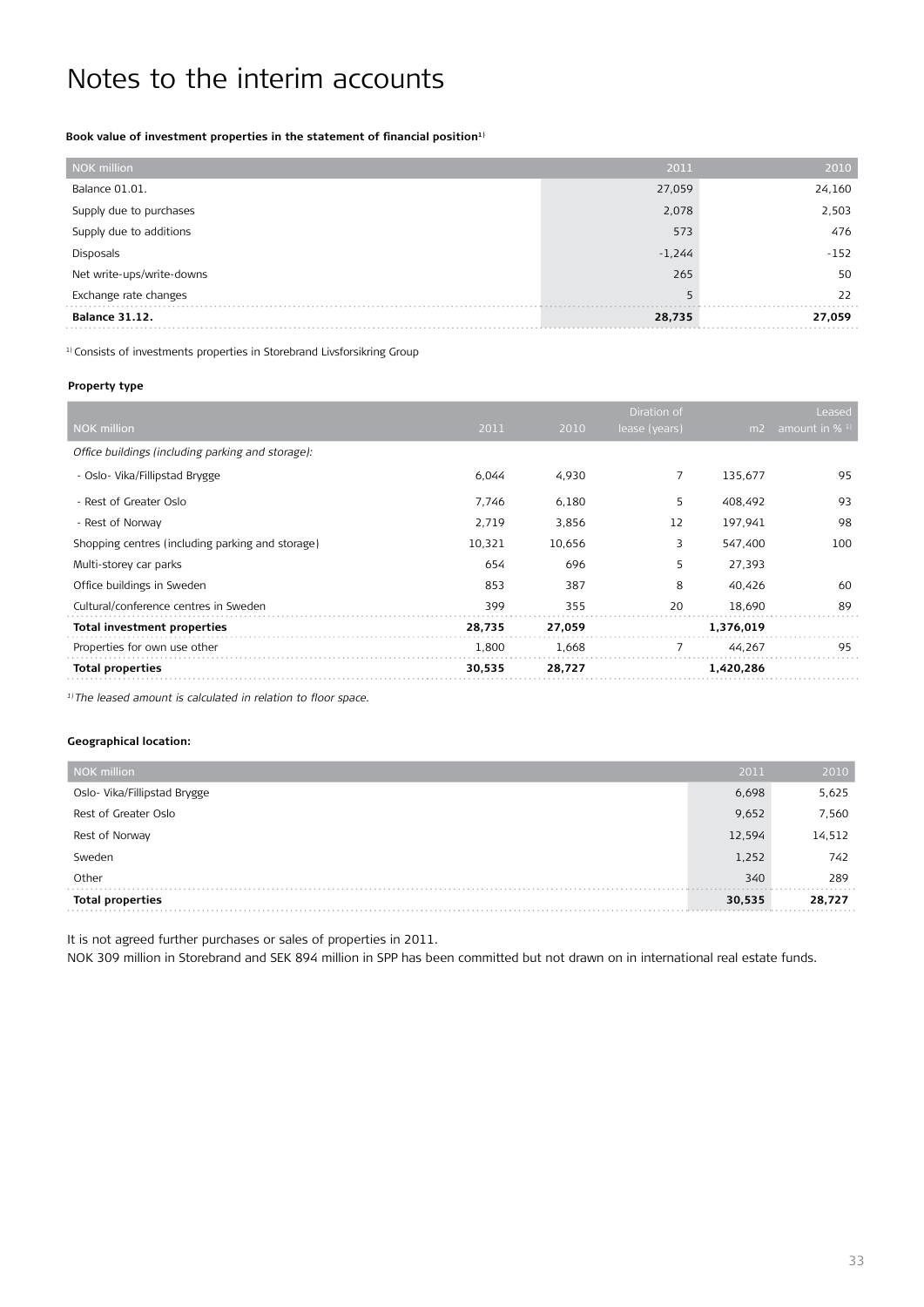#### **Calculation of fair value for properties**

Investment properties are valued at fair value. Fair value is the amount an asset could be sold for in a transaction at arm's length between well informed, voluntary parties. Investment properties consists mainly of office buildings and shopping centres.

#### **Cash flow**

An internal cash flow model is used to calculate fair value. The individual properties' net cash flows are discounted by an individual required rate of return. In the case of office buildings, a future income and costs picture is estimated for the first 10 years, and a final value calculated at the end of that 10 year period, based on market rents and normal operating costs for the property. The net income stream takes into account existing and future reductions in income resulting from vacancy, necessary investments and an assessment of the future changes in market rents. Storebrand's average occupancy rate in its office properties portfolio is 95-98 per cent. Most contracts are for 5 or 10 years. The cash flows from these tenancy agreements (contractual rent) are included in the valuations. A forecast model has been developed to estimate long-term, future non-contractual rent. The model is based on historical observations from Dagens Næringsliv's property index (adjusted by CPI) and market estimates. A long-term, time-weighted average is calculated for the annual observations in which the oldest observations are afforded the least weight. Short-term, non-contractual rent forecasts are based on current market rents and conditions.

#### **Required rate of return**

An individual required rate of return is set for each property. The required rate of return should be viewed in relation to the property's cash flow. Cash flows are determined on the basis of data about the market's required rate of return, including transactions and valuations.

#### **Composition of the required rate of return:**

Risk free interest rate

- Risk markup, adjusted for:
- Type of property
- Location
- Structural standard
- Environmental standard
- Contract duration
- Quality of tenant
- All other information about property values, the market and the individual property

In the case of shopping centres, the property's value is calculated based on a market yield. In cases where it is known significant changes will occur to the expected cash flow in later years, this is taken account of in the valuation.

#### **External valuations:**

To ensure that every property will be taxated as a minimum every third year, there is a methodic approach in order to choose a representative selection of property to taxate every quarter. As per 31 Desember 2011, valuations had been obtained for approximately 35 percent of Storebrand's property portfolio in Norway.

The properties are valued on the basis of the following effective required rate of return (incl. 2.5% inflation):

|                                                   | Required rate of return % |                | Volume |        |
|---------------------------------------------------|---------------------------|----------------|--------|--------|
| Segment                                           | 2011                      | 2010           | 2011   | 2010   |
| Office buildings (including parking and storage): |                           |                |        |        |
| - Oslo-Vika/Filipstad Brygge                      | $4.70 - 6.20$             | $7.50 - 8.50$  | 6,698  | 5,625  |
| - Rest of Greater Oslo                            | $5.20 - 7.29$             | $8.25 - 10.00$ | 9,206  | 7,560  |
| - Rest of Norway                                  | $5.90 - 8.70$             | $8.75 - 9.75$  | 2,719  | 3,856  |
| Shopping centre portfolio                         | $5.24 - 6.75$             | $8.00 - 9.25$  | 10,321 | 10,656 |
| Culture and conference Sweden                     | $7.00 - 9.00$             | $7.00 - 9.00$  | 1,252  | 742    |
| Other                                             |                           |                | 340    | 289    |

#### **Sensitivities**

Valuations are particularly sensitive to changes in the required rate of return and assumed future cash flows. A change of 0.25 per cent in the required rate of return, where everything else remains the same, would result in a change in value in the real estate portfolio of NOK 989 million, which is equivalent to 3.42 per cent. Around 25 per cent of a property's cash flow is linked to signed leases. This means that changes in the uncertain components of the cash flow of 1 per cent result in a change in value of 0.75 per cent.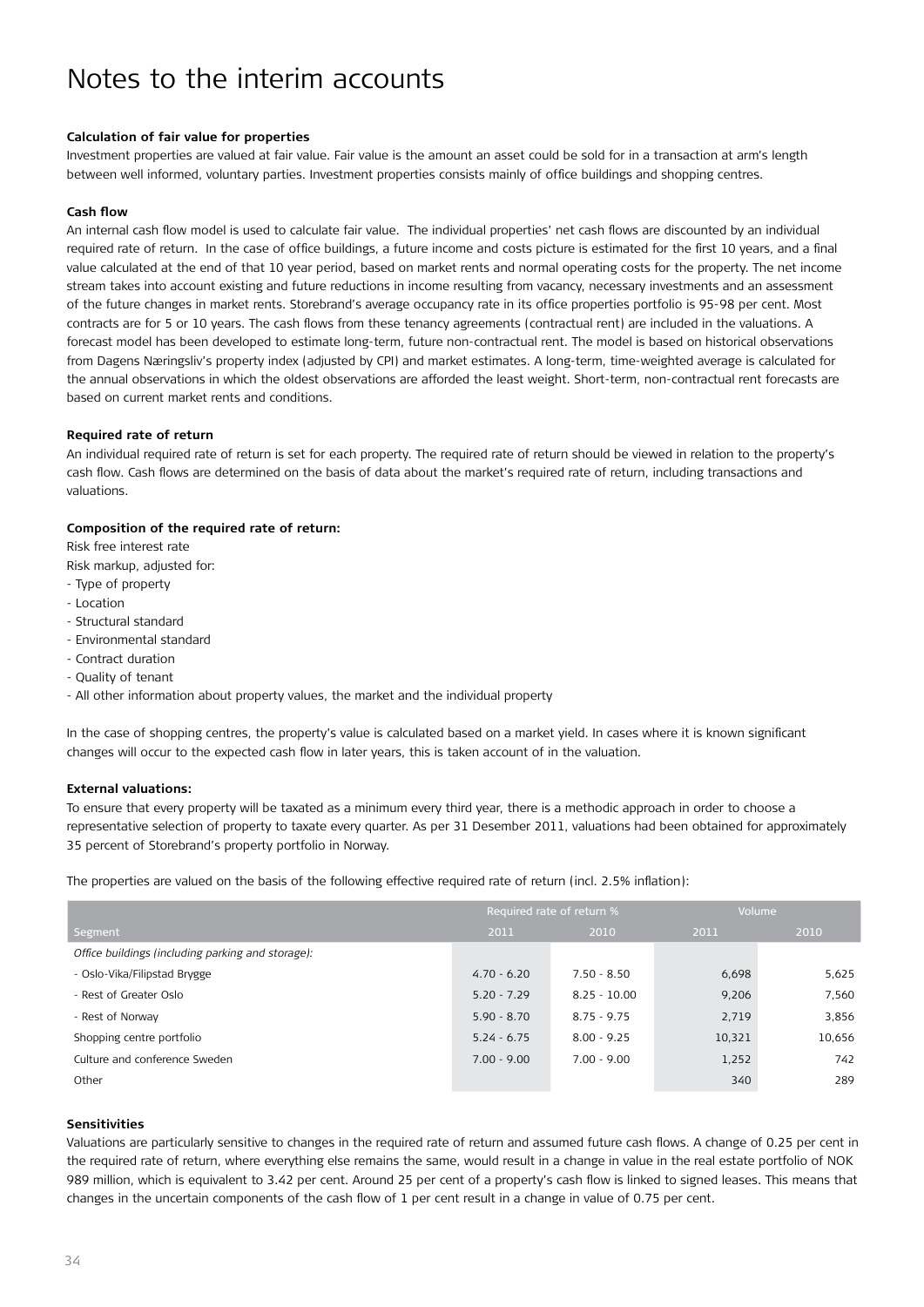#### **Note 13: Contigent liabilities**

|                                                               |       | Storebrand Livsforsikring AS |       | Storebrand Livsforsikring Group |  |
|---------------------------------------------------------------|-------|------------------------------|-------|---------------------------------|--|
| NOK million                                                   | 2011  | 2010                         | 2011  | 2010                            |  |
| Undrawn amounts of committed lending facilities               | 1,990 | 1.794                        | 1.990 | 1.794                           |  |
| Uncalled residual liabilities concerning Limitied Partnership | 3,597 | 3.193                        | 5.898 | 5,635                           |  |
| <b>Total contigent liabilities</b>                            | 5,587 | 4.987                        | 7.888 | 7.429                           |  |

SPP Livförsäkring AB (SPP), a wholly owned subsidiary of Storebrand Holding AB, which in turn is 100 per cent owned by Storebrand Livsforsikring AS, is being sued under a writ of summons dated 16 June 2010, by Svenskt Näringsliv (Confederation of Swedish Enterprise) et al. with a demand for compensation in the amount of SEK 3.7 million plus interest and costs. The allegation is that SPP is obliged to pay supplementary pensions (värde-säkringsbelopp) pursuant to the provisions in the so-called "ITP Plan", and "associated agreements", as well as the Alecta Board resolution on such index regulation. The plaintiffs also allege that SPP is obliged to index regulate paid-up contract pensions (fribrevsuppräkna) for the period 2003 – 2006 in accordance with what Alecta has done (but which SPP has not done).

The case is being heard by Stockholm District Court from 7 -17 February 2012. The case deals with matters of principal that are important above and beyond the case in question, and the consequences of a possible negative outcome on the portfolios are expected to have a significant economic value. Based on an overall assessment of the case, and based on external legal reviews, it is regarded as very unlikely that the judgment will be in favour of the plaintiffs. No provisions have been made relating to this lawsuit.

#### **Note 14: Capital adequacy**

|                                                            | <b>Storebrand Livsforsikring AS</b> |         | <b>Storebrand Livsforsikring Group</b> |          |
|------------------------------------------------------------|-------------------------------------|---------|----------------------------------------|----------|
| <b>NOK</b> million                                         | 2011                                | 2010    | 2011                                   | 2010     |
| Share capital                                              | 3,430                               | 3,430   | 3,430                                  | 3,430    |
| Other equity                                               | 12,854                              | 12,614  | 12,070                                 | 12,124   |
| <b>Equity</b>                                              | 16,285                              | 16,044  | 15,500                                 | 15,554   |
| Hybrid tier 1 capital                                      | 1,500                               | 1,500   | 1,500                                  | 1,500    |
| Conditional bonus                                          |                                     |         | 3,024                                  | 3,359    |
| Goodwill and other intangible assets                       | $-91$                               | $-82$   | $-6,062$                               | $-6,317$ |
| Risk equalisation fund                                     | $-469$                              | $-287$  | $-469$                                 | $-287$   |
| Capital adequacy reserve                                   |                                     |         | $-121$                                 | $-399$   |
| Deduction for investments in other financial institutions  | $-13$                               | $-55$   | $-3$                                   | -44      |
| Other                                                      | $-7$                                | $-18$   | 66                                     | 125      |
| Core (tier 1) capital                                      | 17,205                              | 17,115  | 13,435                                 | 13,492   |
| Hybrid tier 1 capital                                      |                                     |         |                                        |          |
| Perpetual subordinated loan capital                        | 5,024                               | 5,039   | 5,024                                  | 5,039    |
| Capital adequacy reserve                                   |                                     |         | $-121$                                 | $-399$   |
| Deductions for investments in other financial institutions | $-13$                               | $-55$   | $-3$                                   | $-44$    |
| Tier 2 capital                                             | 5,012                               | 4,984   | 4,901                                  | 4,597    |
| Net primary capital                                        | 22,216                              | 22,100  | 18,336                                 | 18,088   |
|                                                            |                                     |         |                                        |          |
| Risk weighted calculation base                             | 108,574                             | 104,650 | 132,787                                | 133,164  |
|                                                            |                                     |         |                                        |          |
| Capital adequacy ratio                                     | 20.5 %                              | 21.1%   | 13.8%                                  | 13.6 %   |
| Core (tier 1) capital ratio                                | 15.9%                               | 16.4%   | 10.1%                                  | 10.1%    |

<sup>1)</sup> In connection with Storebrand Life Insurance's 2007 acquisition of SPP, the Financial Supervisory Authority of Norway placed a condition on its approval by giving a *time limited approval to include parts of the conditional bonus as primary capital. This approval ends on 1.4.2012. The capital adequacy ratio and core (tier 1) capital*  ratio as of 31.12.2011 would have been 11.5 % and 7.8 % respectively when the conditional bonus is excluded. This will not affect the Group's solvency capital or the *solvency margin of Storebrand Life Insurance.*

<sup>2)</sup> Storebrand Livsforsikring AS has some 10 to 15 per cent ownership interests in undertakings that invest in real estate. A capital adequacy reserve of 100 per cent of the carrying amount has previously been allocated in primary capital for these investments. An authority approved calculation method was adopted as per the close of *3Q in which proportional consolidation is used for these investments. The new calculation method provides a more comprehensive picture of the underlying risk. The change results in a marginal improvement in capital adequacy and an improvement of 5 per cent in the solvency margin in the figures as per 30 Dectember 2011 compared with the previously used method.*